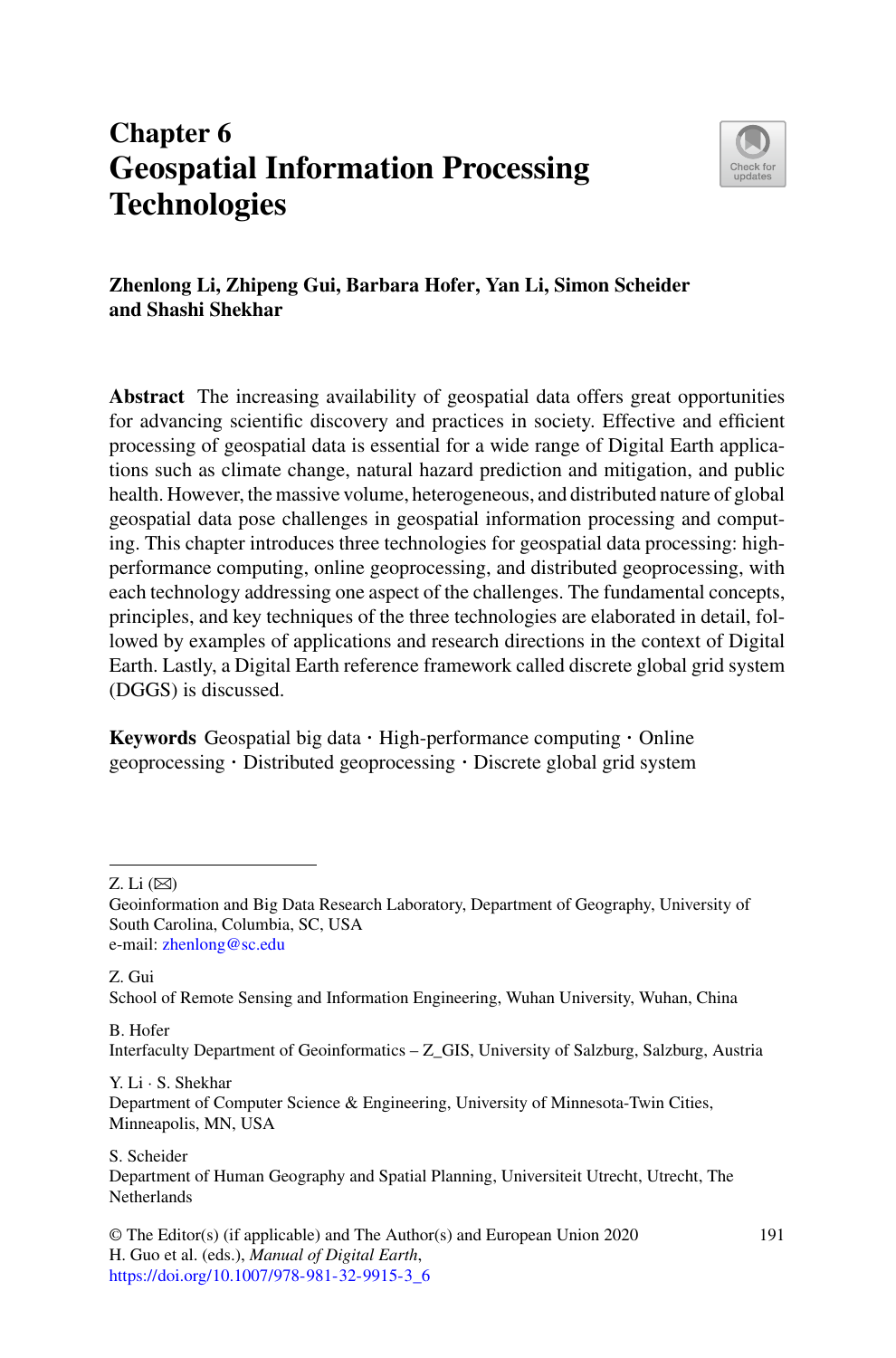## **6.1 Introduction**

With the advancement of sensor and computing technologies, massive volumes of geospatial data are being produced at an increasingly faster speed from a variety of geo-sensors (e.g., in situ and remote sensors) and model simulations (e.g., climate models) with increasing spatial, temporal, and spectral resolutions. For example, satellite sensors are collecting petabytes data daily. Climate model simulations by Intergovernmental Panel on Climate Change scientists produce hundreds of petabytes of climate data (Schnase et al. [2017\)](#page-33-0). In addition to these traditional data sources, geospatial data collected from ubiquitous location-based sensors and billions of human sensors (Goodchild [2007\)](#page-30-0) are becoming more dynamic, heterogeneous, unstructured, and noisy.

These massive volumes of geospatial data offer great opportunities for advancing scientific discovery and practices in society, which could benefit a wide range of applications of Digital Earth such as climate change, natural hazard prediction and mitigation, and public health. In this sense, efficiently and effectively retrieving information and deriving knowledge from the massive geospatial datasets have become critical functions of Digital Earth. The questions that can be (or should be) addressed with Digital Earth include, for example, how to investigate and identify unknown and complex patterns from the large trajectory data of a city to better understand human mobility patterns (e.g., Hu et al. [2019a,](#page-31-0) [b\)](#page-31-1), how to rapidly collect and process heterogeneous and distributed hazard datasets during a hurricane to support decision making (e.g., Martin et al. [2017;](#page-32-0) Huang et al. [2018\)](#page-31-2), how to synthesize huge datasets to quickly identify the spatial relationships between two climate variables (e.g., Li et al. [2019\)](#page-32-1), and how to find spatial and temporal patterns of human activities during disasters in massive datasets that are notoriously "dirty" and biased population samples (e.g., Twitter data) in a scalable environment (e.g., Li et al. [2018\)](#page-32-2).

Geospatial information computing refers to the computational tasks of making sense of geospatial data. Such tasks mainly include but are not limited to geospatial data storage, management, processing, analysis, and mining. Addressing the above questions poses great challenges for geospatial information computing. First, the volume of the geospatial data at the global scale (e.g., at the petabyte-scale) exceeds the capacity of traditional computing technologies and analytical tools designed for the desktop era. The velocity of data acquisition (e.g., terabytes of satellite images a day and tens of thousands of geotagged tweets a minute) pushes the limits of traditional data storage and computing techniques. Second, geospatial data are inherently heterogeneous. They are collected from different sources (e.g., Earth observations, social media), abstracted with different data models (e.g., raster, vector, array-based), encoded with different data formats (e.g., geodatabase, NetCDF), and have different space and time resolutions. This heterogeneity requires interoperability and standards among the data processing tools or spatial analysis functions. For example, producing timely decision support often requires combining multiple data sources with multiple tools. Moreover, with the involvement of multiple tools and datasets in the problemsolving process, data provenance, analysis transparency, and result reproducibility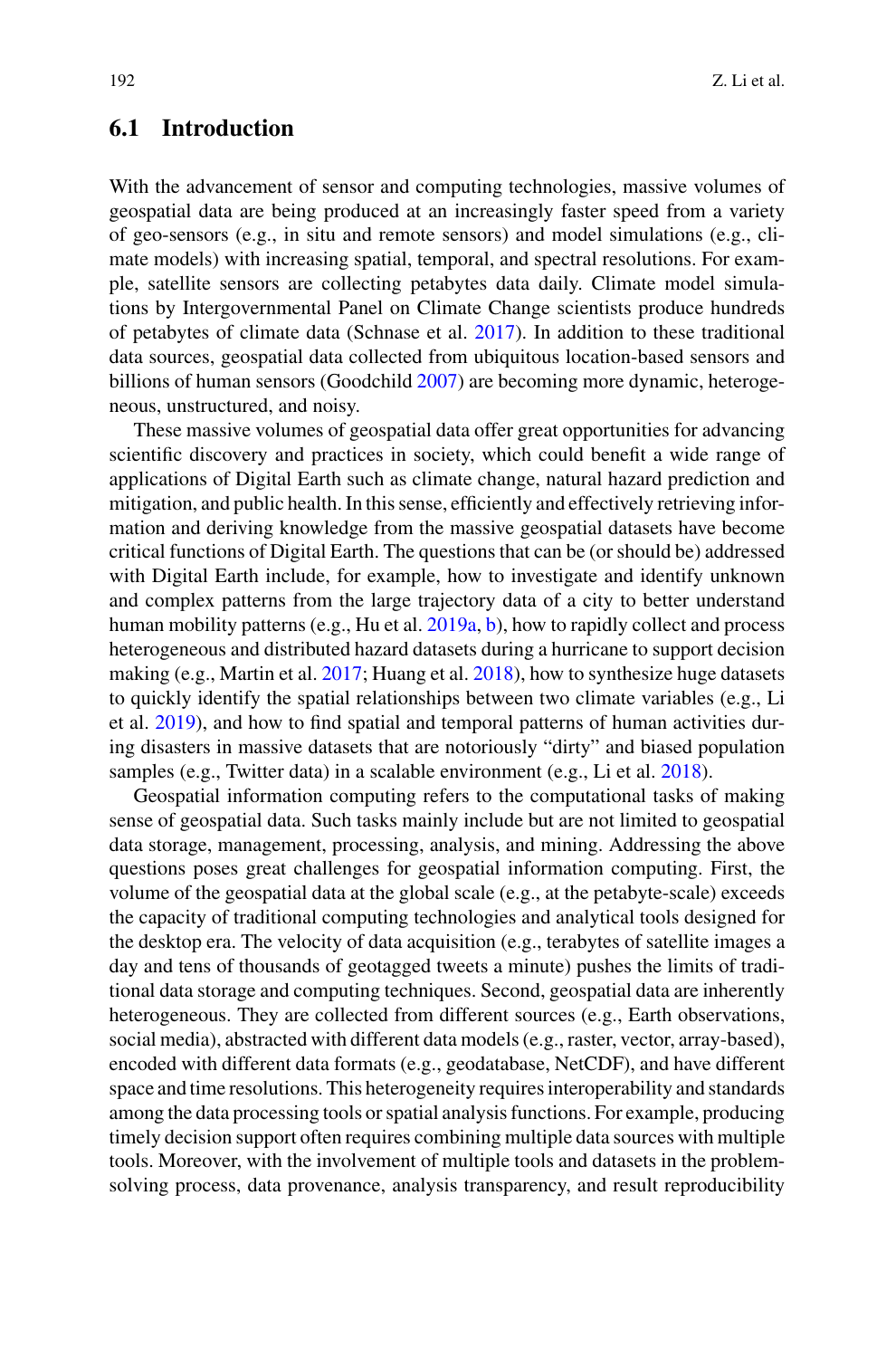become increasingly important. Third, global geospatial data are often physically distributed. They are collected by distributed sensors and stored at data servers all over the world. Moving data from one location such as local server to another such as cloud for processing becomes problematic due to the high volume, high velocity, and necessity of real-time decision making.

A variety of processing and computing technologies have been developed or adapted to tackle these challenges. Figure [6.1](#page-2-0) depicts a geospatial information computing framework of Digital Earth, highlighting three types of popular technologies in geospatial information computing: high-performance computing (HPC, Sect. [6.2\)](#page-3-0), online geospatial information processing (or online geoprocessing, Sect. [6.3\)](#page-10-0), and distributed geospatial information processing (or distributed geoprocessing, Sect. [6.4\)](#page-17-0). HPC aims to tackle the large-volume challenge by solving data- and computing-intensive problems in parallel using multiple or many processing units (e.g., GPU, CPU, computers). Online geoprocessing comprises techniques that allow



<span id="page-2-0"></span>**Fig. 6.1** Geospatial information computing framework of Digital Earth composed of highperformance computing, online geoprocessing, and distributed geoprocessing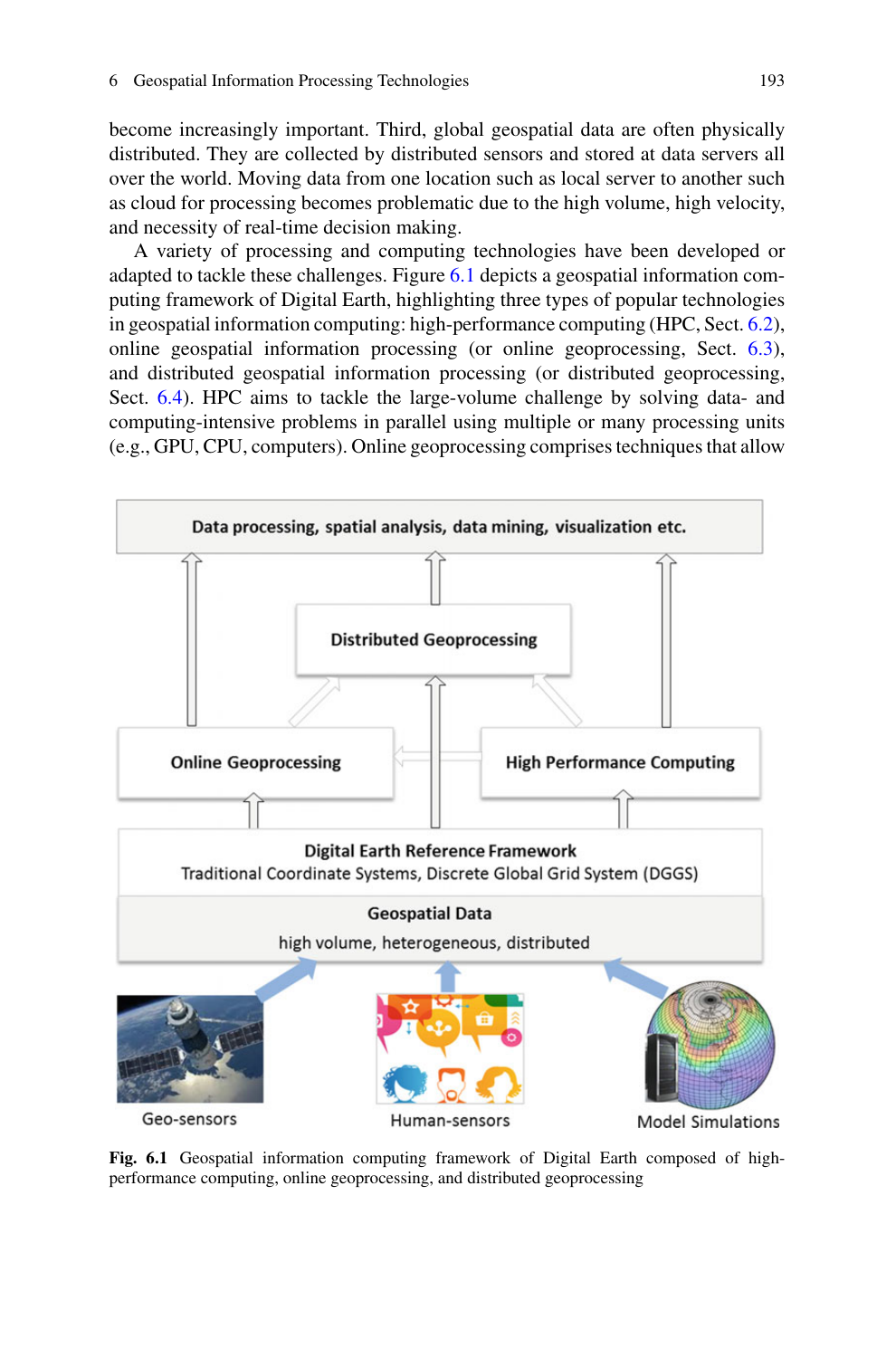for performing data processing and spatial analysis tasks on the web using geospatial web services (e.g., OGC web services) or web APIs (e.g., RESTful). Through standardization, these services and APIs are essential for addressing the heterogeneity challenges of geospatial data. Distributed geoprocessing refers to processing geospatial data and information in a distributed computing environment. By chaining a set of distributed data processing services into an executable workflow, the datasets and analysis steps involved in a task are documented, which improves the reproducibility of the analysis.

The following three sections start with a brief introduction and definition of a technology followed by its key principles, techniques, and examples of applications that support Digital Earth. Research challenges and future directions are discussed at the end of each section. A summary of the three technologies and a discussion of the discrete global grid system (DGGS) are provided in the last section. This chapter is not intended to be comprehensive or cover all aspects and technologies of geospatial information computing. The three selected technologies are described to provide the readers with a sense of geoinformation processing and how it is applied to support Digital Earth.

### <span id="page-3-0"></span>**6.2 High-Performance Computing**

# *6.2.1 The Concept of High-Performance Computing: What and Why*

HPC aims to solve complex computational problems using supercomputers and parallel processing techniques. Since commodity clusters revolutionized HPC twenty years ago, a price-performance standard has become dominant, which includes inexpensive, high-performance x86 processors, functional accelerators (e.g., Intel Xeon Phi or NVidia Tesla), and open source Linux software and associated toolkits. It has been widely used in various applications such as weather forecasting, nuclear test simulation, and molecular dynamics simulation.

The growing availability of spatial datasets, in the form of GPS vehicle trajectories, social media check-ins, earth observation imagery, and sensor readings pose serious challenges for researchers and tool users in geo-related fields. The currently available computational technology constrains researchers and users in geo-related fields in two ways. First, the size of problems that can be addressed using the currently available methods is limited. Additionally, new problems, patterns, research, and decisions that may be discovered from geospatial big data cannot be found using existing tools. The 3 "V" s of big geospatial data (volume, variety, and velocity) impose new requirements for computational technology for geospatial information processing, for example, large, cheap, and reliable storage for large amounts of data, as well as scalable algorithms to process data in real time. Due to its computational capability, HPC is well suited for geospatial information processing of geospatial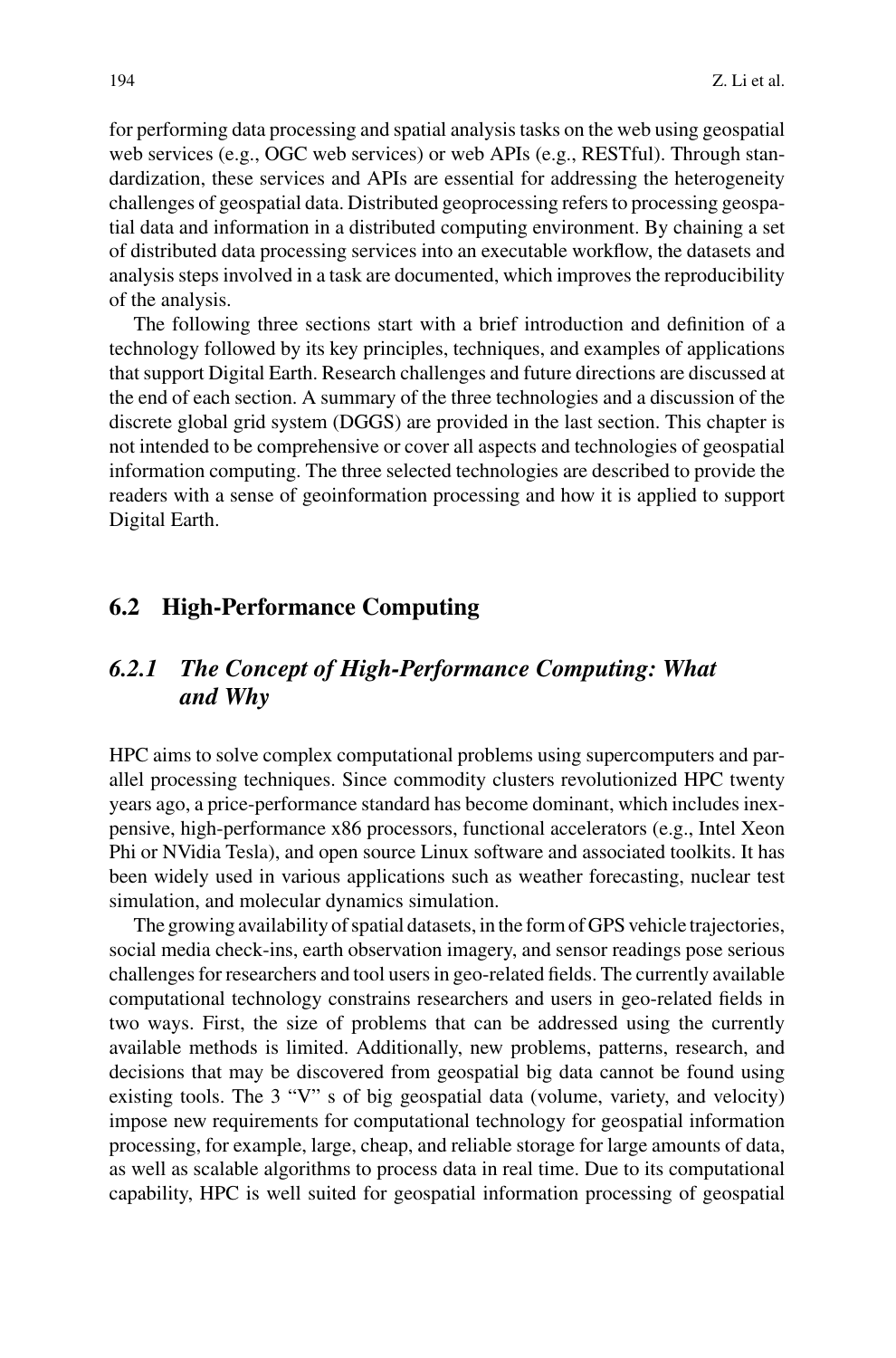big data. A highly integrated and reliable software infrastructure ecosystem based on HPC will facilitate geo-related applications in two ways. First, it will scale up the data volume and data granularity of data management, mining, and analysis, which has not been possible in the desktop era using the currently available methods. Furthermore, it will inspire and enable new discoveries with novel big-data-oriented methods that are not implementable in the current desktop software.

In the following, we describe HPC platforms frequently used in geospatial information processing, and look at how HPC is applied in spatial database management systems and spatial data mining.

#### *6.2.2 High-Performance Computing Platforms*

Since HPC was introduced in the 1960s, parallelism has been introduced into the systems. In parallelization, a computational task is divided into several, often very similar, subtasks that can be processed in parallel and the results are combined upon completion. The direct computational time savings of HPC systems results from the execution of multiple processing elements at the same time to solve a problem. The process of dividing a computational task is called decomposition. Task interaction necessitates communication between processing elements, and thus increasing granularity does not always result in faster computation. There are three major sources of overhead in parallel systems: interprocess interaction, idling, and excess computation. Interprocess interaction is the time spent communicating data between processing elements, which is usually the most significant source. Idling occurs when processing elements stop execution due to load imbalance, synchronization, or the presence of serial components in a program. Excess computation represents the extra time cost of adopting a parallel algorithm based on a poorer but easily parallelizable algorithm rather than the fastest known sequential algorithm that is difficult or impossible to parallelize.

To facilitate the parallelism of HPC systems, the architecture of HPC systems dictates the use of special programming techniques. Commonly used HPC platforms for large-scale processing of spatial data include the Message Passing Interface (MPI), Open Multi-Processing (OpenMP), Unified Parallel C (UPC), general-purpose computing on graphics processing units (GPGPU), Apache Hadoop, and Apache Spark. These platforms can be roughly classified according to the level at which the hardware supports parallelism.

OpenMP, MPI, and UPC support parallelism on central processing units (CPUs). OpenMP is an API that supports multi-platform shared memory parallel programming in C/C++ and Fortran; MPI is the most commonly used standardized and portable message-passing standard, which is designed to function on a wide variety of parallel computing architectures. There are several well-tested and efficient implementations of MPI for users programming in C/C++ and Fortran. They can work cooperatively in a computer cluster such that OpenMP is used for parallel data processing within individual computers while MPI is used for message passing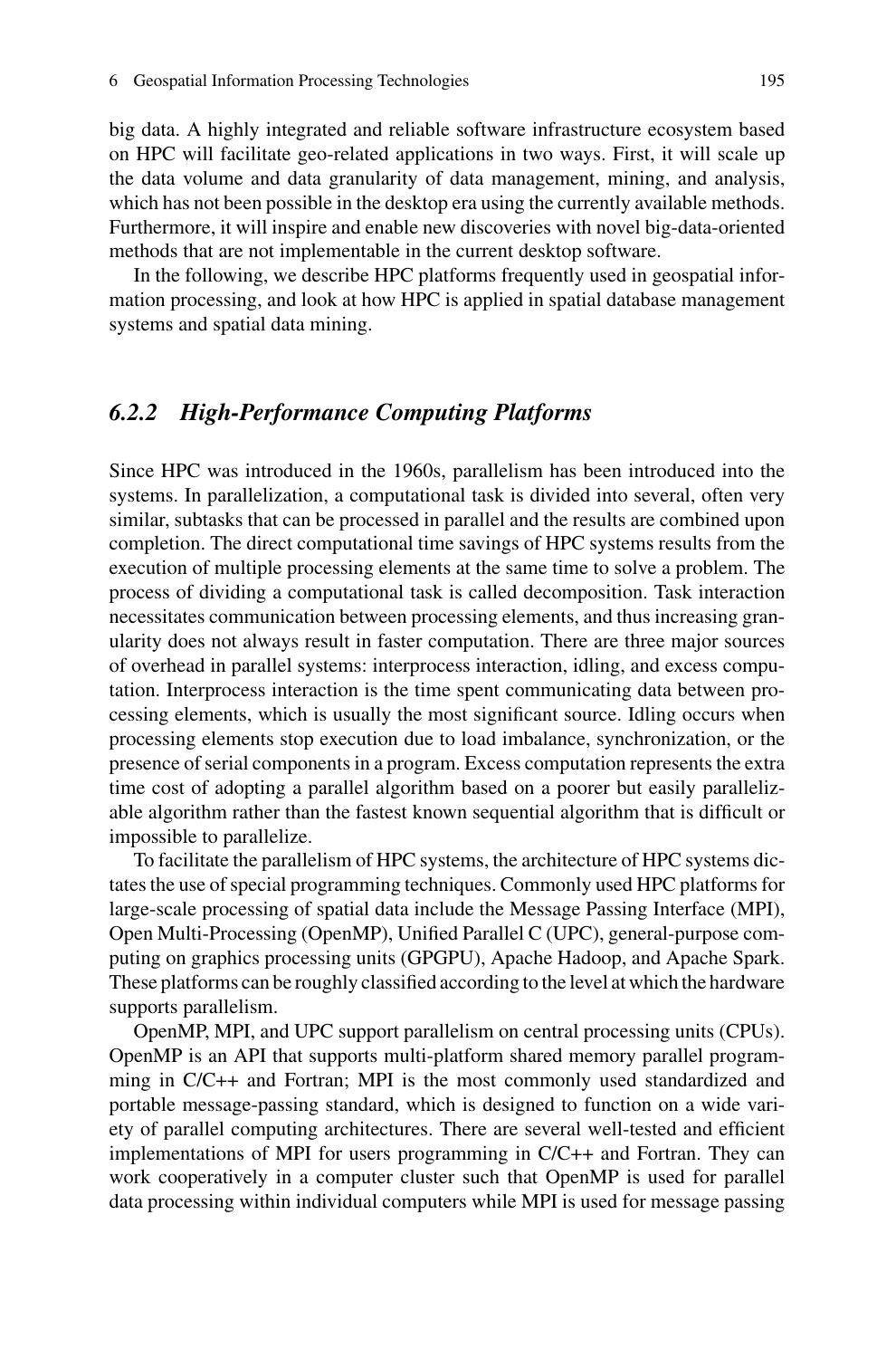between computers. UPC extends the C programming language to present a single shared, partitioned address space to the programmer, where each variable may be directly read and written by any processor but is physically possessed by a single processor.

The GPGPU platform performs computations that are traditionally conducted by CPUs using graphic processing units (GPUs). Architecturally, a CPU is composed of a few cores that can handle complex tasks whereas a GPU is composed of hundreds of cores for simple tasks, so a GPU can dwarf the calculation rate of many CPUs if the computational task can be decomposed to simple subtasks that can be handled by a GPU's core. The GPGPU is programmed using programming models such as CUDA or OpenCL.

Due to the popularity of commodity computer clusters, the MapReduce programming model was introduced to maintain their reliability. Apache Hadoop, which is a collection of open-source software utilities based on the MapReduce programming model, can automatically handle hardware failures that are assumed to be common. Apache Spark was developed in response to limitations in the MapReduce model, which forces a linear dataflow structure to read and write from disk. Instead of a hard drive disk, Apache Spark functions on distributed shared memory. Figure [6.2](#page-5-0) illustrates how HPC platforms support both spatial database management systems and spatial data mining.

The abovementioned HPC platforms facilitate the realization of several HPC applications such as cloud computing, newly emerging edge computing (Shi et al. [2016\)](#page-34-0) and fog computing (Bonomi et al. [2012\)](#page-30-1). Cloud computing is the on-demand availability of computational resources such as data storage and computing power without direct active management by the users. It emphasizes the accessibility to HPC over the Internet ("the cloud"). As the cost of computers and sensors continuously decrease and the computational power of small-footprint devices (such as



<span id="page-5-0"></span>**Fig. 6.2** HPC for spatial database management systems and spatial data mining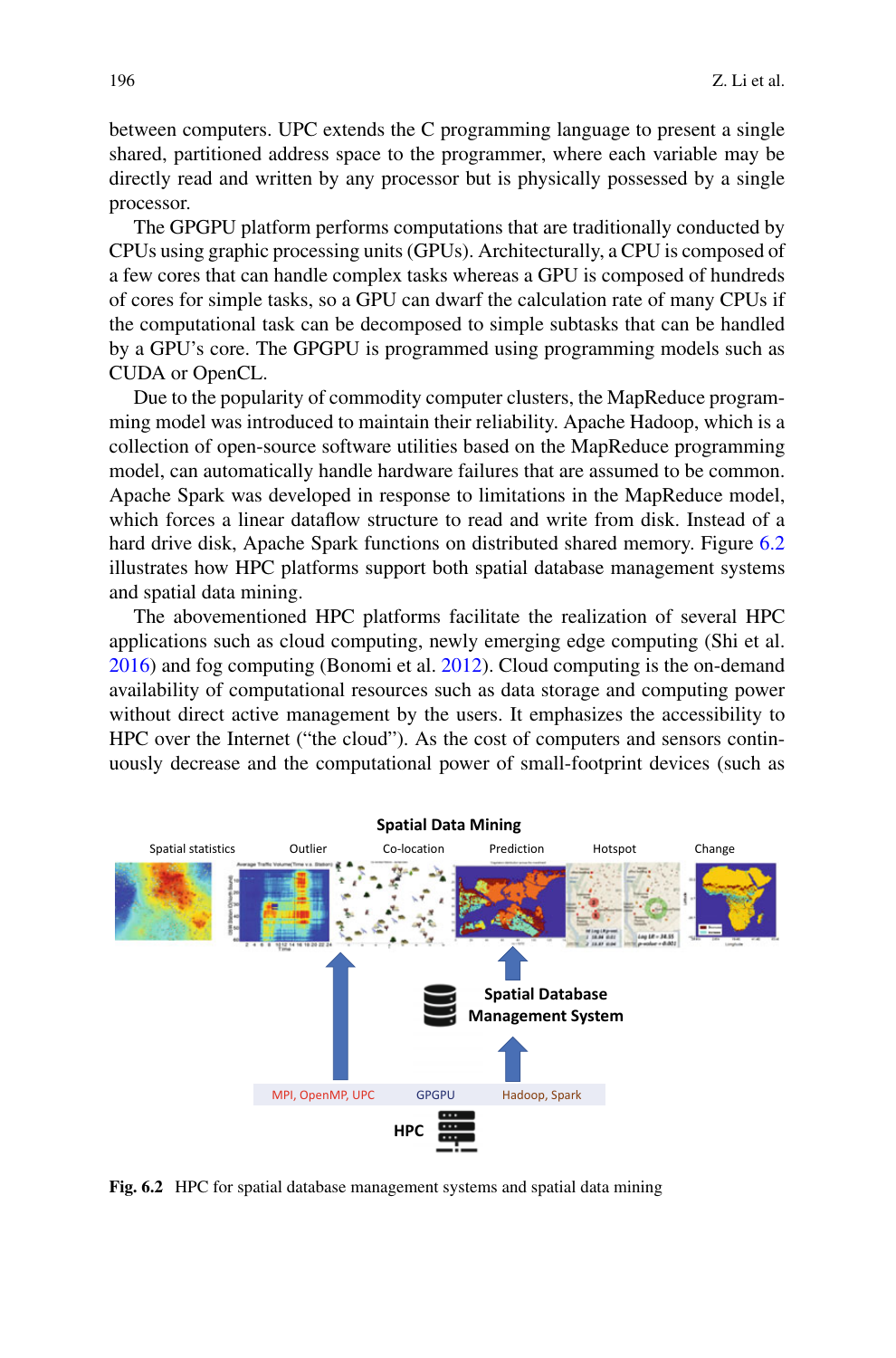gateways and sensor hubs) increase, the concepts of edge computing and fog computing include more processing elements such as end devices in the Internet of Things in the computer clusters.

# *6.2.3 Spatial Database Management Systems and Spatial Data Mining*

A database management system (DBMS) is a computerized system for defining, creating, querying, updating, and managing a database. It provides persistence across failures, concurrency control, and scalability to search queries of datasets that do not fit inside the main memories of computers. Spatial DBMSs are software modules that can work with an underlying DBMS; they were developed to handle spatial queries that cannot be handled by a traditional DBMS, for example, listing the names of all employees living within one kilometer of a company (Shekhar and Chawla [2003\)](#page-33-1). Spatial DBMSs are an essential component of spatial data storage and management for geospatial information processing.

Spatial data mining is the process of quantifying and discovering interesting, previously unknown, potentially useful pattern families from large spatial datasets such as maps, trajectories, and remote sensing images (Shekhar et al. [2015\)](#page-33-2). Compared with traditional data mining, spatial data mining has three special challenges. First, objects in space exhibit spatial dependence at nearby locations as well as distant locations. The spatial dependence at nearby locations is called the spatial autocorrelation effect. It is also known as Tobler's first law of geography: "Everything is related to everything else, but near things are more related than distant things." For example, people tend to cluster together with others that share similar characteristics, occupation, and background. Examples of long-range spatial dependence, i.e., spatial tele-coupling, include El Niño and La Niña effects on the climate system. A second challenge is that spatial data is embedded in a continuous space whereas classical datasets are often discrete. Third, spatial heterogeneity and temporal nonstationarity make it difficult to find a global law that is valid across an entire space and for all time. In other words, spatial context matters. Consequently, classical data mining algorithms often perform poorly when applied to spatial data sets and thus more powerful methods such as spatial statistics and spatial data mining are needed.

Spatial statistics (Cressie and Wikle [2015\)](#page-30-2) provides theories (e.g., spatial point process, geostatistics, and lattice statistics), models (e.g., spatial autoregression model), and methods (e.g., Kriging) for spatial data mining. Spatial data mining focuses on five pattern families, namely, outliers, colocations and tele-couplings, location prediction, hotspots, and spatiotemporal change. A spatial outlier is defined as a spatially referenced object whose nonspatial attribute values are inconsistent with those of other objects in its spatial neighborhood (Shekhar et al. [2003\)](#page-33-3). Contrary to global outliers, whose nonspatial attributes are compared with the remainder of the dataset, the attributes of spatial outliers are compared with a local subset of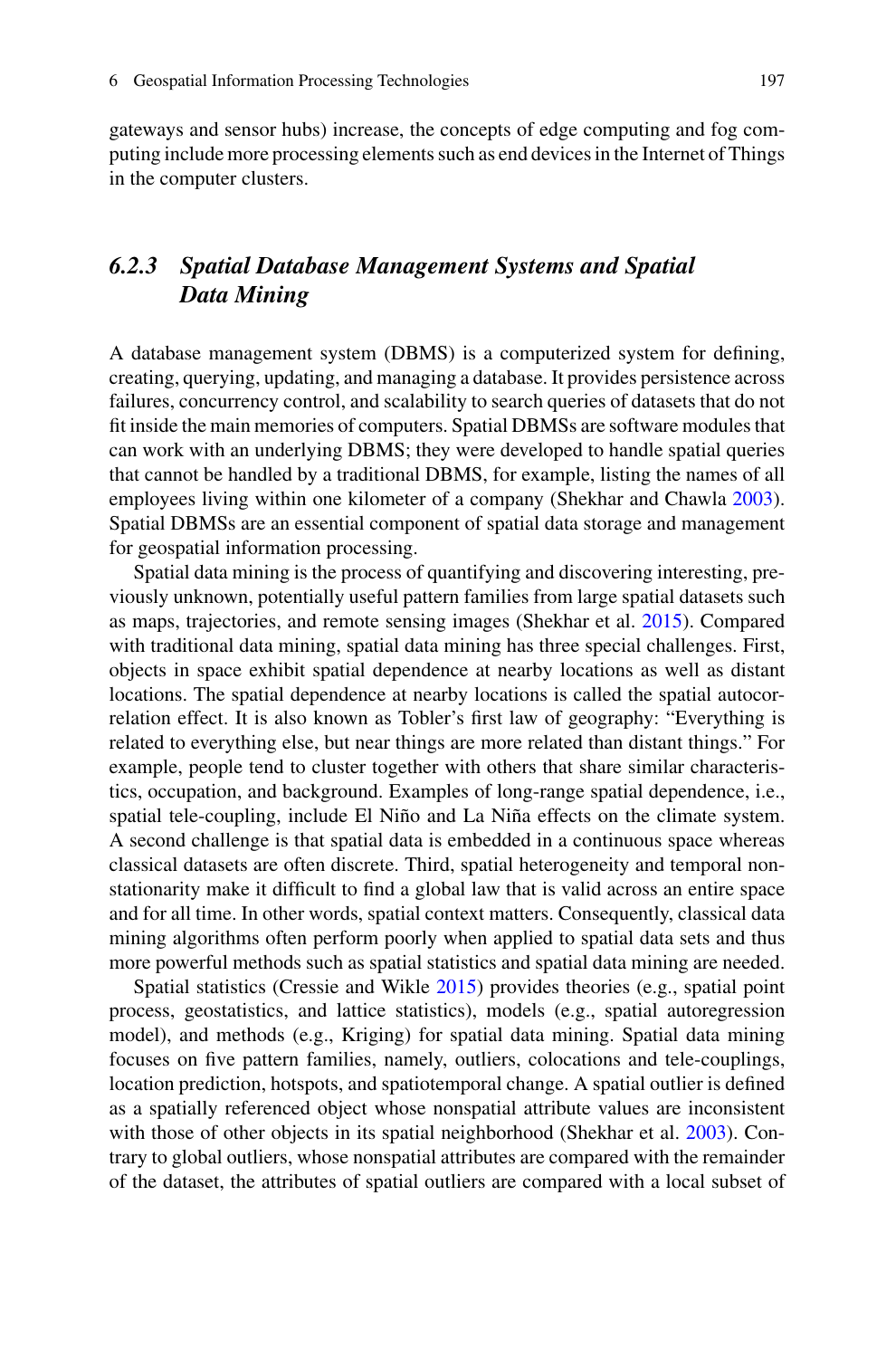data around their footprints. For example, a road intersection where the vehicle speed is much higher than in other intersections nearby is a spatial outlier although it may not be a global outlier compared with other intersections in the city.

Spatial colocations represent subsets of spatial event types whose instances are often located in close geographic proximity (Huang et al. [2004\)](#page-31-3). For example, the Nile crocodile and the Egyptian plover are frequently colocated, which indicates their symbiotic relationship. Other common colocation patterns include the colocation of the fast food restaurants McDonald's, Burger King, and KFC; the colocation of shopping malls with movie theaters; and the colocation of bars and drunk driving. Spatial tele-coupling represents interactions across distant locations. For example, the El Niño weather pattern (warming of the Pacific Ocean) affects the weather thousands of miles away in the midwestern and eastern United States.

Location prediction aims to learn a model to infer the location of a spatial phenomenon from maps of other spatial features. Examples include learning land-cover classification maps, predicting yearly crop yield, and predicting habitats for endangered species. Classical data mining techniques yield weak prediction models as they do not capture the spatial autocorrelation and heterogeneity in spatial datasets. Ignoring spatial autocorrelation often results in salt-and-pepper noise, i.e., locations whose predicted land-cover class is very different from the predicted land-cover classes of its neighboring locations. Such problems are significantly reduced by spatial autocorrelation-aware location prediction methods such as spatial autoregression, Markov random field-based Bayesian classifiers, and spatial decision trees (Jiang et al. [2015\)](#page-31-4). Spatial heterogeneity, which prevents single-learner methods (e.g., neural networks and random forests) from accurately learning a global model is considered by spatial ensemble methods as well as Gaussian multiple instance learning methods (Jiang et al. [2017\)](#page-31-5).

Spatial hotspots represent spatial regions where the concentration of objects inside the region is significantly higher than that outside. Hotspot analysis is widely used in public health and public safety to identify hotspots of disease and crime, respectively. False positives and true negatives carry high costs in such settings. Incorrectly labeling a neighborhood a disease or crime hotspot may lead to stigmatization and significant economic loss, and missing true hotspots of disease may lead to preventable mortalities and disease burden.

Spatiotemporal change may be defined in several ways. It may be a change in a statistical parameter, where the data are assumed to follow a distribution and the change is a shift of this distribution. It may be a change in actual value, where the change is defined as the difference between a data value and its spatiotemporal neighborhood. It may also refer to a change in models fitted to data, where the change is defined as a change in the models fitted to the data. Studies have been conducted to find more scalable algorithms for biomass monitoring using Gaussian process learning (Chandola and Vatsavai [2011\)](#page-30-3).

There are many other interesting, useful and nontrivial patterns of interest in spatial data mining. For example, emerging hotspot detection aims to detect disease outbreak well before an outbreak results in a large number of cases. Interested readers are referred to papers on spatial data mining (Shekhar et al. [2011,](#page-33-4) [2015\)](#page-33-2) and parallel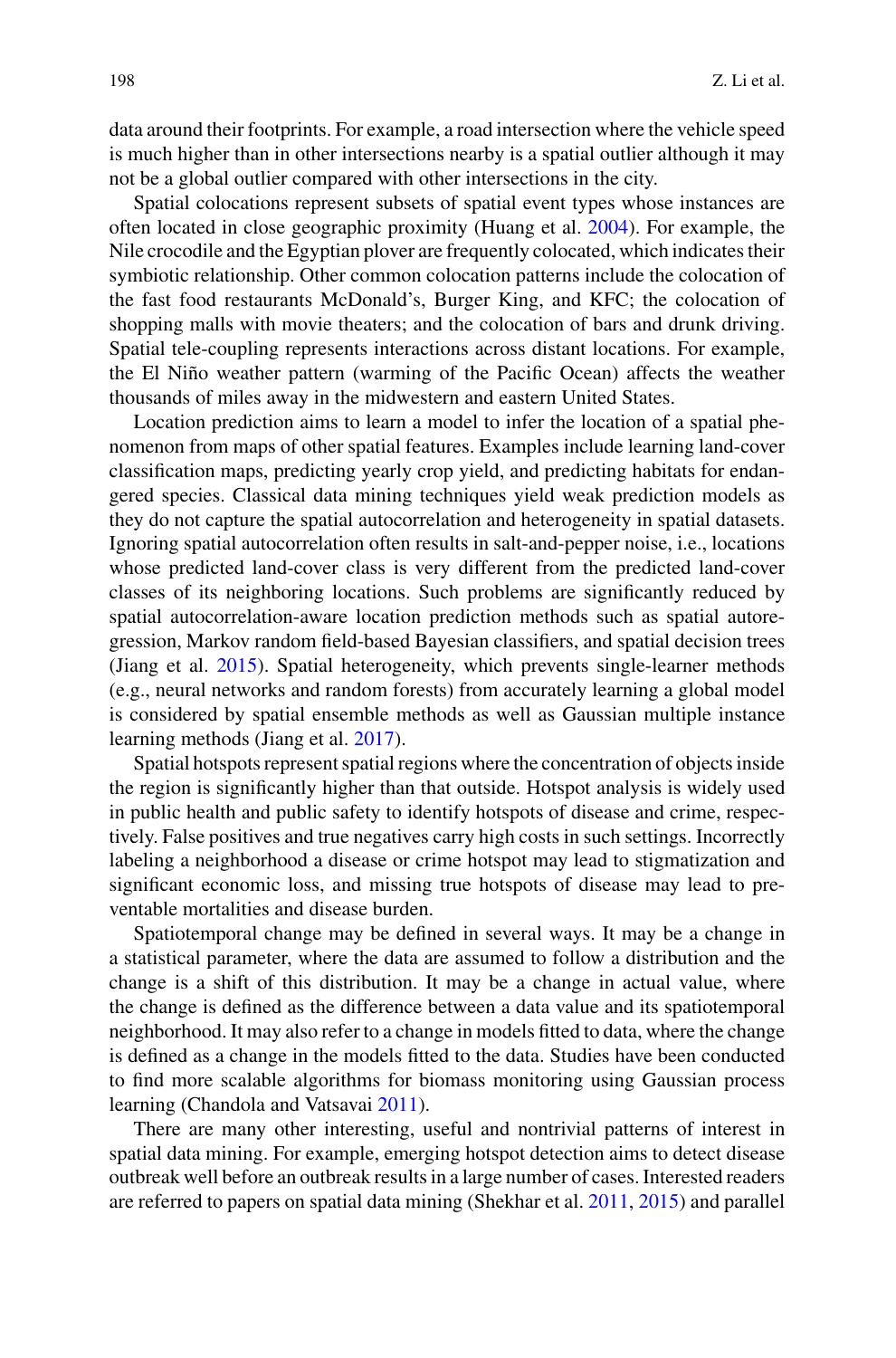computing algorithms for GIS (Healey et al. [1997;](#page-31-6) Shekhar et al. [1996,](#page-33-5) [1998;](#page-33-6) Zhao et al. [2016\)](#page-35-0) for additional details.

### *6.2.4 Applications Supporting Digital Earth*

Spatial database management systems using HPC have been studied extensively. Since Hadoop was introduced and its ability to handle big data in computer clusters was demonstrated, researchers and savvy tool users have taken advantage of it in various ways. Some tools and studies use Hadoop as a black box for operations on data, such as GIS tools for Hadoop, a package composed of programming libraries and an add-on toolbox of ArcGIS desktop (ESRI [2018\)](#page-30-4), and Hadoop-GIS, a scalable spatial data warehousing system (Aji et al. [2013\)](#page-29-0). Spatial Hadoop adds native support for spatial data by supporting a set of spatial index structures and developing spatial functions that interact directly with Hadoop base code (Yao et al. [2017\)](#page-34-1). Impala, a distributed SQL query engine for Hadoop, has also been extended for spatial data (Eldawy et al. [2015\)](#page-30-5). Apache Spark's core in-memory data abstraction, called a resilient distributed dataset (RDD), outperforms MapReduce-based approaches. Inefficient handling of interactive operations, the performance bottleneck of Hadoop-based tools, is addressed by GeoSpark, which adds support for spatial data and operations to Spark (Yu et al. [2015\)](#page-34-2). GCMF, an end-to-end software system on GPGPU, illustrates the potential of GPGPU as a platform for geospatial information processing, as it can handle spatial joins over non-indexed polygonal datasets containing more than 600,000 polygons on a single GPU within 8 s (Aghajarian et al. [2016\)](#page-29-1).

HPC is also applied in spatial data mining. Examples of HPC for spatial statistics include parallelizing the computation of statistical measures (e.g., Moran's I and Getis-Ord) using MPI and OpenMP (Wang et al. [2008;](#page-34-3) Kazar et al. [2004\)](#page-32-3). Parallelization of the interpolation method has also been studied. Parallelized Kriging has been implemented on both MPI and GPGPU (Pesquer et al. [2011;](#page-33-7) de Ravé et al. [2014\)](#page-30-6). Hadoop and Spark have also been leveraged as platforms to implement Kriging and inverse distance-weighted interpolation algorithms (Xu et al. [2015;](#page-34-4) Rizki et al. [2017\)](#page-33-8). Parameter estimation for many spatial statistical models (e.g., spatial autoregression and space-time kernel density estimation) relies on matrix operations and may benefit from parallel formulations of linear algebra algorithms. A parallelization of wavelet transform, which can locate frequency outliers, has been implemented on MPI to scale up outlier detection algorithms (Barua and Alhajj [2007\)](#page-29-2). Both GPU-based and OpenMP-based parallel algorithms have been explored for spatial prediction and classification (Gandhi et al. [2006;](#page-30-7) Rey et al. [2013\)](#page-33-9). Researchers are investigating the use of GPUs as a platform for computing likelihood ratios as well as Ripley's K function (Pang et al. [2013;](#page-32-4) Tang et al. [2015\)](#page-34-5). GPU-based methods have also been introduced to accelerate the computation of change detection (Prasad et al. [2013,](#page-33-10) [2015\)](#page-33-11).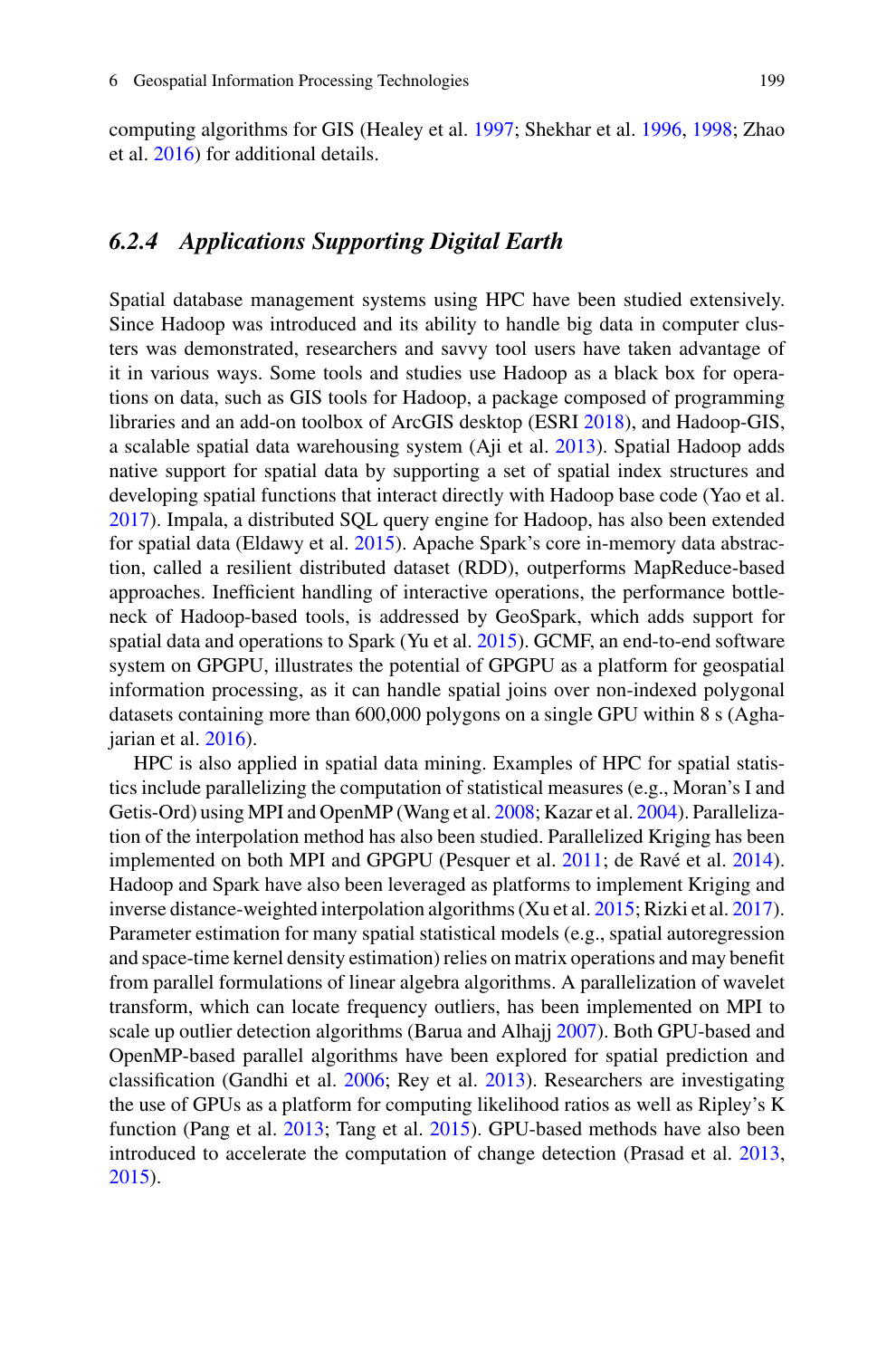### *6.2.5 Research Challenges and Future Directions*

HPC is essential for handling today's growing volumes of spatial data and the everincreasing size and complexity of geospatial information processing problems. In addition to the existing methods and tools, further study in two focus areas is necessary to take full advantage of HPC for geospatial information processing.

The first focus of study is the parallelization of the currently available methods for HPC. The ubiquitous existence of spatial autocorrelation makes parallelization not applicable for most geo-related algorithms because the dependence between data partitions requires task interaction, which increases the difficulty of parallelizing serial algorithms in spatial database and spatial data mining functions. Additionally, the load balancing between processing elements is complicated when dealing with sparse data structures for which the pattern of interaction among data elements is data-dependent and highly irregular. Spatial networks (e.g., road networks) are an example of these data structures.

The second focus of study is utilization of geospatial big data to discover novel problems, patterns, research, and decisions. For example, most current research in spatial data mining uses Euclidean space, which often assumes isotropic properties and symmetric neighborhoods. However, the distribution of many spatial phenomena is strongly affected by the underlying network space, such as rivers and road networks. Some cutting-edge research has been conducted to generalize spatial analysis and data mining methods to the network space, such as network spatial interpolation (Kriging), network point density estimation, and linear hotspot detection (Okabe and Sugihara [2012\)](#page-32-5). However, more research is needed in the network space. For example, in addition to the shortest paths, simple paths or irregular subgraphs are potential candidates for study in linear hotspot detection problems to discover interesting patterns.

In addition to the network space, the curved surface of the Earth is rarely considered in the currently available spatial database and data mining functions. For example, Chap. 2 discusses extending spatial indexing based on a space-filling curve and coordinate system to the curved surface. However, another family of spatial indexing, R-tree, which is the default spatial indexing supported by major DBMSs such as Oracle, MySQL, and PostGIS, only works in Euclidean space. Additionally, the definition of distance on the curved surface of the Earth is different from that in the Euclidean space, which affects the discovery of spatial patterns such as outliers, hotspots, and colocation.

Spatial heterogeneity is another topic to be explored. Spatial heterogeneity refers to the uneven distribution of spatial phenomena within an area. Most of the existing methods focus on the discovery rules or patterns valid for the whole dataset. However, the belief that spatial context matters is a major theme in geographic thought (Miller and Goodchild [2015\)](#page-32-6). Different rules or patterns may exist in various places. If a pattern is infrequent relative to the size of the whole dataset, it may be missed if the entire dataset is analyzed. Such localized patterns are easier to find in smaller subsets of the data, around their spatial footprints. Identifying these patterns is challenging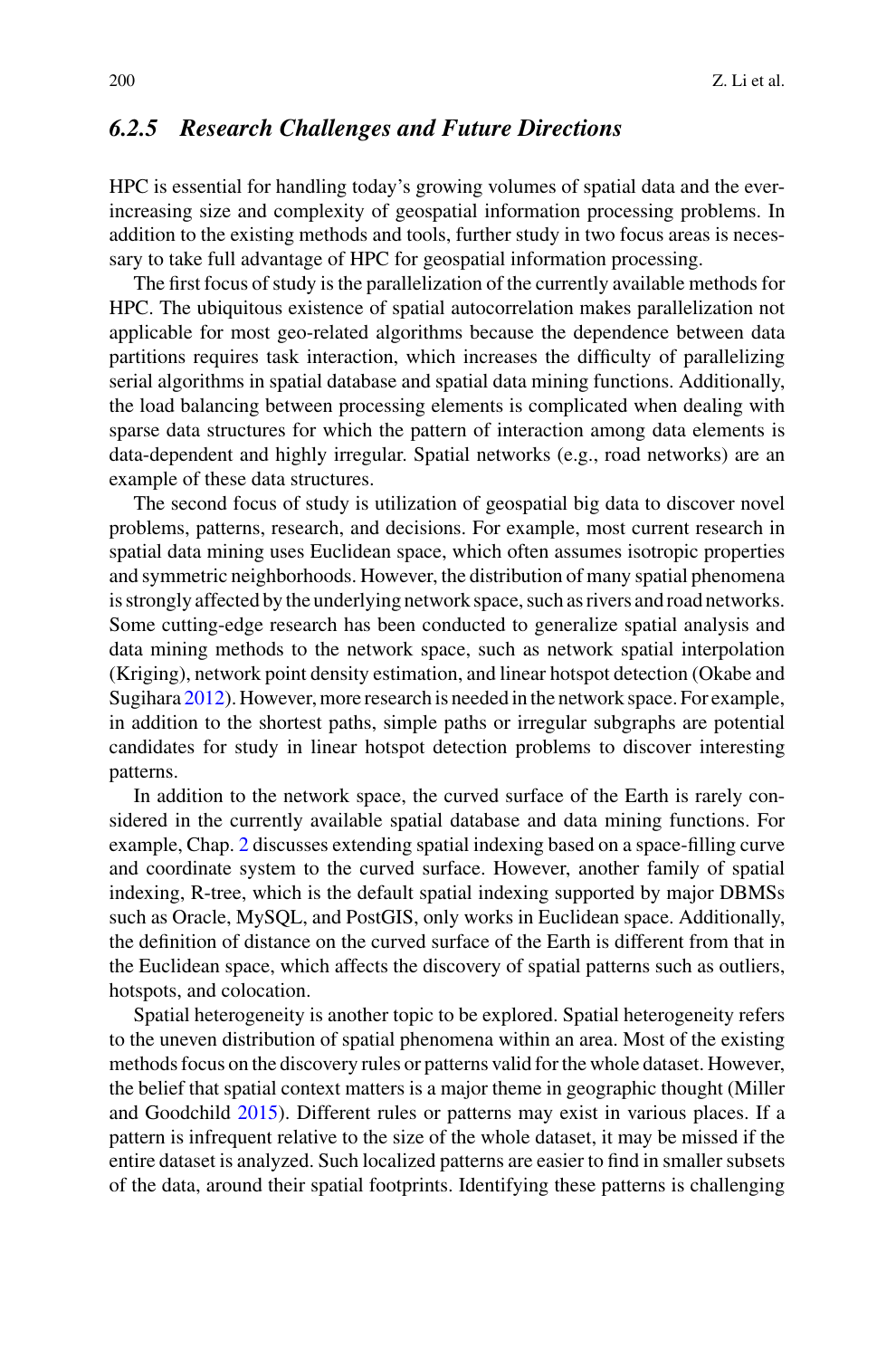due to the need to enumerate all relevant footprints that may include an exponential number of data partitions (e.g., subgraphs of a road network). Examples of research on this topic include the spatial ensemble classification method (Jiang et al. [2017\)](#page-31-5) and study of local colocation pattern detection (Li and Shekhar [2018\)](#page-32-7).

Both the abovementioned future research directions pose new challenges for the computational capacity of currently available systems and tools. A highly integrated and reliable infrastructure ecosystem of HPC is required for geospatial information processing because most existing approaches focus on parallelization of specific tasks. Such an infrastructure can be utilized to speed up data management, mining, and analysis projects with scale and data granularity that were previously not possible, and enable new discoveries and ways of planning and decision making with novel big-data-oriented tools that are unavailable in the standard software.

### <span id="page-10-0"></span>**6.3 Online Geospatial Information Processing**

#### *6.3.1 Web Service-Based Online Geoprocessing*

Online geoprocessing refers to the use of spatial analysis functionality (such as buffer, interpolation and filtering operations) on the web to generate the desired output by applying a requested operation or chains of operations on input data. For the clientserver interaction to work, clients and servers must be able to exchange requests and responses, for example, in the form of standardized web services. The standardization body in the geoinformatics sector is the Open Geospatial Consortium (OGC) [\(http://www.opengeospatial.org/standards/owc\)](http://www.opengeospatial.org/standards/owc). OGC standards are aimed to provide syntactically interoperable services to facilitate integration, exchange and reuse of observations, data and geocomputational functions. Current applications of online geocomputation in the context of Digital Earth demonstrate the benefits of this standards-based technology. Some examples of such applications as well as challenges for advancing online geoprocessing for Digital Earth applications are discussed in Sect. [6.3.3.](#page-12-0) The alternative to standardized web services is application programming interfaces (API) and data formats such as JSON—the JavaScript Object Notation, which are increasingly popular (Scheider and Ballatore [2018\)](#page-33-12). However, the plethora of available APIs limits the reusability of services that is with standardized approaches.

OGC service specifications cover services for raster or vector data, sensor observations, processing services, catalog services, and mapping services. The principle behind these services is that the interfaces are standardized, which means that resources can be requested following a set of defined parameters via the hypertext transfer protocol (HTTP). The requests are processed by a server and a response is sent back to the requesting user or service; the responses are generally encoded in XML (eXtensible Markup Language). Providers of web services can register their services in catalogs such that clients can discover and use these services. This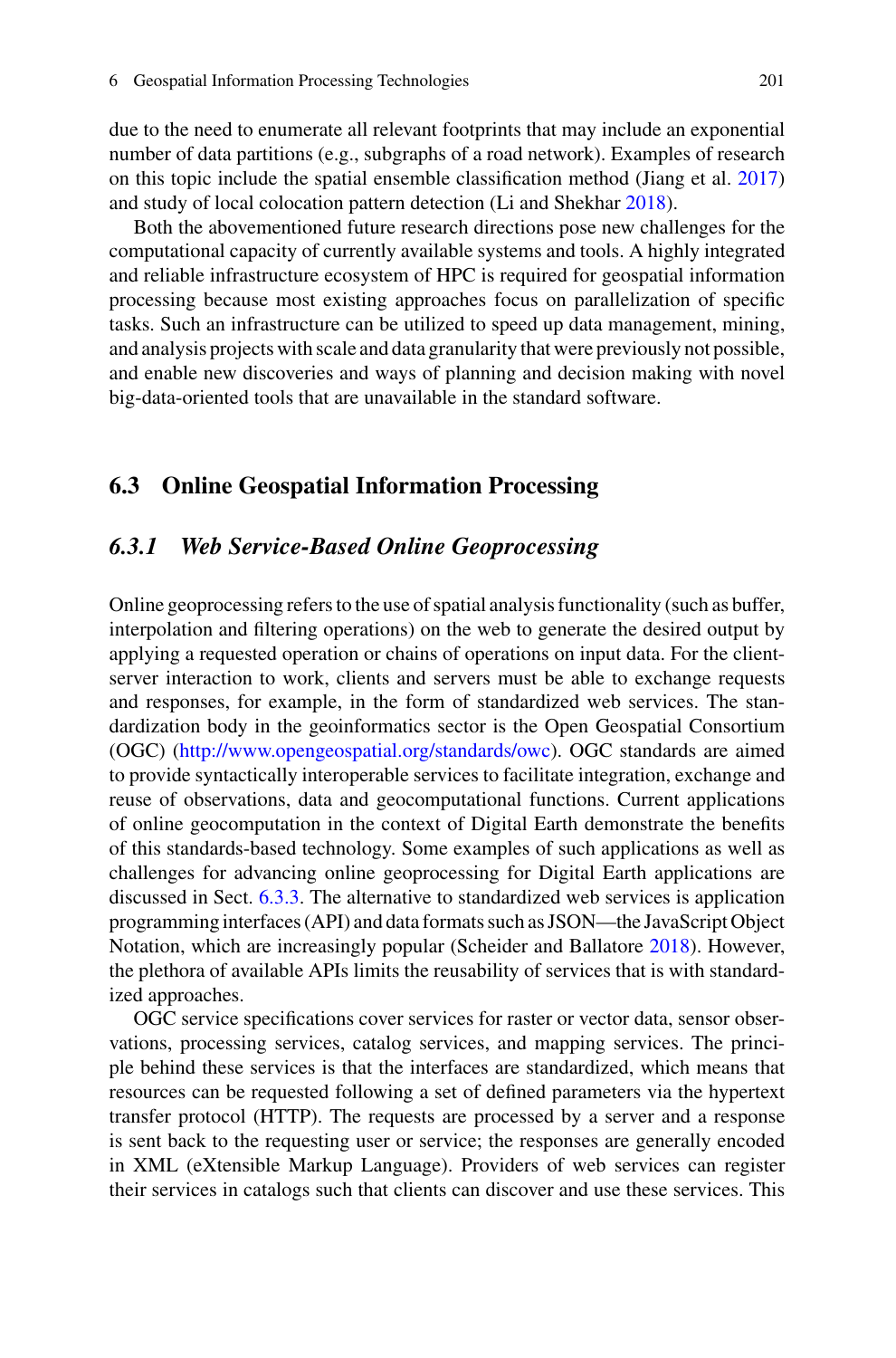publish-find-bind principle is fundamental in service-oriented architectures (SOAs) that realize the principle of integrating resources from distributed sources. Serviceoriented architectures are commonly used in the context of spatial data infrastructures and (open) data initiatives, for example, GEOSS [\(http://www.geoportal.org\)](http://www.geoportal.org).

According to Yue et al. [\(2015\)](#page-34-6) such web services have the potential to become *intelligent,* i.e., easing the *automated* discovery and composition of data and processing services to generate the required information at the right time. To realize this vision, a move from the currently supported syntactic interoperability towards *semantic interoperability* is a core requirement (Yue et al. [2015\)](#page-34-6). This section discusses the state-of-the-art of online geoprocessing in the context of Digital Earth as well as current lines of research related to semantics of geocomputational functions and spatial data. The objectives of this section are reflected in its structure: Sect. [6.3.2](#page-11-0) introduces the principles of two geoprocessing services—the web processing service (WPS) and the web coverage processing service (WCPS). Section [6.3.3](#page-12-0) discusses the state-of-the-art by reviewing successful applications of geoprocessing technology. Some current research trends and future directions to realize intelligent online geoprocessing are discussed in Sect. [6.3.4.](#page-13-0)

### <span id="page-11-0"></span>*6.3.2 Web (Coverage) Processing Services*

The key technologies for web service-based online processing are web processing services (WPSs) and web coverage processing services (WCPSs). As their names suggest, WCPSs provide processing functionality for coverages and is related to the web coverage service (WCS) standard; WPS provide general processing functionality for geospatial data. Both of these services follow the overall design principle of interoperable OGC web services and are briefly introduced below.

WPSs are currently available in version 2.0. A WPS must support the GetCapabilities, DescribeProcess and Execute requests, which are sent to the server using the HTTP GET or POST methods or the simple object access protocol (SOAP) [\(http://cite.opengeospatial.org/pub/cite/files/edu/processing/basic-index.html\)](http://cite.opengeospatial.org/pub/cite/files/edu/processing/basic-index.html). The responses of the GetCapabilities and DescribeProcess requests contain information on parameter values required for an Execute request. These pieces of information cover the input, parameters and output of processes. Input and output data, which are either complex or literal data, are specified with a description and information [on mimeType \(e.g., "text/xml"\), encoding \(e.g., "UTF-8"\) and schema \(e.g., "http://](http://schemas.opengis.net/gml/3.2.1/feature.xsd) schemas.opengis.net/gml/3.2.1/feature.xsd"). It is possible to specify the data types of literal data as well as allowed values. WPS can be executed in synchronous or asynchronous modes; asynchronous execution is preferred for calculations that take longer.

The nature of WPS is generic as the kind of calculation a processing service provides is not specified. The generic nature of WPS is said to be one reason for its slow uptake, as it is difficult for clients to deal with the variety of outputs generated by different WPSs (Jones et al. [2012\)](#page-31-7). The process implementations are hidden from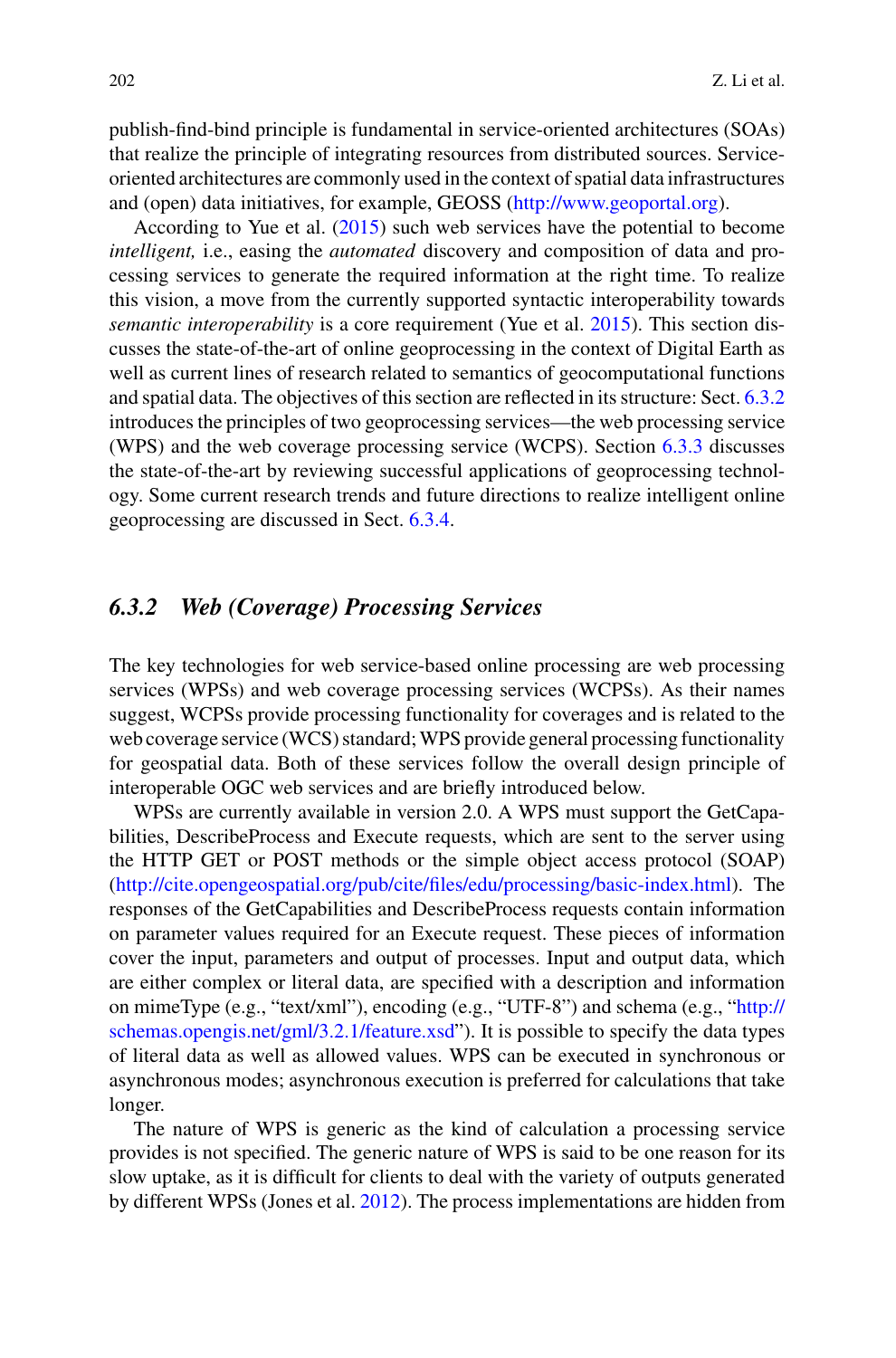the users; the information provided on the processes includes their input, output and parameters as well as a title, description, identifier and additional optional metadata. To reuse processes, it is essential to have information on what a process does and the datasets it can be applied to. Thus, process profiles have been revised and modified to describe the meaning of operations and their inputs and outputs in the WPS 2.0 standard (Müller [2015\)](#page-32-8).

The web coverage processing service is an extension of the WCS standard with an explicit focus on the processing of coverages, i.e., multidimensional raster data; it has been available since 2008. The current WCS 2.1 version supports the GetCapabilities, DescribeCoverage and GetCoverage requests. These requests are extended for the ProcessCoverage request in WCPS. Filter mechanisms that restrict the spatial or temporal extent of the processed data are a core requirement for interaction with multidimensional coverages. The WCPS provides a specific syntax, which is somewhat similar to the structured query language SQL, for formulating queries of temporal and spatial subsets of data (Baumann [2010\)](#page-29-3). WCS and WCPS can handle a multitude of different formats of data encodings that are relevant in the context of image data; these include NetCDF, GeoTiff, JPEG, and GRIB2. A tutorial on WCS and its extensions is available on Zenodo (Wagemann [2016\)](#page-34-7).

Although WCPS was specifically designed for coverage data, its reuse across applications is hindered by diverging definitions of data models and the heterogeneity of data formats (Wagemann et al. [2018\)](#page-34-8).

# <span id="page-12-0"></span>*6.3.3 Online Geoprocessing Applications in the Context of Digital Earth*

This section presents three recent examples of application of online geoprocessing. These applications were published in a related special issue aimed at promoting online geoprocessing technology for Digital Earth applications (Hofer et al. [2018\)](#page-31-8). The applications demonstrate the use of web processing services and web coverage processing services as extensions of existing infrastructures in a variety of contexts. They derive relevant and timely information from (big) data in efficient and reusable manner, which serves the objectives of Digital Earth.

Wiemann et al. [\(2018\)](#page-34-9) focus on the assessment of water body quality based on the integration of data available in SDIs to date; the data types considered are feature objects and raster data. Their work introduced a new concept of geoprocessing patterns that suggest the application of processing functionality based on input data selected by the user of the application. The motivation behind this development is to assist users in deriving information from data. Their information system supports determination of river sinuosity as an indicator of the ecological quality of rivers, assessment of real estate values potentially affected by floods, and the discovery of observations made along rivers.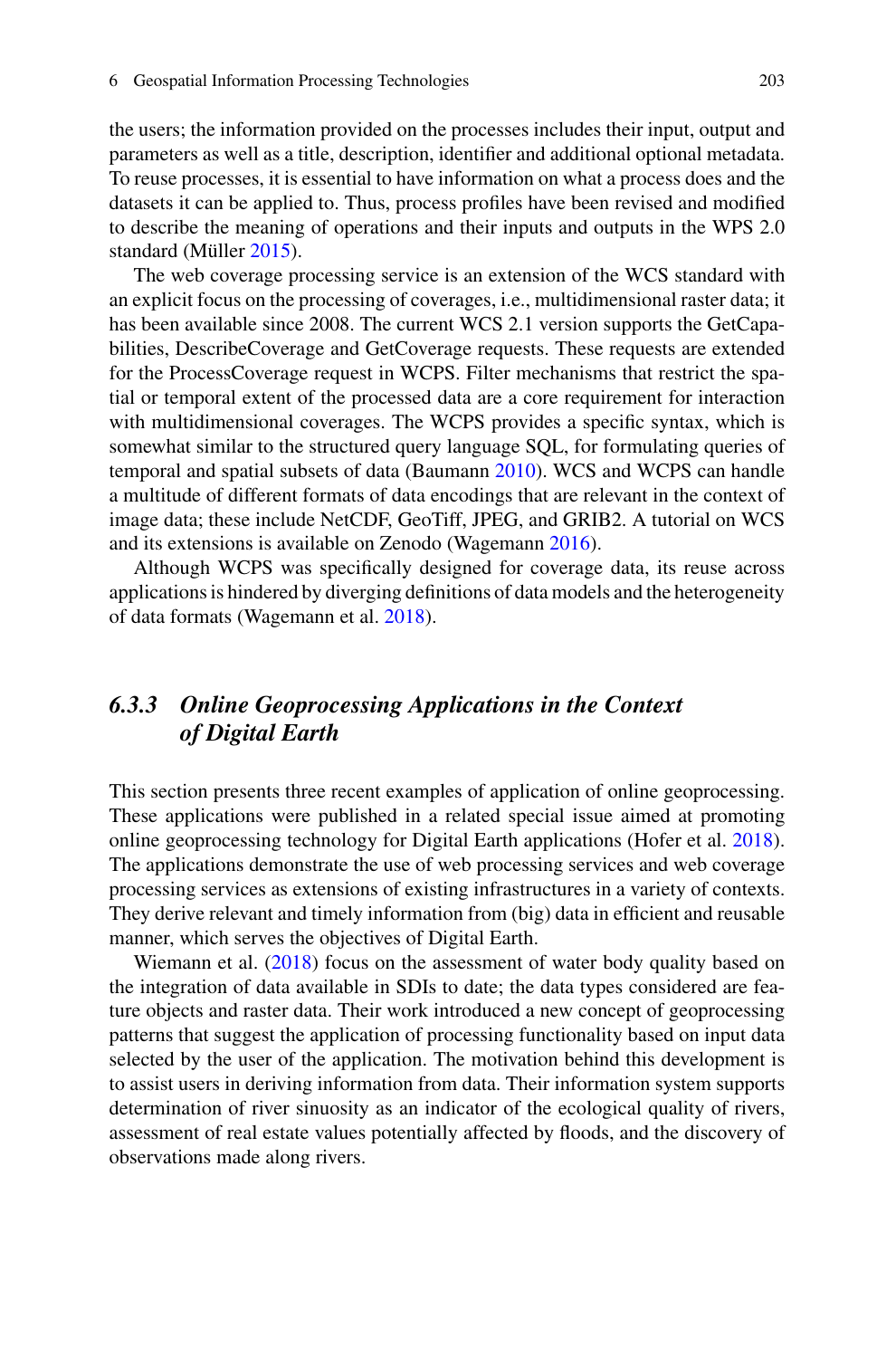Stasch et al. [\(2018\)](#page-34-10) present the semiautomatic processing of sensor observations in the context of water dam monitoring. An existing infrastructure makes sensor observations such as water levels and GPS measurements of dam structure available and the objective of their work is to statistically analyze the observations and use them as model inputs. Their motivation to use WPS is related to the possible reuse of services and flexibility regarding the integration of sensor observations from other sources in the final decision making. The coupling of sensor observation services (SOSs) with WPS is not a standard use case. Therefore, Stasch et al. [\(2018\)](#page-34-10) discuss various approaches of coupling SOSs and WPS and selected a tight coupling approach in which a processing service can directly request observations from an SOS, which reduces overhead in communication. The authors also developed a REST API for WPS to reduce the required parsing of extensive XML files and ease client development; they provided the specification of a REST binding, which is lacking in the current WPS 2.0 standard.

Wagemann et al. [\(2018\)](#page-34-8) present examples of the application of web coverage processing services in the context of big Earth data. They show how online geoprocessing supports the derivation of value-added products from data collections and how this technology transforms workflows. They state that server-side data processing can overcome issues using different solutions for data access and can minimize the amount of data transported on the web (Wagemann et al. [2018\)](#page-34-8). They described examples of the application of WCPS in the domains of ocean science, Earth observation, climate science and planetary science; all of the examples use the rasdaman server technology. One of the presented applications for marine sciences provides a visual interface where a coverage of interest such as monthly values of chlorophyll concentration that were derived from ocean color satellite data can be specified [\(http://earthserver.pml.ac.uk/www\)](http://earthserver.pml.ac.uk/www). The provided coverage data can be compared with in situ measurements via a match-up tool. The match-up is calculated on the server and the users are presented with the results without having to download the chlorophyll data to their machines. The provider of this service must offer the required computing resources and the limitation of requests to a certain data volume is a known issue (Wagemann et al. [2018\)](#page-34-8).

#### <span id="page-13-0"></span>*6.3.4 Research Challenges and Future Directions*

Online geoprocessing technology has been improved over the last decade and the applications demonstrate its usability in real-world use cases. The potential of standardized web services lies in the flexible integration and reuse of services and computational power from different providers. However, in addition to the costs of service provision to potential clients, the *complexity* and *opacity* of geoprocessing workflows seem to hinder their mass usage. This is indicated by the fact that mapping services and data services are much more widely spread than processing services (Lopez-Pellicer et al. [2012\)](#page-32-9). The reasons for this are manifold and relate to the variety of data models and formats, which limits the applicability of existing processing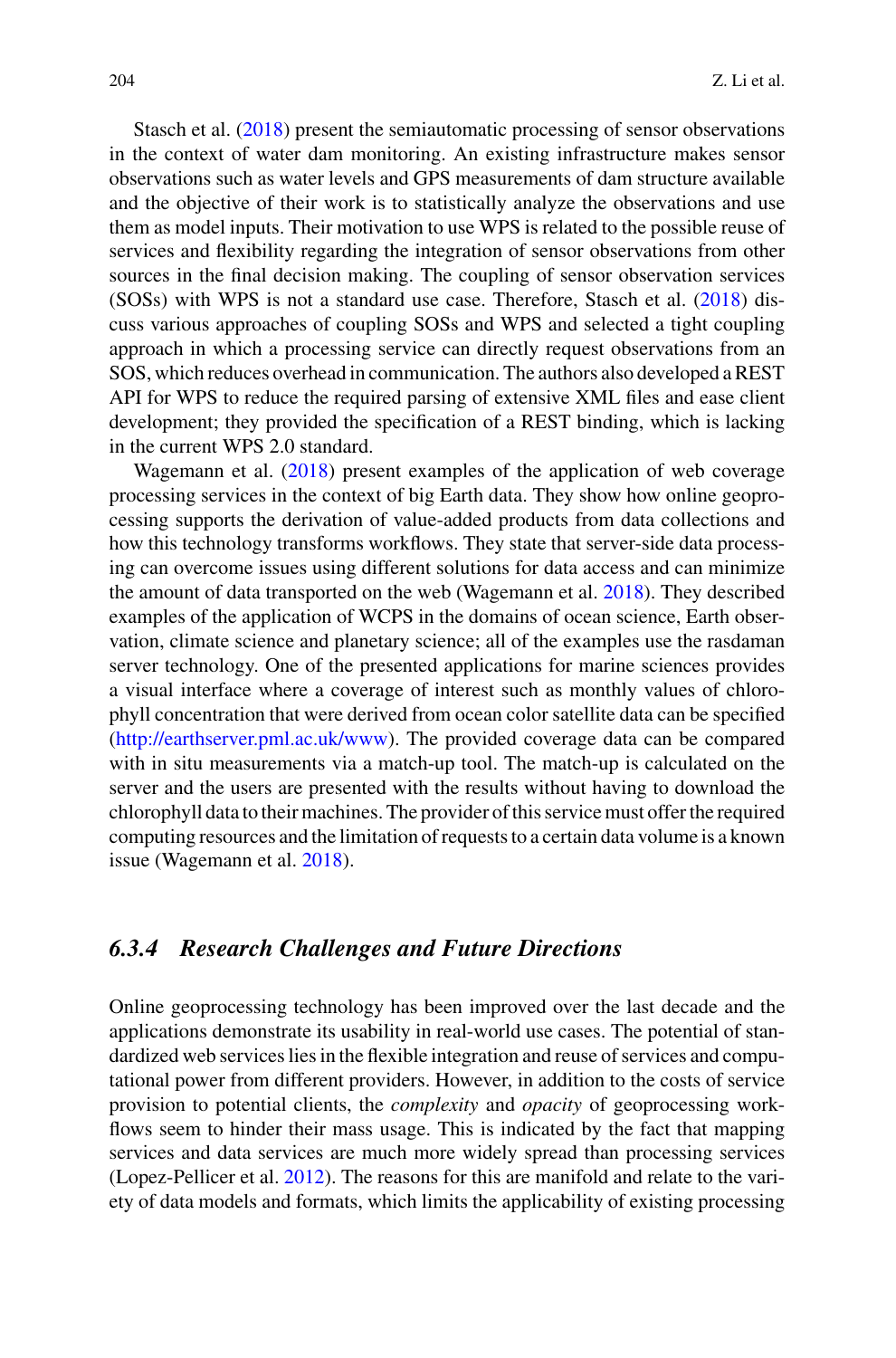services (Wagemann et al. [2018\)](#page-34-8), lacking descriptions of processing services such as those approached with WPS process profiles (Müller [2015\)](#page-32-8) and the required transfer of potentially large data from a data provider to a service provider.

Assuming that geoprocessing services are available for reuse across applications, the most relevant current challenges concern the *opacity* of service, data and tool interfaces, and the corresponding lack of clarity about when a geocomputational service is potentially useful. Applying a geocomputational function is a matter of analytic purpose as well as of the properties of the data sources used. The latter goes well beyond data types and necessarily involves background knowledge about the semantics of spatial data (Hofer et al. [2017;](#page-31-9) Scheider et al. [2016\)](#page-33-13). Thus, it was recognized early in the field of geocomputation that, in addition to syntactic interoperability (i.e., the matching of formats and data types), *semantic interoperability* must be taken into account (Ouksel and Sheth [1999;](#page-32-10) Bishr [1998\)](#page-29-4). Since then, many attempts have been made to incorporate semantics into service descriptions, e.g., in the form of Datalog rules and types that restrict the application of geocomputational functions (Fitzner et al. [2011;](#page-30-8) Klien et al. [2006\)](#page-32-11). The technology evolved as a particular (service-oriented) strand of the semantic web, starting in 2000 (Lara et al. [2004\)](#page-32-12) and resulting in standards such as the semantic markup for web services (OWL-S) [\(https://www.w3.org/Submission/OWL-S/\)](https://www.w3.org/Submission/OWL-S/) and web service modeling language (WSML) [\(http://www.wsmo.org/\)](http://www.wsmo.org/).

Researchers of semantic web services have shown that service descriptions and Semantic Web technology can be effectively combined and that abstracting from particular implementations of geocomputational functions remains very difficult (Treiblmayr et al. [2012\)](#page-34-11). Which aspects of such a function are mere technicalities? Which aspects are essential and thus should be represented on the semantic level of the service and data? More generally, what does a reusable representation that is valid across implementation specific details look like (Hofer et al. [2017\)](#page-31-9)? The lack of a good answer to these questions in semantic web service research, e.g., in terms of a *reusable service ontology,* may be the reason why semantic web processing services have become less of a focus in research today. Drawing a line between semantic and syntactic interoperability is not straightforward, and different and incompatible "ontological" views on the world must be acknowledged (Scheider and Kuhn [2015\)](#page-33-14). The need to infuse and reuse such flexible semantics in the age of big data has not lessened and is more urgent than ever (Janowicz et al. [2014;](#page-31-10) Scheider et al. [2017\)](#page-33-15).

We currently lack *reusable representations* of the different views that make geoprocessing operations and data sources useful for a specific purpose. We also lack *neat theories* that tell us which concepts and aspects should be retained to describe data and geocomputational functions from the practical viewpoint of data analysis. Ontology design patterns have been proposed as a means to create such representations (Gangemi and Presutti [2009\)](#page-30-9) and have recently gained popularity. Furthermore, it is an open question how geocomputational functions relate to the *purposes of analysis*. Finally, we need *computational methods* that allow for us to *infuse* the needed background knowledge into service and data descriptions to enable *publishing* and *exploiting* it.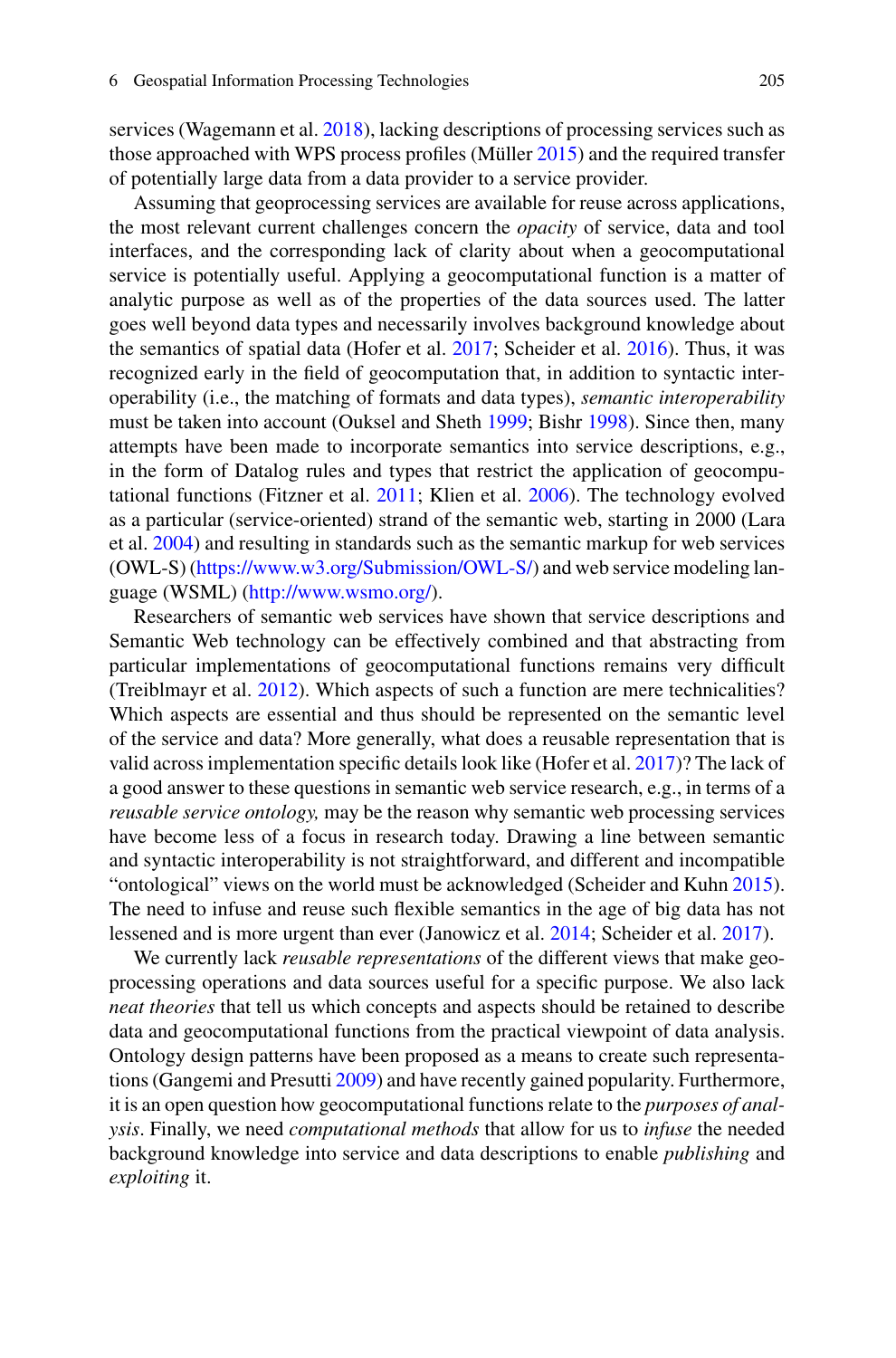Current research on semantic issues in geoprocessing tackles these challenges to support spatial analyses.We summarize three main lines of research that have evolved in recent years that may be promising for progress on a *semantically interoperable* Digital Earth:

#### **6.3.4.1 Service Metadata, Computational Core Concepts, Linked Data and Automated Typing**

In the current web processing service standards, to reuse a service it is necessary to describe the capabilities of the service and the service parameters (including data sources) in terms of metadata. However, the current metadata standards do not specify how to do this. It remains unclear which language and concepts should be used in these descriptions; it is also unclear how these concepts can be shared across communities of practice and how they can be automatically added without manual intervention. Regarding the first problem, several recent investigations attempted to identify a necessary and sufficient set of "core" concepts of spatial information (Kuhn [2012;](#page-32-13) Kuhn and Ballatore [2015;](#page-32-14) Scheider et al. [2016\)](#page-33-13), which remain to be tested in diverse practical analytical settings. Regarding the second problem, linked open data (LOD) provides a way to remove the distinction between metadata and data, enabling us to publish, share and query data and its descriptions at the same time (Kuhn et al. [2014\)](#page-32-15). Similarly, Brauner [\(2015\)](#page-30-10) investigated the possibilities of describing and reusing geooperators with linked data tags on the web, and Hofer et al. [\(2017\)](#page-31-9) discussed how such geooperator descriptions can be used for workflow development. Regarding the third problem, it has long been recognized that semantic labeling is a central automation task for the semantic web, as users tend to avoid the extra manual work involved. For this purpose, it has been suggested that the provenance information contained in workflows can be used to add semantic labels to the nodes in such a workflow (Alper et al. [2014\)](#page-29-5). For the geospatial domain, it was demonstrated that the information contained in GIS workflows can be used to enrich geodata as well as GIS tools with important semantic types by traversing such a workflow, and share this information as linked data (Scheider and Ballatore [2018\)](#page-33-12). Furthermore, certain semantic concepts such as the distinction between extensive and intensive attributes, which is central for geocomputation and cartography, can be automatically added as labels using machine learning classifiers (Scheider and Huisjes [2019\)](#page-33-16).

#### **6.3.4.2 From Service Chaining to Automated Workflow Composition**

Automated service chaining has been a scientific goal and research topic since the start of the development of semantic web services (Rao and Su [2005\)](#page-33-17). Ontologies are used to describe the restrictions on input and output types, which can be exploited by service chaining algorithms to suggest syntactically valid workflows. This idea has also been adopted for the geospatial domain (Yue et al. [2007\)](#page-34-12), where the ontological concepts were mainly based on geodata types. However, in the wider area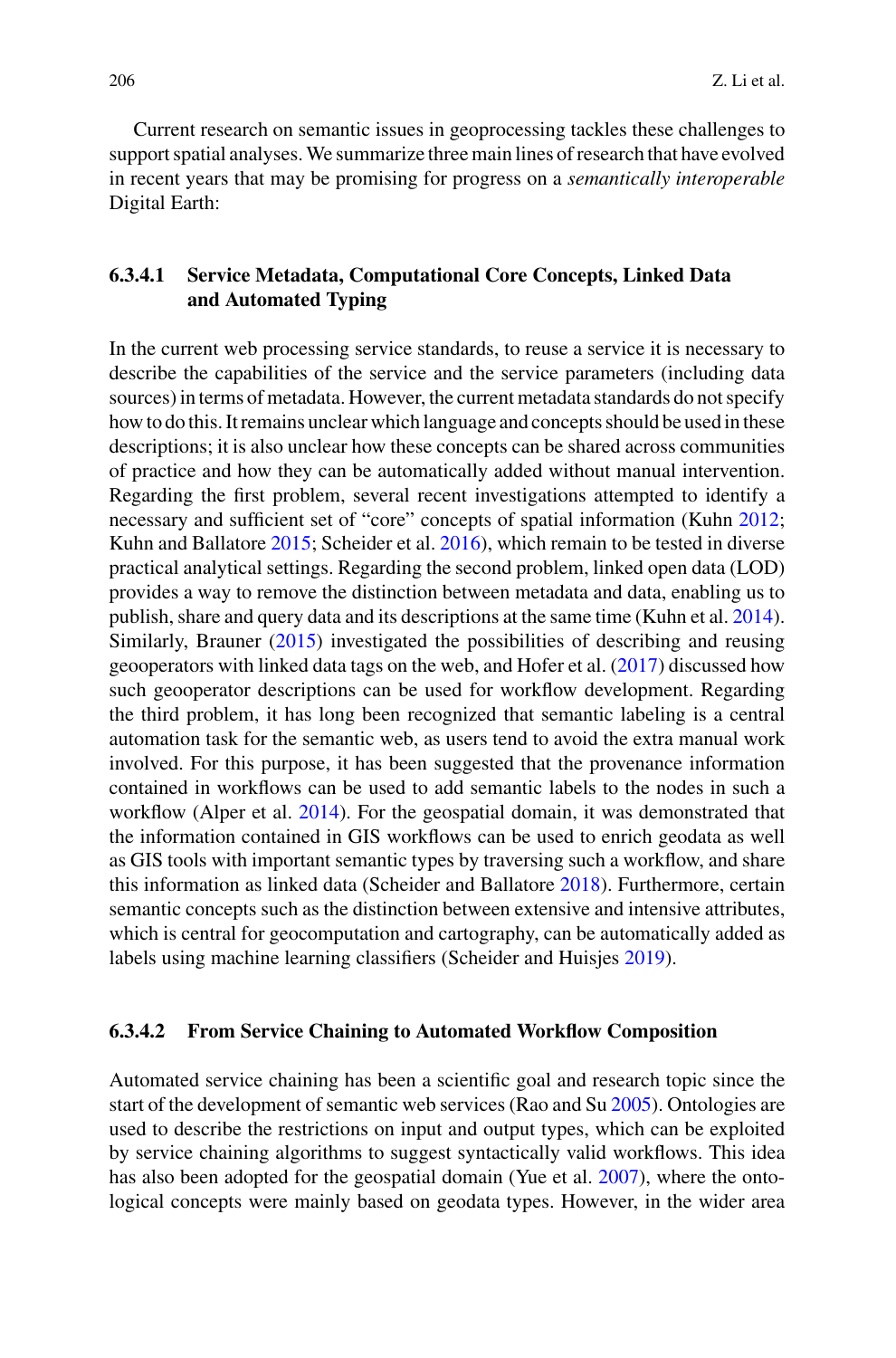of workflow composition (Gil [2007;](#page-30-11) Naujokat et al. [2012\)](#page-32-16), finding efficient composition algorithms is not the issue, finding the relevant semantic constraints that render the problem tractable is. Once such constraints are found, it is much easier to devise an algorithm that makes service composition computable for practical purpose, and it becomes possible to filter out syntactically valid but *nonmeaningful* workflows that are currently clogging the workflow composition flows (Lamprecht [2013\)](#page-32-17). Thus, similar to the metadata challenge discussed above, scientific progress largely depends on whether we will be able to devise a set of reusable valid semantic concepts for both geocomputation and geodata. In the future, it would be valuable to measure the effectiveness of spatial semantic concepts in reducing computational time and increasing accuracy in automated GIS workflow composition.

#### **6.3.4.3 From Geocomputation to (Indirect) Question Answering**

Since the application of geocomputational tools and the chaining of services require lots of background knowledge and GIS skills, their usage is currently restricted to GIS experts. However, those with little or no technical expertise in this area would benefit most, as well as those with a *relevant spatial question* about Digital Earth. How can Digital Earth technology help such users answer their questions? Question-based spatial computation was proposed as a research topic by Vahedi et al. [\(2016\)](#page-34-13) and Gao and Goodchild [\(2013\)](#page-30-12). The question-answering (QA) computational technique has been investigated during the last two decades from the information retrieval perspective (Lin [2002\)](#page-32-18). Standard QA technology parses a natural language question and matches it with answers available in a database or the web. Recently, linked databased data cubes were proposed as a way to realize question answering on a web scale (Höffner et al. [2016\)](#page-31-11). However, question answering for geocomputation and analysis requires handling questions that *do not yet have an answer* but could be answered using appropriate tools and data. The latter problem was therefore termed *indirect question answering* by Scheider et al. [\(2017\)](#page-33-15). A semantically informed retrieval portal that can answer such questions should be able expand a data query in a way that encompasses data sets that do not directly answer a given query but can be made to do so via appropriate analysis steps. For this purpose, geocomputational tools and datasets need to be described by the questions they answer, so that they can match the questions posed by a user. A recent first step in developing such a system for a set of common GIS tools was made based on SPARQL query matching (Scheider et al. [2019\)](#page-33-18), following the idea of query matching for service descriptions proposed by Fitzner et al. [\(2011\)](#page-30-8). However, similar to the previous two computational challenges, the kinds of questions and the matching language and technology are dependent on our theories of spatial (interrogative) concepts used to formulate these questions. In the future, we should investigate what kinds of spatial questions are relevant and how they can be formally captured in terms of core concepts. For related work, refer to the ERC-funded project QuAnGIS: Question-based analysis of geographic information with semantic queries [\(https://questionbasedanalysis.com\)](https://questionbasedanalysis.com).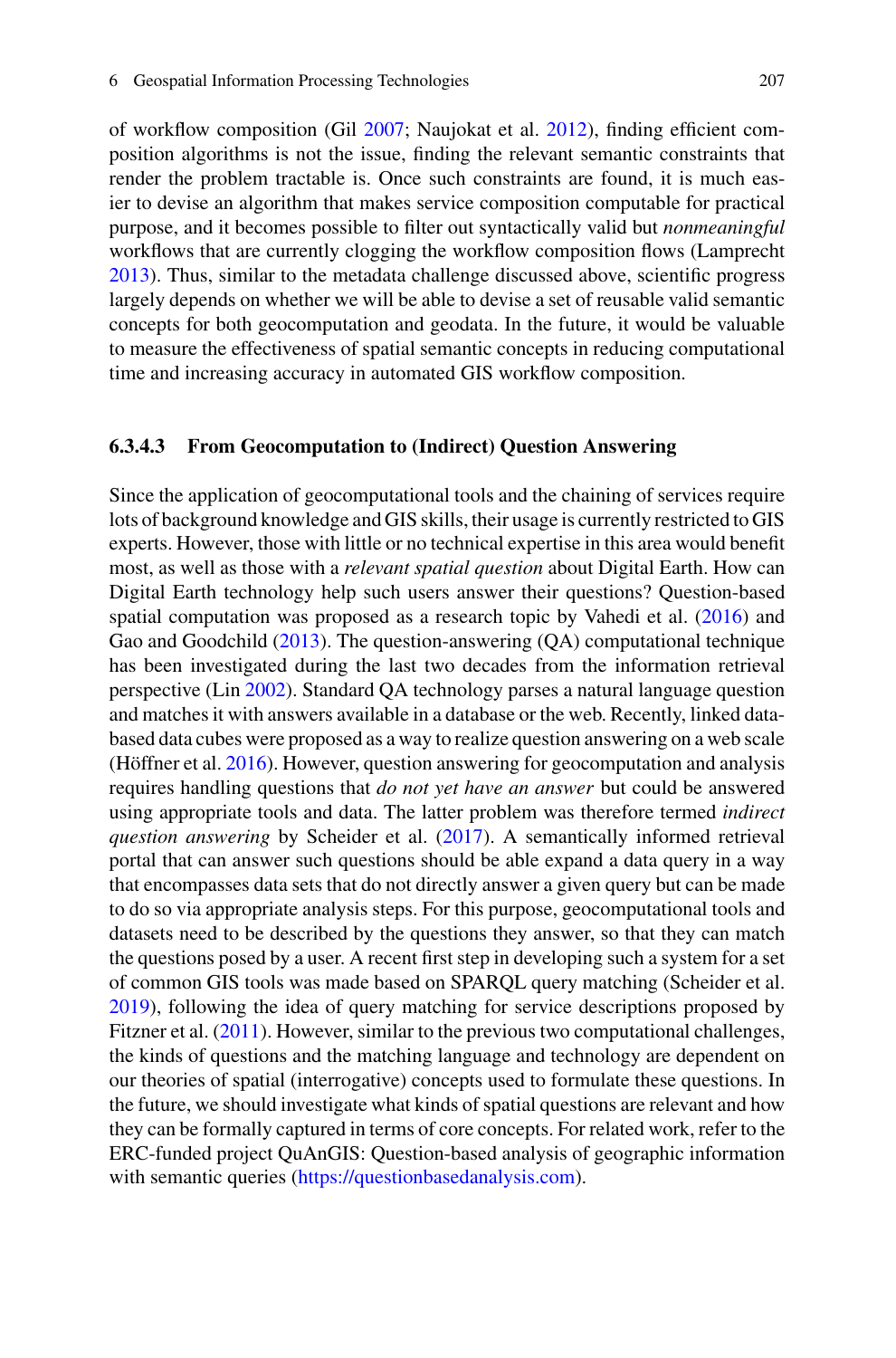### <span id="page-17-0"></span>**6.4 Distributed Geospatial Information Processing**

# *6.4.1 The Concept of Distributed Geospatial Information Processing: What and Why*

Distributed geospatial information processing (DGIP) (Yang et al. [2008;](#page-34-14) Friis-Christensen et al. [2009\)](#page-30-13) refers to geospatial information processing (geoprocessing for short) in a distributed computing environment (DCE). With the development of the Internet and world wide web, architecture modes of software have changed dramatically. Decentralization and cross-domain collaboration under a loosely coupled and dynamically changed DCE has become an emerging trend. Adoption of service-oriented architecture (SOA) and cloud computing is a promising and prevalent solution for modern enterprises to enhance and rebuild their cyberinfrastructure. Using these technologies, it is more agile and much easier to build cooperation networks and adjust cross-enterprise business workflows dynamically.

Following this trend, geographical information systems (GISystems) are also experiencing an evolution from traditional stand-alone toolkits to web service-based ecosystems (Gong et al. [2012\)](#page-30-14), e.g., the geospatial service web (GSW). The GSW is a conceptual framework for a loosely coupled geospatial collaboration network through which the end users can share and exchange geospatial resources and conduct geoprocessing online by using distributed geographical information services (GIServices). In the GSW, everything is encapsulated as a service (XaaS), as shown in Fig. [6.3,](#page-18-0) including computing resources (CPU, memory, storage and network, etc.), geospatial data, models, algorithms and knowledge. The wide adoption of the enabling technologies such as web services, SOA and cloud computing make such a distributed geospatial collaboration network possible but there are also challenges. One of the major challenges is how to guarantee the reliability of geoprocessing in a mutable DCE (Gong et al. [2012;](#page-30-14) Wu et al. [2015\)](#page-34-15). Traditionally, geoprocessing is conducted on a single machine with a stand-alone GISystem toolkit installed. Since the functional components of a GISystem are tightly coupled, it is relatively easy to capture and handle geoprocessing exceptions and ensure the whole geoprocessing process, e.g., a workflow synthesized with coordinate transformation, buffering and overlay operations. In comparison, in a DCE, it is complicated to define, coordinate and guarantee such a process due to the complexities in data transmission, workflow control and exception handling.

Therefore, DGIP has become a research hotspot as well as an application trend (Yang et al. [2008;](#page-34-14) Wu et al. [2014;](#page-34-16) Jiang et al. [2017\)](#page-31-5). In this section, we introduce the basic concept and key techniques of DGIP, and demonstrate its applications in Digital Earth. Finally, we discuss the technical challenges and future directions.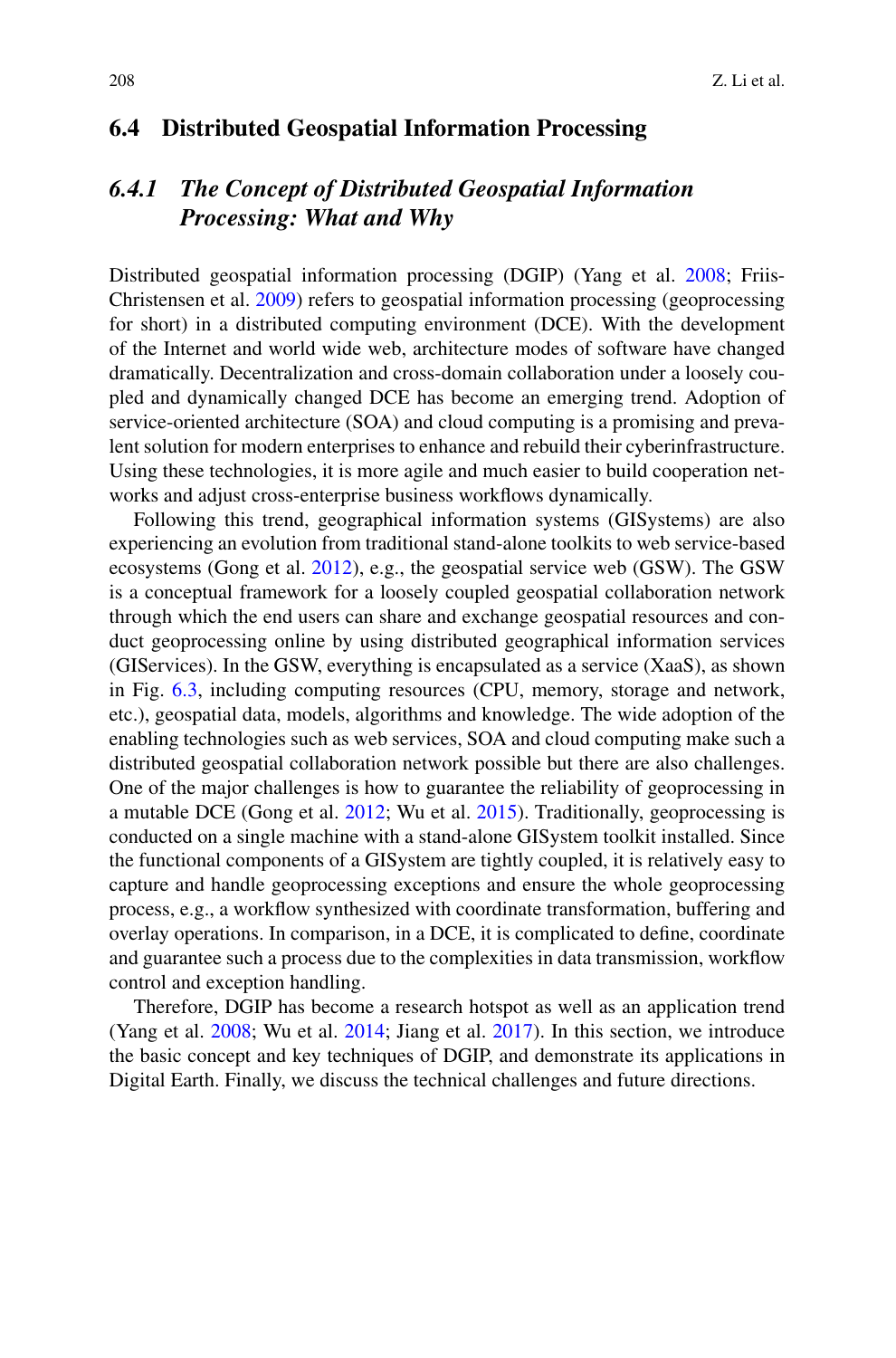

<span id="page-18-0"></span>**Fig. 6.3** The Conceptual framework of the geospatial service web (Gong et al. [2012\)](#page-30-14)

### *6.4.2 Fundamental Concepts and Techniques*

#### **6.4.2.1 Collaboration Mode (Orchestration vs. Choreography)**

For a distributed workflow to operate appropriately, the coordination and controlling mechanism is critical. In an SOA context, there are two basic collaboration modes (Peltz [2003\)](#page-33-19), choreography and orchestration, based on the control flow patterns and how messages are exchanged, as illustrated in Fig. [6.4.](#page-19-0)

Web service orchestration (WSO) employs a centralized approach for service composition. A workflow is represented by a centralized coordinator that coordinates the interaction among different services. The coordinator or so-called composite service is responsible for invoking service partners, manipulating and dispatch messages. The relationships between the participating services are maintained by the coordinator. Since WSO adopts a hierarchical requester and responder model, it is process-centralized and the cooperation among participating services is weakened. The participating services do not need to know about each other in collaboration. In WSO, the status maintenance and error handling are relatively easier since it can be monitored and controlled by the coordinator. When an exception occurs, the coordinator can trigger exception handling or a compensation mechanism before the workflow progresses into the next step.

In comparison, web service choreography (WSC) adopts a decentralized peer-topeer model. There is no a centralized compose service acting as the coordinator to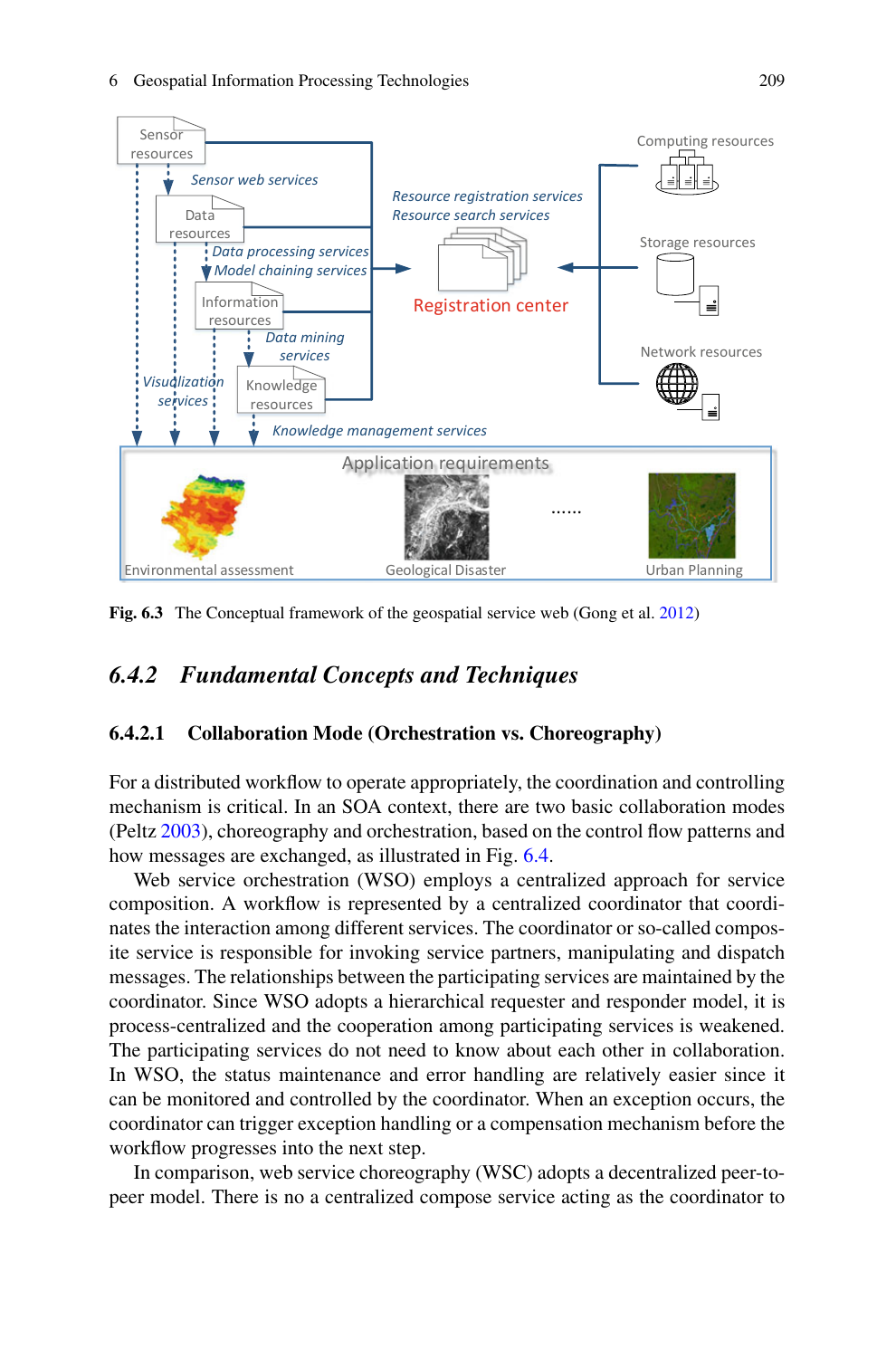

<span id="page-19-0"></span>**Fig. 6.4** Architectures of web service orchestration and web service choreography

control participating services, which makes it much more loosely coupled. The whole workflow is defined by exchanging messages, rules of interaction and agreements between services. Each participating service knows when and how to interact with each other, as well as whom to interact with, i.e., it is self-described and highly autonomous. One side effect is that it is difficult to detect errors in a timely manner and conduct exception handling from the workflow perspective. However, it can avoid the performance bottleneck problem for the coordinator in message exchange and data transmission.

In summary, the WSC describes the interactions between multiple services from a global view whereas WSO defines control from one party's perspective, and the control logic of the interactions between services is explicitly modeled in the composite service (Peltz [2003\)](#page-33-19). Therefore, WSO is generally an intraorganization workflow modeling solution whereas WSC is more suitable for interorganizational or crossdomain workflow modeling when it is difficult to set up a centralized coordinator across the boundary of management.

Learning from service composition in the IT domain, the geospatial domain proposed the concept of a geospatial service chain, which is defined as a model for combining services in a dependent series to achieve larger tasks for supporting DGIP. According to the definition of international standard ISO 19119 [\(2002\)](#page-31-12), there are three types of architecture patterns to implement a service chain, as illustrated in Fig. [6.5,](#page-20-0) by giving different controlling authorities to clients (Alameh [2003;](#page-29-6) ISO 19119 [2002\)](#page-31-12), i.e., user-defined chaining, workflow-managed chaining and aggregated chaining.

- In user-defined (transparent) chaining, the client defines and controls the entire workflow. In this case, the client discovers and evaluates the fitness of available services by querying a catalog service, which gives most freedom to the client to make the control decision and ask for workflow modeling knowledge.
- In workflow-managed (translucent) chaining, the workflow management service controls the service chain and the client is aware of the participating services. In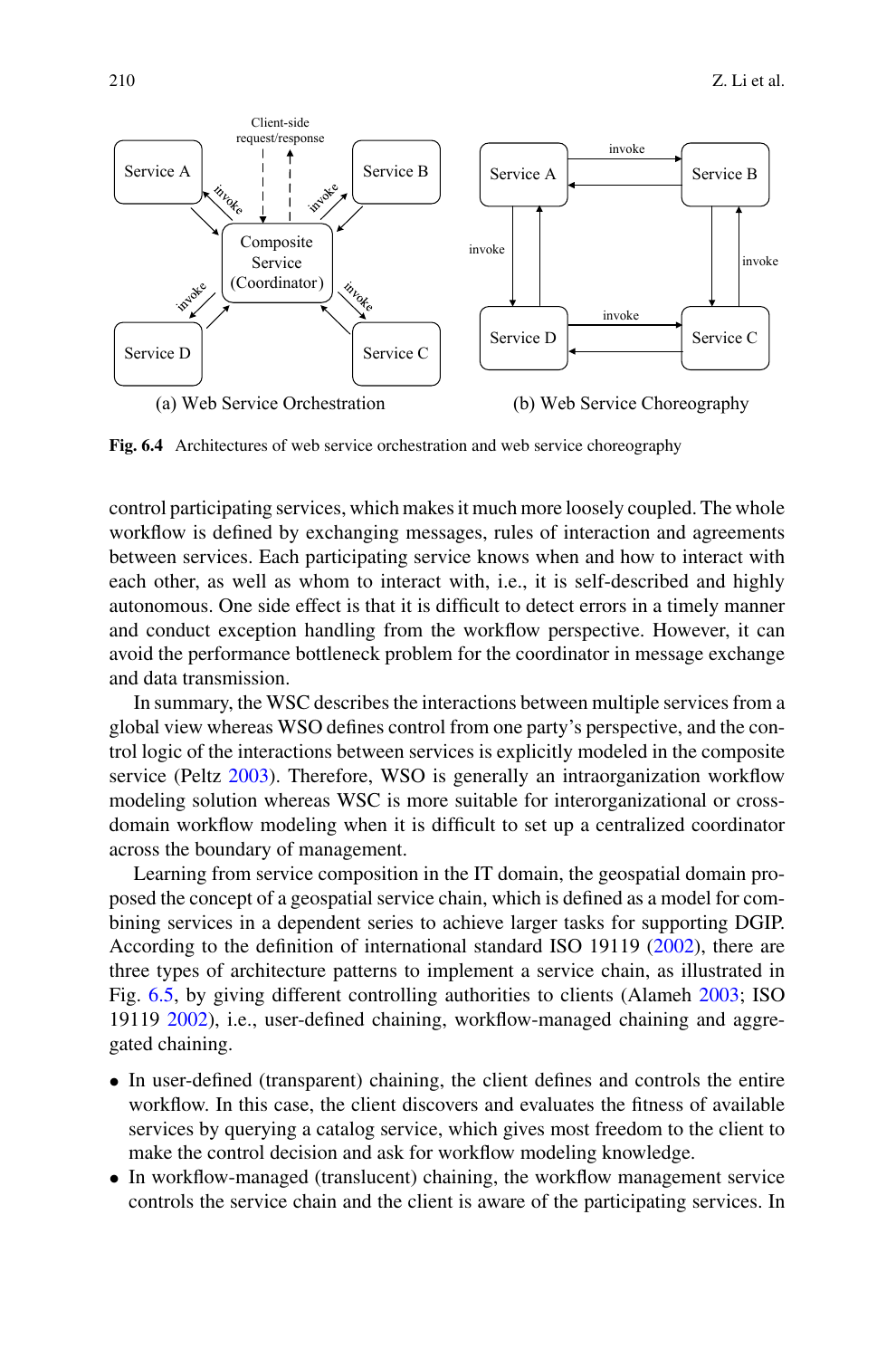

(c) Opaque Chaining

<span id="page-20-0"></span>**Fig. 6.5** Three architecture patterns for geospatial service chains defined in ISO 19119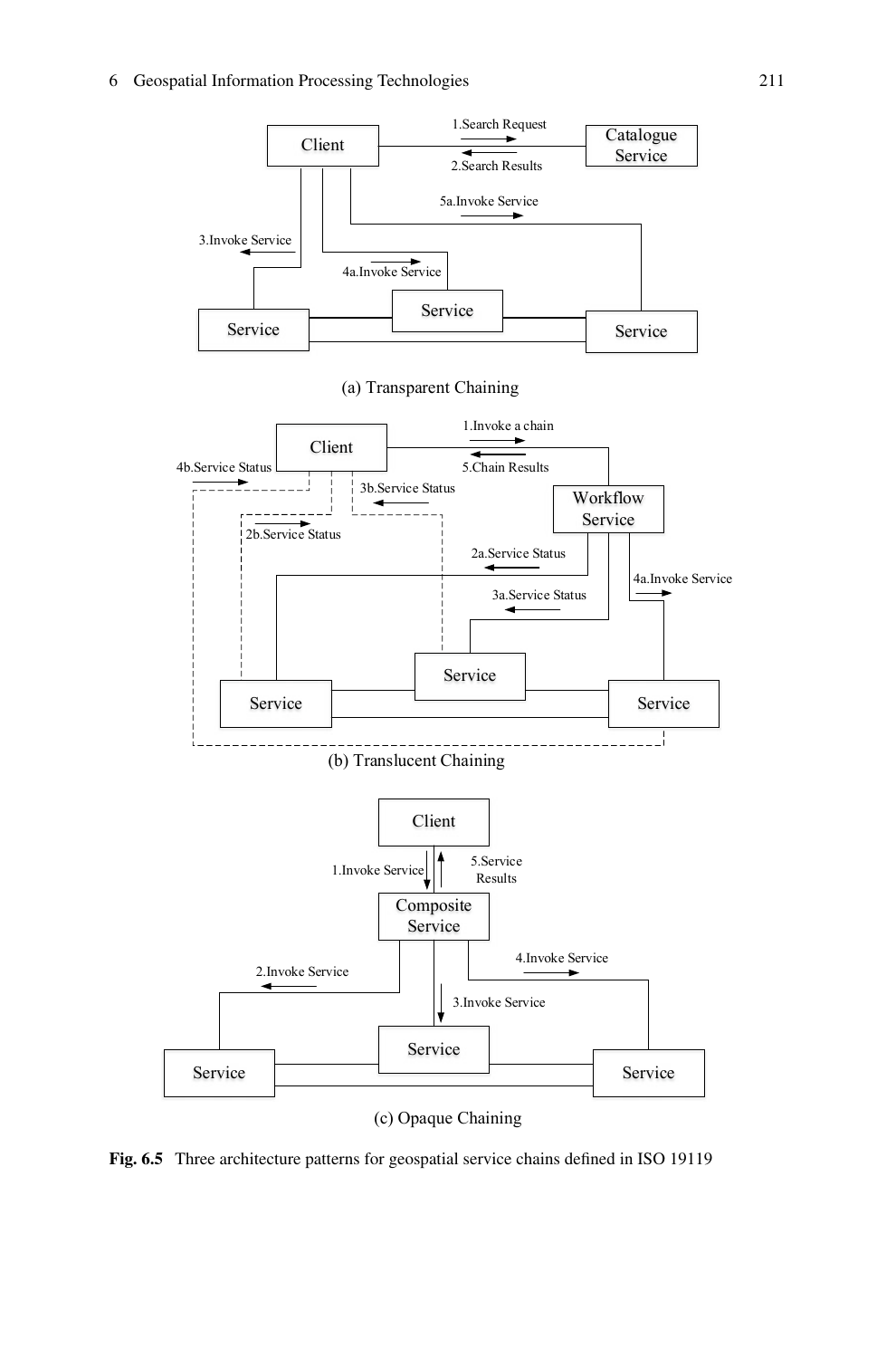this mode, the client can check the execution status of individual participating services, and the workload on workflow control is reduced.

• In aggregated service (opaque) chaining, the client invokes a compose service without awareness of the individual participating services. The compose service manages all the details of chain execution.

Although ISO 19119 gives the architecture patterns of service chaining, there is no de facto domain-specific standard on modeling language. The modeling languages of web service composition introduced in the next section use service chain modeling as a reference.

#### **6.4.2.2 Workflow Modeling Language**

A formalized model description language is desired to allow for a service chain be understood and shared among heterogeneous systems. Computer-aided business process management (BPM) has been widely used in modern enterprises for decades. Due to the variety of the backend IT enabling technologies and application scenarios, there are hundreds of workflow languages developed by different communities. These languages have different capabilities for flow rule expression (Aalst et al. [2003\)](#page-29-7). In general, the languages can be classified into industrial specifications and academic models (Beek et al. [2007\)](#page-29-8).

Industrial workflow specifications are model languages that target a certain technique implementation, and are widely supported by companies and standardization organizations. Web services business process execution language (WS-BPEL) and web service choreography description language (WSCDL) are two workflow standards specialized for web service composition. There are many open-source and commercial toolkits for reliable workflow modeling and execution management based on these specifications. However, these specifications are usually mixed with lower-level techniques such as XML encoding, XQuery, SOAP, WSDL and WSaddressing. These technical details increase the learning curve for users that lack or have little background knowledge of programming and web service standards. Workflow Management Coalition (WfMC) created an XML-based process definition language (XPDL) to store and exchange workflow models defined by different modeling language that is independent of concrete implementation techniques. XPDL is considered one of the best solutions to formally describe workflow diagrams defined using business process modeling notation (BPMN).

Academic workflow models express abstract process structures and rules that are not bound by a concrete runtime environment, lower-level implementation details and protocols (Beek et al. [2007;](#page-29-8) Gui et al. [2008\)](#page-31-13), e.g., automata and process algebras. Directed graph and mathematical notations are widely used for workflow description, e.g., Petri nets (Hamadi and Benatallah [2003\)](#page-31-14). Academic workflow models can express abstract process knowledge and have strict mathematical logics for process validation. However, these models are less used in industrial environments, and software to support workflow modeling and runtime management is lacking.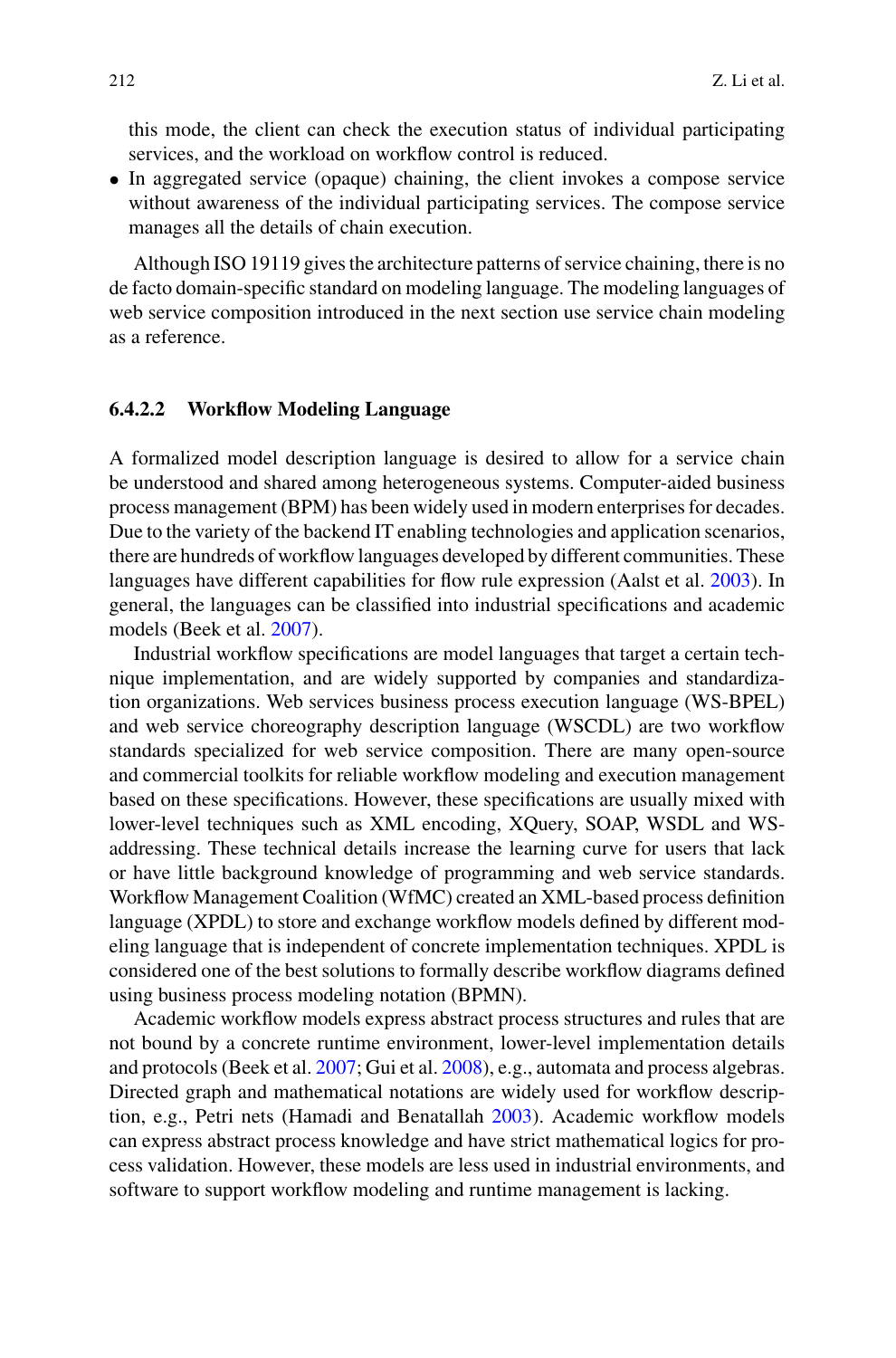

<span id="page-22-0"></span>Fig. 6.6 A multistage geospatial service chaining process

In terms of geospatial service chaining, there is no well-accepted model language and domain-specific modeling methods should be developed. The European Space Agency (ESA) adopted WS-BEPL and established a service partner network to support global collaboration on earth observation. WS-BPEL is a de facto and widely used standard of the Organization for the Advancement of Structured Information Standards (OASIS) derived from the combination of IBM's Web Services Flow Language (WSFL) and Microsoft's notation language for business process design (XLANG). However, the lower-level technique details in WS-BPEL may be beyond the expertise of domain experts without web service knowledge. WS-BPEL adopts static binding to specify service partners and communication rules in advance and makes it difficult to adopt a dynamic and mutable environment. Therefore, a multistage geospatial service chaining method is highly desired to separate abstract geoprocessing workflow knowledge and lower-level implementation details, and make service partner binding dynamic, as illustrated in Fig. [6.6.](#page-22-0)

As shown in Fig. [6.6,](#page-22-0) Di et al. [\(2006\)](#page-30-15) divided geospatial service chaining process into three steps, geoprocessing modeling, geoprocessing model instantiation and workflow execution. In the processing modeling stage, geoscience domain experts use a logical model language to depict abstract geoprocessing workflows based on process knowledge. In the process model instantiation stage, the logical model is mapped into a physical model that binds with implementation details. The data sources of the input data and service instances of participating services are specified during instantiation. Then, the physical model can be deployed into a workflow engine for workflow execution and runtime management.

### *6.4.3 Application Supporting Digital Earth*

#### **6.4.3.1 Development of Geospatial Workflow Modeling Languages and Tools**

Based on the concept of multistage geospatial service chaining, various model languages have been proposed and modeling platforms have been developed. Chen et al. [\(2009\)](#page-30-16) defined a geospatial abstract information model (AIM) language to describe logical models, which can be considered a new virtual geospatial product for process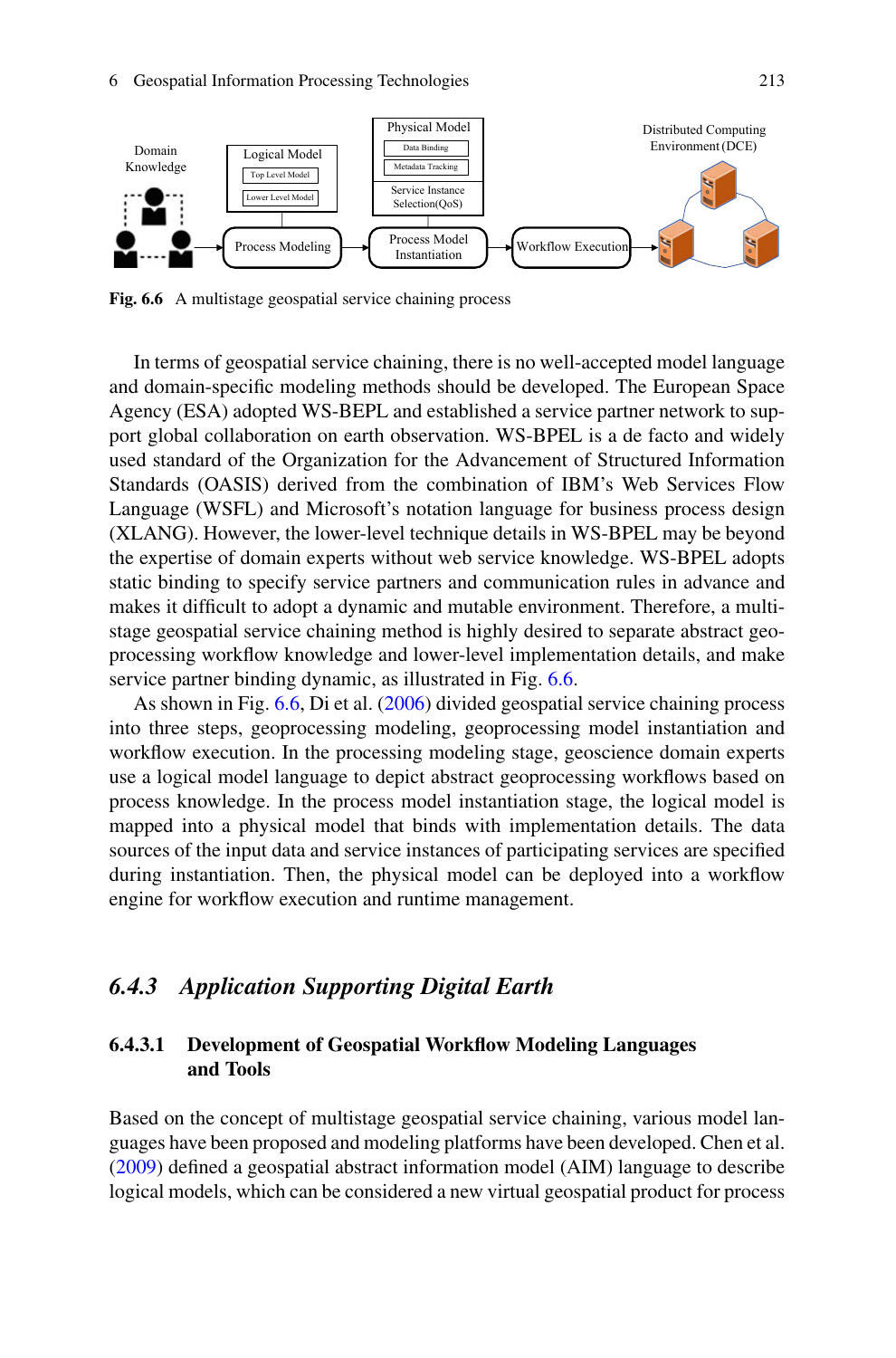knowledge sharing and reuse. A logical model has a directed graph expression as well as an XML presentation that can be instantiated and translated into an executable WS-BPEL model for reliable execution management. By adopting such technologies, Di [\(2004\)](#page-30-17) developed GeoBrain, a geospatial knowledge building system based on web service technologies, to automate data discovery and facilitate geoprocessing workflow modeling. Gui et al. [\(2008\)](#page-31-13) also proposed an abstract geospatial service chain model language, DDBASCM, by combining data-dependency directed graph and block structures. In DDBASCM, the data flow is represented using a directed graph structure, and the control flow and aggregated service are depicted as block structures by learning from the concept of a transition-bordered set in Petri Net. Based on DDBASCM and WS-BPEL, a geospatial web service chain visual modeling and execution platform called GeoChaining was developed, which integrates catalog-based geospatial resource searching, service chain visual modeling, execution status monitoring and data visualization (Wu et al. [2011,](#page-34-17) [2014\)](#page-34-16). Sun et al. [\(2012\)](#page-34-18) developed a task-oriented geoprocessing system called GeoPWTManager to design, execute, monitor and visualize the workflow. In GeoPWTManager, the entire modeling and execution process is ensured by the collaboration of three components, i.e., a task designer, a task executor and a task monitor. Based on GeoPWTManager, GeoJModelBuilder, an open source geoprocessing workflow tool, was developed by leveraging open standard, sensor web, geoprocessing service and OpenMI-compliant models (Jiang et al. [2017\)](#page-31-5).

Although implementation technologies are continuously evolving and new tools will be developed, the demand for development of a domain-specific workflow modeling language that can explicitly describe the terminologies and geoprocessing knowledge in the geospatial domain is still high. Cloud-based services that integrate online resource discovery, visualization, automatic/semiautomatic modeling, model sharing and reuse will be a trend to facilitate DGIP workflow modeling and execution management.

#### **6.4.3.2 Digital Earth Applications**

Geospatial service chaining provides an agile and loosely coupled approach to arrange the cooperation of dispersed GIServices to achieve DGIP. Based on the aforementioned technologies and platforms, DGIP-supported earth science applications have been developed. For example, the ESA created a net primary productivity (NPP) workflow in its online collaboration platform, Service Support Environment (SSE), for repeatable estimates of the net flux of carbon over user-specified AOI areas using SPOT vegetation S10 data. There are also more than 30 DGIP workflow-based applications provided by 23 service partners from 10 countries, including for oil spill detection, fire risk, Kyoto protocol verification, desert locusts, land use, snow cover, tidal currents, and multiple catalog access. In GeoBrain, many DGIP workflow models have been developed based on the proposed logical modeling language. A landslide susceptibility model (Chen et al. [2009\)](#page-30-16) that integrates terrain slope and aspect analysis services as well as landslide susceptibility analysis services has been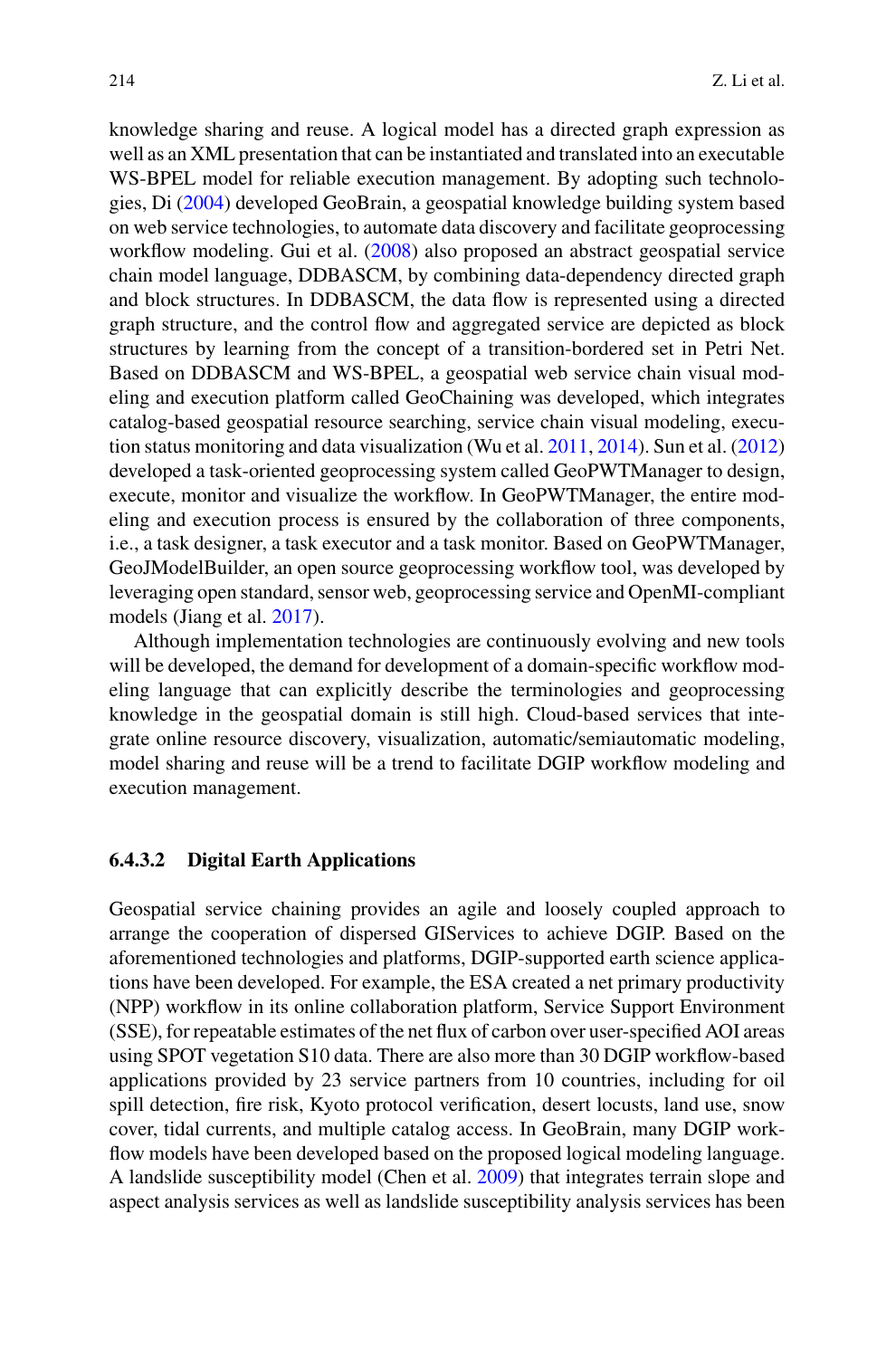used to analyze landslide susceptibility in California, USA. GeoChaining (Wu et al. [2014\)](#page-34-16) also provides workflow models by integrating third-party developed GIServices such as OpenRS (Guo et al. [2010\)](#page-31-15) and GIServices developed by encapsulating the open-source GIS tool GRASS [\(https://grass.osgeo.org\)](https://grass.osgeo.org). A flood analysis model was developed to analyze flooding in the Boyang Lake area using remote sensing data before a flood, during flooding and after flooding. By developing web-based human-computer interaction interfaces using Rich Internet Application (RIA) technologies, workflow models involving human participation have also been developed in GeoSquare for educational and research purposes (Wu et al. [2015;](#page-34-15) Yang et al. [2016\)](#page-34-19), including remote sensing image geometrical rectification and classification. Through integration with NASA world wind, GeoJModelBuilder (Jiang et al. [2017\)](#page-31-5) also provides many hydrological models such as for water turbidity, watershed runoff, and drainage extraction.

In addition to applications comprised of geospatial service chaining, there are other forms of DGIP. For example, volunteer computing (VC) is a type of distributed computing that incorporates volunteered computing resources from individual persons and organizations. The VC usually adopts middleware architecture containing a client program that is installed and running on volunteer computers. VC has been successfully applied to many scientific research projects such as SETI@home [\(https://setiathome.berkeley.edu\)](https://setiathome.berkeley.edu) and Folding@home[\(https://foldingathome.org\)](https://foldingathome.org). In the earth science domain, NASA launched a VC project named Climate@home to create a virtual supercomputer to model global climate research. This project utilizes worldwide computing resources to establish accuracy models for climate change prediction (Li et al. [2013\)](#page-32-19).

Various applications have been developed, and the potential application scenarios are unlimited. As more GIServices for geoprocessing and big data analysis are developed using cloud computing and VC technologies, more interdisciplinary applications in earth science and social science will be developed.

#### *6.4.4 Research Challenges and Future Directions*

#### **6.4.4.1 Communication Mechanism and Code Migration**

Optimized network communication is critical for efficient and reliable DGIP because it relies on network communication for data transmission and service collaboration. The simple object access protocol (SOAP) is a widely used messaging protocol for exchanging information and conducting remote procedure calls (RPCs) in DCE using multiple lower-level transportation protocols such as HTTP, SMTP and TCP. SOAP is extensible to support functions such as security, message routing and reliability by compositing with web service specifications. SOAP supports multiple message exchange patterns (MEPs) such as one-way messages, request/respond mode and asynchronous messages. However, SOAP is not efficient in encoding due to its XMLbased hierarchical envelope structure, for example, when transmitting vector data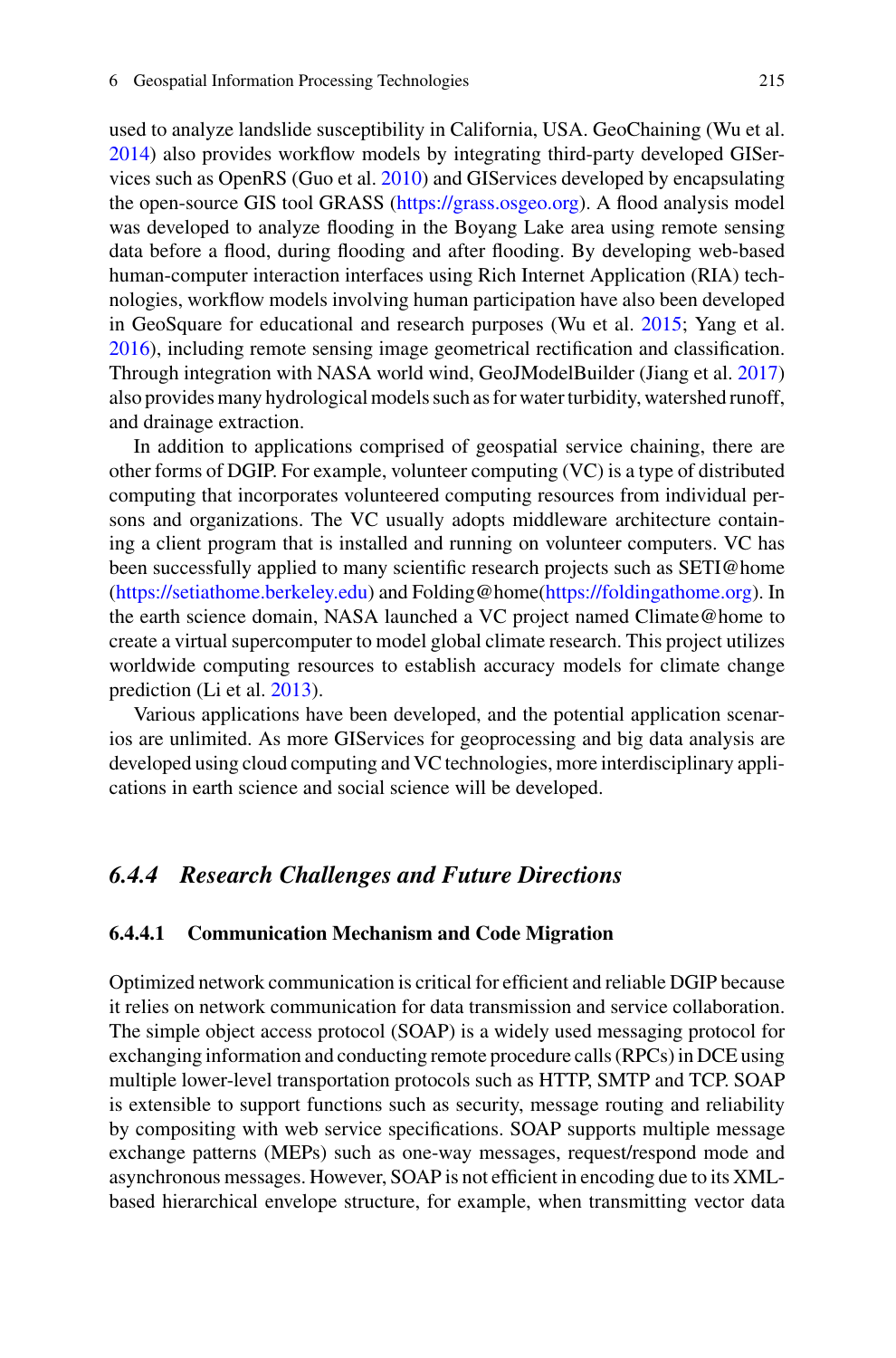represented in GML or a raster image formatted using base64 binary encoding. As a result, SOAP message transmission optimization technologies have been developed. Binary data code can be sent as multipart MIME documents in SOAP attachments, and XML-binary Optimized Packages (XOP) provide a reliable approach to refer external data in the SOAP messaging, as proposed in SOAP standard version 1.2.

The development of HTTP Representational State Transfer (RESTful) (Fielding [2000\)](#page-30-18) brings new challenges for DGIP. The RESTful architecture style has been widely adopted in web application development (Pautasso et al. [2008\)](#page-33-20). OGC GIService standards use RESTful APIs as the major interoperating approach. Considering this trend, service composition technologies and tools should support RESTful services. Compared with SOAP, RESTful is lightweight and stateless, but the security, routing and reliable message transmission are weakened. Therefore, making DGIP reliable and secure has become critically important. Robust flow control, exception handling and compensation mechanisms must be developed for both the workflow engine and the participating services.

Communication issues have also inspired new ideas and research directions. Geoprocessing usually involves a large data volume and intensive geo-computation. The intensive data transmission increases the workload of the network infrastructure, as well as those of the participating services and workflow coordinator, and makes time efficiency a troublesome issue. To improve the user experience for DGIP, an asynchronous execution status-tracking method has been developed (Wu et al. [2014\)](#page-34-16). Version 2.0 of the OGC web processing service (WPS) standard officially supports asynchronous execution of geoprocessing by the conjunction of*GetStatus* and*GetResult* operations. The *GetStatus* operation provides status information of a processing job for query, and *GetResult* allows for the client to query the result of a processing job. Through an asynchronous mechanism, a geoprocessing workflow engine can actively and instantly push the latest execution status of dispersed services to clients. Data transmission may also introduce data security risks, especially for classified or sensitive data. As the volume of software programs may be much smaller than the data volume, researchers proposed the idea of code migration. However, it is not easy to migrate code in heterogeneous systems due to the complex dependency of software packages. VC provides an alternative solution by installing a specified client to set up a unified runtime environment, e.g., BOINC [\(https://boinc.berkeley.edu\)](https://boinc.berkeley.edu). This problem is eliminated in a clustered computing environment because the computing nodes are equipped with the same operating system and distributed computing framework and thus the code can be migrated smoothly. For example, the high-performance frameworks introduced in Sect. [6.2,](#page-3-0) e.g., Apache Hadoop and Spark, migrate codes to computing nodes according to the locality of the dataset in the distributed file system to avoid IO overhead and optimize computing performance.

#### **6.4.4.2 Quality-Aware Service Chain Instantiation**

As global providers deliver more GIServices with similar functions but diverse quality, it has become challenging to select appropriate service instances from similar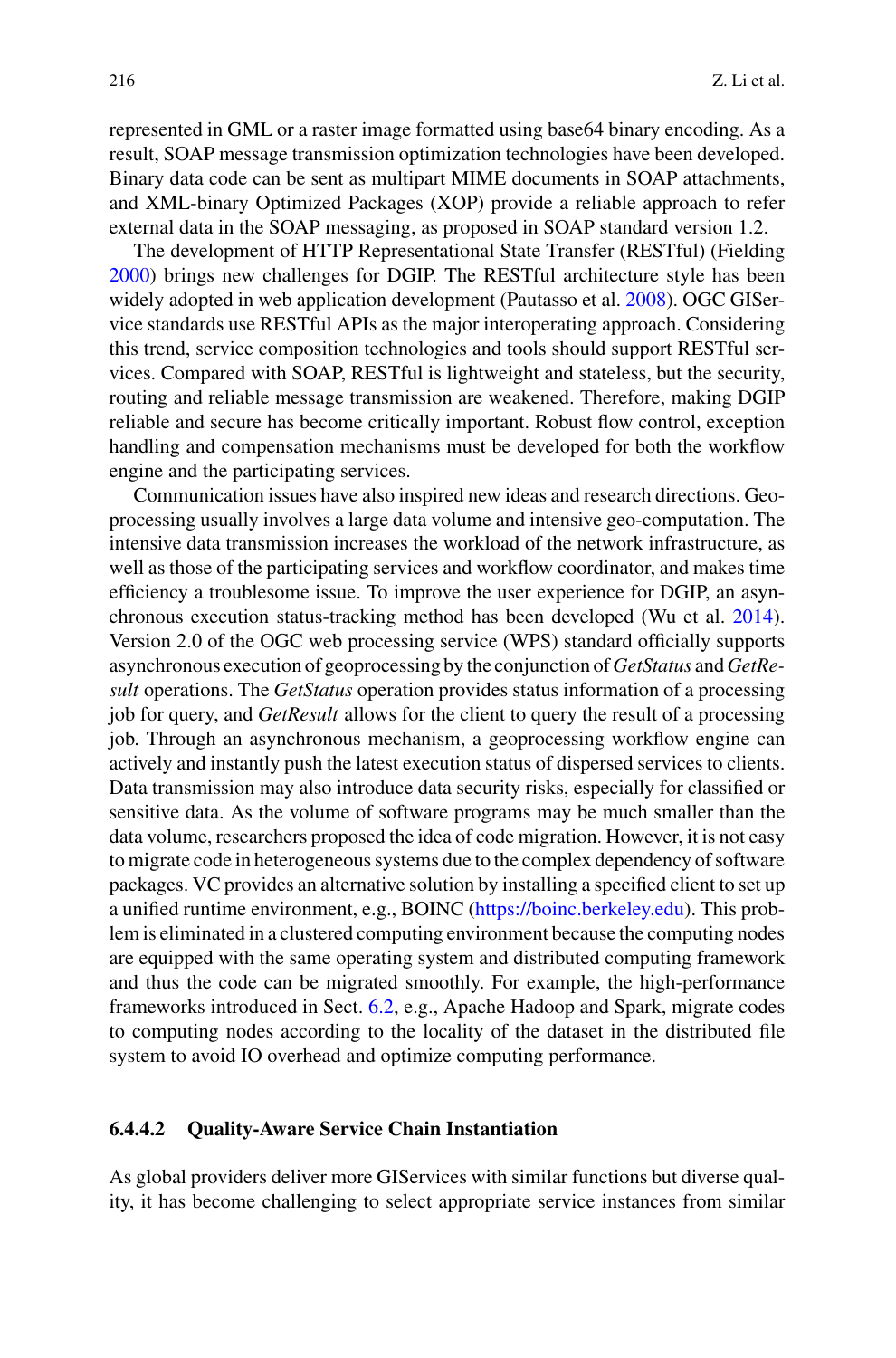service candidates. To enable quality-aware service chain instantiation, quality evaluation methods and mathematical planning methods must be developed (Hu et al. [2019b\)](#page-31-1). Quality evaluation assesses the fitness of individual participating services or aggregated services according to user quality requirements, and mathematical planning assists the service instance selection for each individual participating service by considering the overall quality of the service chain.

Multiple quality dimensions such as time efficiency and reliability must be leveraged to evaluate the quality of a participating service. Operations research methods such as multiple attribute decision making (MADM) and the analytic hierarchy process (AHP) provide solutions for quality dimension integration (Zeng et al. [2003\)](#page-35-1). However, the control-flow and data-flow structures must be considered to determine the aggregated quality of a service chain (Jaeger et al. [2004\)](#page-31-16).

In terms of service chaining, quality metrics have different aggregation behaviors under different flow structures (Aalst et al. [2003\)](#page-29-7). For example, the total response time of a service chain with a sequential control-flow structure is the sum of the response times of all the participating services, and the total reliability is calculated by multiplying the availability of all the participating services. Quality computation can be more complicated in service chains with nested flow structures. If only the quality status of participating services is considered and the workflow structure is ignored, then the overall optimization of a service chain cannot be guaranteed (Jaeger et al. [2004;](#page-31-16) Gui et al. [2009;](#page-30-19) Hu et al. [2019a,](#page-31-0) [b\)](#page-31-1), especially when multiple quality metrics must be balanced.

To support quality-aware geospatial service chain instantiation, sophisticated GIService selection methods must be developed. Mathematical programming approaches such as Linear Programming (LP) can be used in service chains (Zeng et al. [2003;](#page-35-1) Gui et al. [2009\)](#page-30-19) with a limited number of participating services. When the scale of the service chain increases, these methods become less efficient due the computing complexity. Furthermore, LP can only provide one optimized solution in the planning stage, which may not be optimal when one of the quality metrics slightly changes, since service runtime and network environments are typically mutable. Evolutionary methods (Canfora et al. [2005\)](#page-30-20) such as genetic algorithms and swarm intelligent algorithms provide strong search capabilities and robustness in dynamic situations (Jula et al. [2014\)](#page-32-20) and can be applied for geospatial service chain optimization. Considering the nature of complex flow structures and high dimensions of the quality metrics of a geospatial service chain, more research on quality evaluation and GIService selection must be conducted.

#### **6.4.4.3 Semantic-Aided Automatic Service Chaining**

With the development of artificial intelligence (AI) and semantic web technologies, automatic service chaining has been a research hotspot for many years and is still evolving. The goal of automatic service chaining is to make the computer capable of discovering web service resources and automatically building the service chain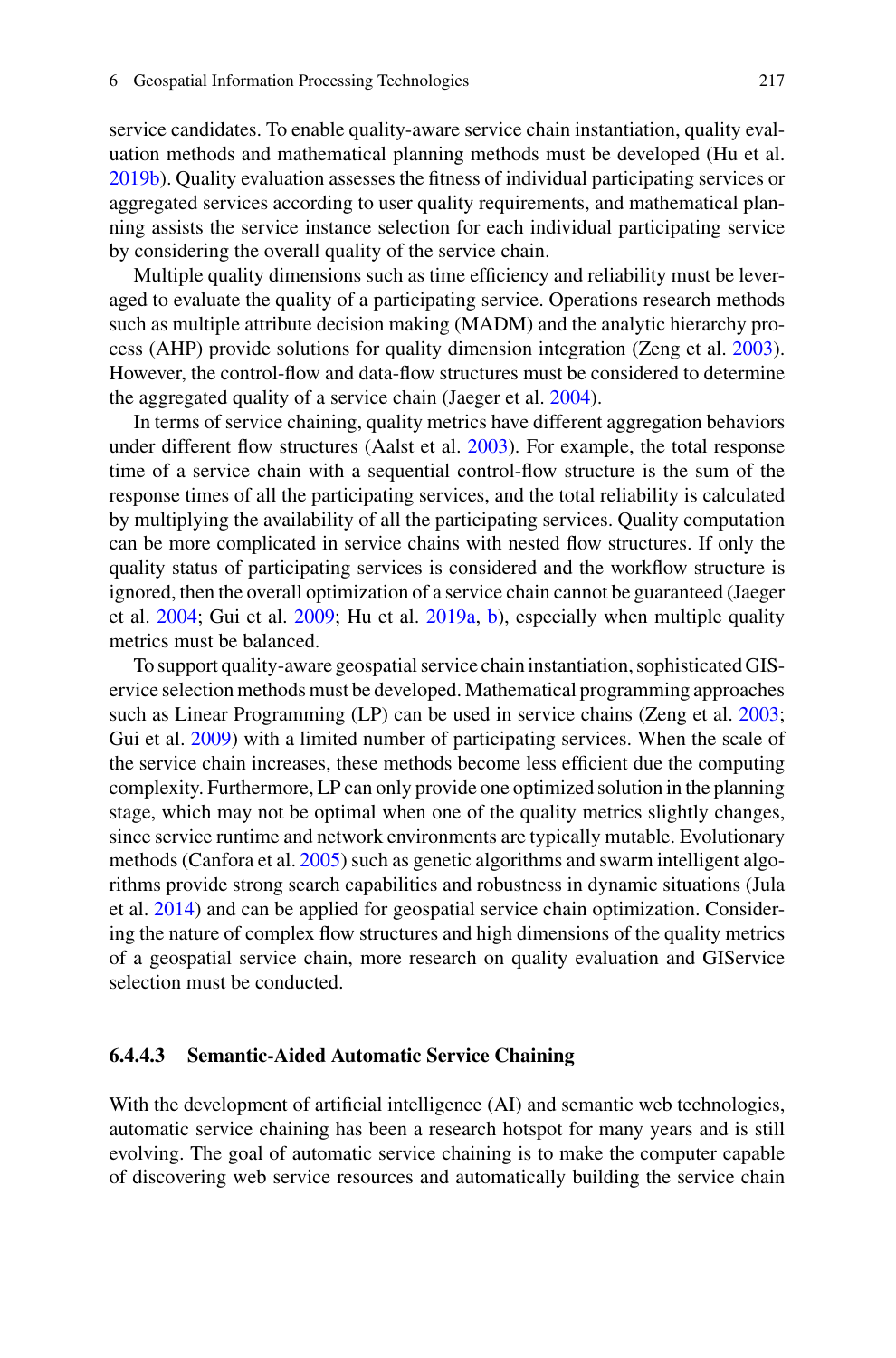according to the requirements and constraints of the end user. In contrast to qualityaware service chain instantiation, there is no logical model available in advance for automatic service chaining. Thus, the computer must build the logical chain and instantiate it upon domain knowledge and the timeliness of the service resources, i.e., whether the service instance or data provider is available or not. To achieve this goal, a formal description of knowledge is required. The development of semantic web, ontology web language (OWL) and domain ontologies facilitates GIService semantic markups. For example, ontology-based description languages and rule languages are used for semantic discovery and geospatial service chaining (Lutz and Klien [2006;](#page-32-21) Yue et al. [2009\)](#page-34-20), including semantic markup for web services (OWL-S), web service modeling ontology (WSMO), description logics (DL) and first-order logic (FOL). GeoBrain provides a web-based semiautomatic chaining environment by allowing for end-users to participate in human-computer interaction during the backwards reasoning (Di [2004;](#page-30-17) Han et al. [2011\)](#page-31-17). The degree of suitability for candidate workflows is calculated by using the semantic similarity to support semiautomatic chaining (Hobona et al. [2007\)](#page-31-18).

Semantic-aided chaining approaches have been developed and verified in laboratory environments; however, more research must be conducted to make them feasible in real-world applications. Currently, semantic markups for describing content, functions or prerequisites lack in most online-accessible geospatial resources. In addition, spatial data infrastructures (SDIs) and geoportals such as GEOSS clearinghouse, Data.gov, and INSPIRE do not provide semantic-aware discovery functions. The challenges include determining how to provide a semantic-enabled metadata Registry Information Model (RIM) for GIService semantic description, retrieval and validation (Qi et al. [2016;](#page-33-21) Zhang et al. [2017\)](#page-35-2). W3C semantic standards such as the resource description framework (RDF) and OWL-S provide promising solutions for describing domain knowledge, enabling intelligent and efficient service discovery. However, these semantic languages must be linked with existing metadata standards in global SDIs (Gui et al. [2013\)](#page-31-19). From the chain modeling perspective, AI reasoning technologies require further development to enable automatic and intelligent chaining. The rapid development of knowledge graph and mining technologies may provide a potential solution, which has been widely adopted in domain knowledge modeling and reasoning (Lin et al. [2015\)](#page-32-22). Furthermore, to conduct DGIP-supported geoscience data analysis using heterogeneous Earth observation and socioeconomic data, we need to establish and advocate for standardization of the Discrete Global Grid System (DGGS) (Mahdavi-Amiri et al. [2015\)](#page-32-23). It is critically important to promote heterogeneous earth science data fusion and interoperability, and the related standards and data models should be integrated into global SDIs (Purss et al. [2017\)](#page-33-22).

#### **6.5 Discussion and Conclusion**

Geospatial information processing and computing technologies are essential for Digital Earth, as they enable various Digital Earth applications by turning geospatial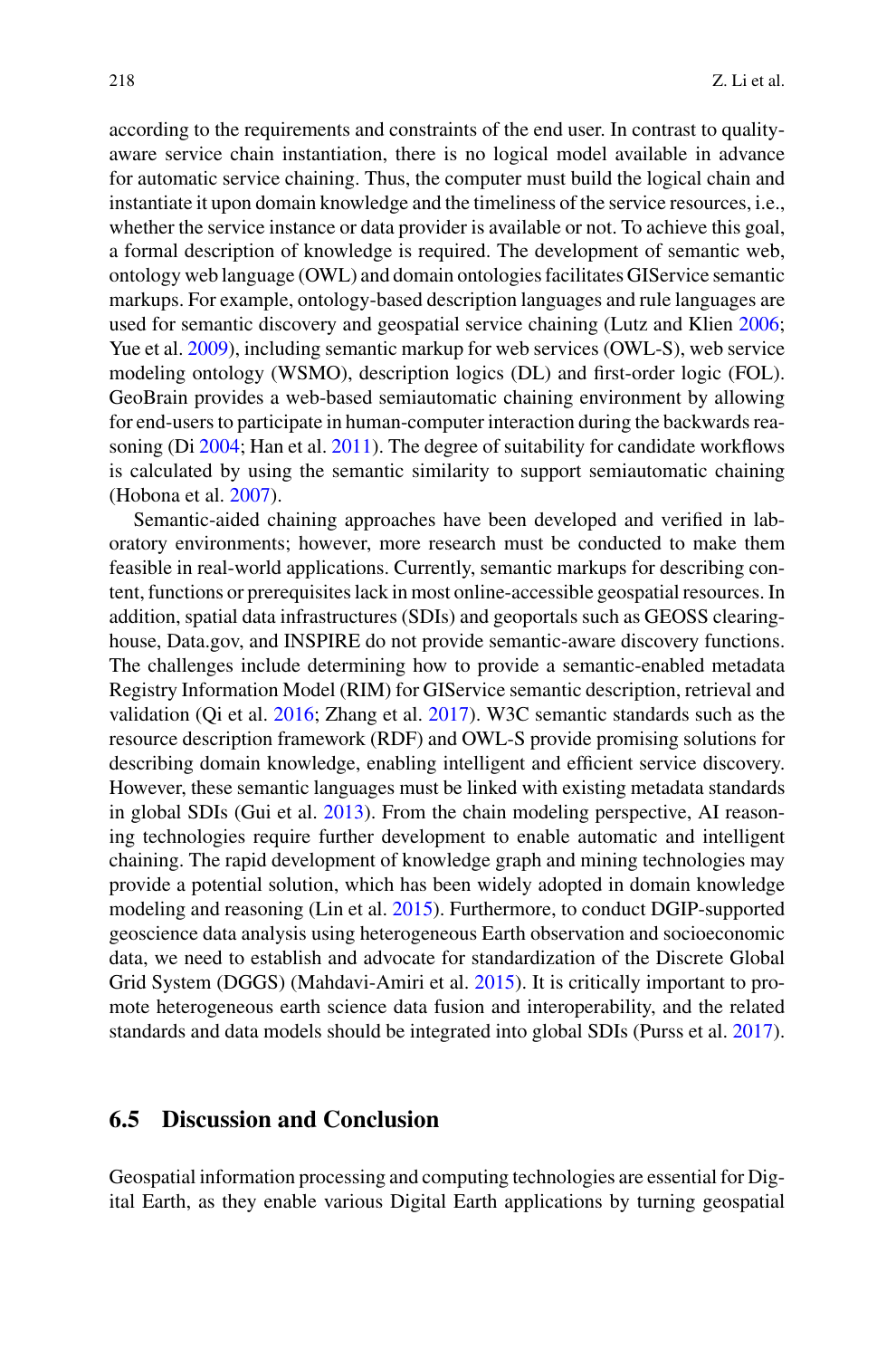data into information and knowledge. By identifying the challenges of geospatial data manipulation in the big data era, including massive *volume*, *heterogeneous*, and *distributed*, this chapter introduced three population technologies for geospatial data processing: high-performance computing, online geoprocessing, and distributed geoprocessing. Each of the three technologies focuses on addressing a specific challenge, though there are some overlaps. High-performance computing primarily deals with the *volume* challenge by solving data- and computing-intensive problems in parallel. Online geoprocessing tackles the *heterogeneous* challenge through standardized and interoperable geospatial web services and web APIs. Distributed geoprocessing addresses the *distributed* challenge by processing geospatial data and information in a distributed computing environment. The fundamental concepts, principles, and key techniques of the three technologies were elaborated in detail. Application examples in the context of Digital Earth were also provided to demonstrate how each technology has been used to support geospatial information processing. Although the three technologies are relatively mature and have a broad range of applications, research challenges have been identified and future research directions are envisioned for each technology to better support Digital Earth.

For high-performance computing (Sect. [6.2\)](#page-3-0), one research challenge and direction is to continue the efforts to parallelize existing serial algorithms in spatial database and spatial data mining functions considering the dependence and interactions between data and problem partitions. Another direction is to develop new parallel algorithms to mine geospatial big data in the network space instead of in Euclidean space, as many spatial processes and interactions often occur in the network space. The third direction is to explore new and efficient computing methods to identify patterns from massive volumes of geospatial data considering the spatial heterogeneity. For online geoprocessing (Sect. [6.3\)](#page-10-0), the main challenge is the lack of opacity in the services, data, and tool interfaces. This hinders the interoperability among the diverse services and creates a challenge when a problem needs to be solved by processing multi-sourced data using different services and tools. One promising solution is to incorporate semantics into web services to increase the interoperability among heterogeneous resources. In semantic web service research, three research directions are envisioned to achieve a semantically interoperable and intelligent Digital Earth: linked data and automated typing, automated workflow composition, and question answering. For distributed geoprocessing (Sect. [6.4\)](#page-17-0), one challenge arises from reliability and security concerns. More efforts are needed to ensure a reliable and secure distributed computing environment considering aspects of the flow control, exception handling, compensation mechanism, and quality-aware service chains. The large volumes of geospatial data also lead to challenges in moving distributed data to the processing tools/services. Although moving code to data (code migration) is a promising solution, further research is needed to migrate code among the heterogeneous systems due to the complex dependency of software packages. In addition, more efforts are needed to move semantic-aided automatic service chaining techniques from the laboratory environment to real-world applications.

Lastly, the Digital Earth reference framework (Fig. [6.1\)](#page-2-0) aims to integrate heterogeneous data sources with a harmonious high-level data model of the Earth so that data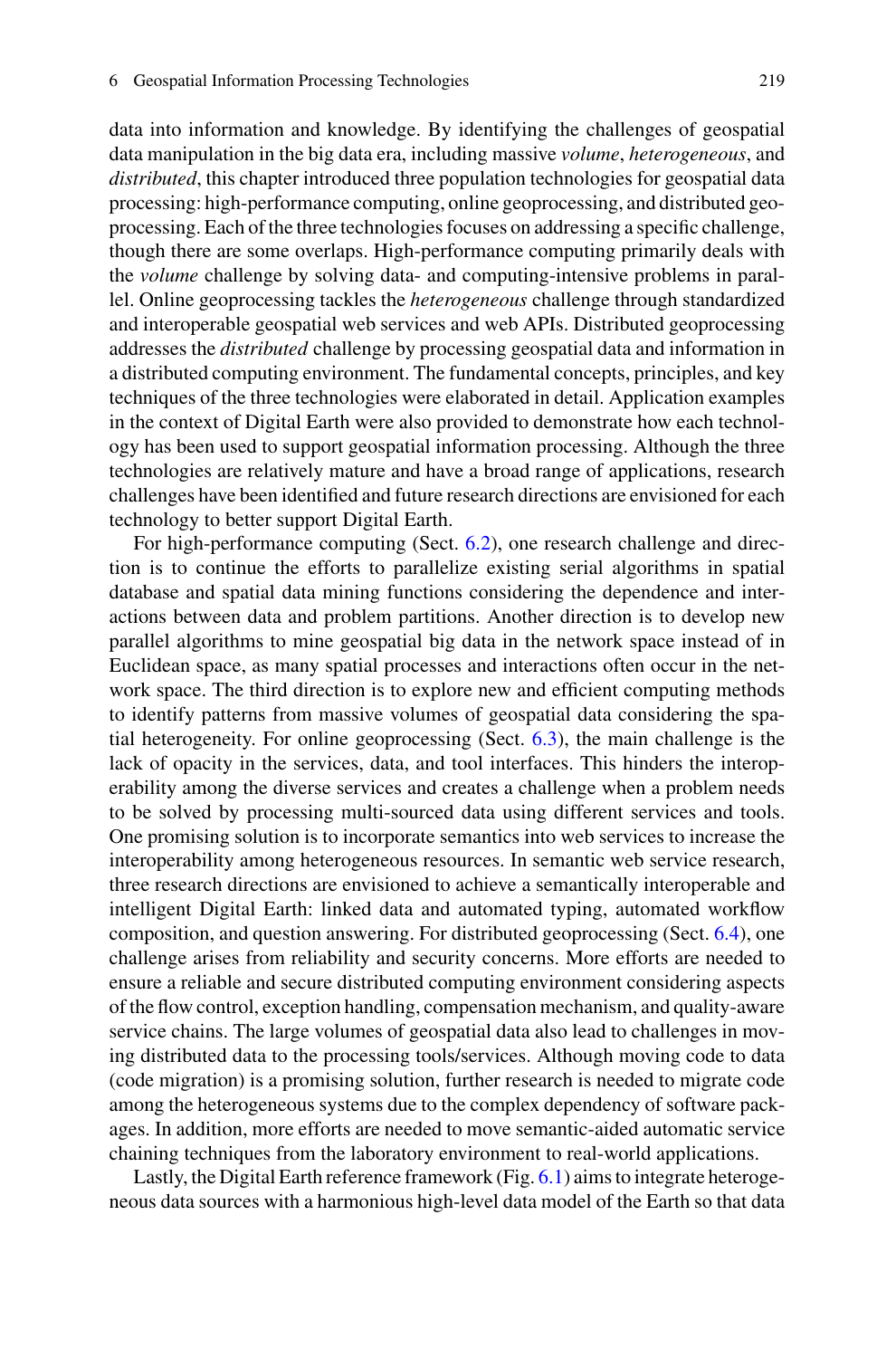can be handled seamlessly with different tools, protocols, technologies. Currently, most of the tools use the framework of traditional coordinate systems such as the geographic coordinate system based on the continuous latitude and longitude or the projected coordinate system that projects the curved Earth surface to a flat surface. Although the traditional coordinate systems have been successful, another reference framework called the discrete global grid system (DGGS, see Chap. 2 *Digital Earth Platforms* for more details) is considered better for data associated with the curved heterogeneous surface of the Earth (Sabeur et al. [2019\)](#page-33-23). We believe that the DGGS will play an increasingly important role in geospatial information processing in the big data era because (1) the DGGS provides a single and relatively simple framework for the seamless integration of heterogeneous distributed global geospatial data from different sources and domains; (2) the DGGS works with high-performance computing to handle big data extremely well because data managed with the DGGS is already decomposed into discrete domains and can be processed in parallel; and (3) by providing a single framework, the DGGS benefits interoperability among different tools and geoprocessing technologies and is a promising solution to build a semantically interoperable Digital Earth. However, most available analysis tools are designed to work with the traditional reference framework. Thus, more efforts are needed to design and develop storage mechanisms, spatiotemporal indexes, computing algorithms, and big data computing platforms that are compatible with the DGGS framework.

### **References**

- <span id="page-29-7"></span>Aalst WMPVD, Hofstede AHMT, Kiepuszewski B et al (2003) Workflow patterns. Distrib Parallel Databases 14(1):5–51
- <span id="page-29-1"></span>Aghajarian D, Puri S, Prasad S (2016) GCMF: an efficient end-to-end spatial join system over large polygonal datasets on GPGPU platform. In: Proceedings of the 24th ACM SIGSPATIAL international conference on advances in geographic information systems, Burlingame, CA, 31 October–3 November 2016. ACM, New York, p 18
- <span id="page-29-0"></span>Aji A, Wang F, Vo H et al (2013) Hadoop-GIS: a high performance spatial data warehousing system over MapReduce. Proc VLDB Endow 6(11):1009–1020
- <span id="page-29-6"></span>Alameh N (2003) Chaining geographic information web services. IEEE Internet Comput 7(5):22–29
- <span id="page-29-5"></span>Alper P, Belhajjame K, Goble CA et al (2014) LabelFlow: exploiting workflow provenance to surface scientific data provenance. In: International provenance and annotation workshop, Cologne, Germany, 9–13 June 2015. Springer, Heidelberg, pp 84–96
- <span id="page-29-2"></span>Barua S, Alhajj R (2007) Parallel wavelet transform for spatio-temporal outlier detection in large meteorological data. In: International conference on intelligent data engineering and automated learning, Birminghan, UK, 16–19 December 2007. Springer, Heidelber, pp 684–694
- <span id="page-29-3"></span>Baumann P (2010) The OGC web coverage processing service (WCPS) standard. GeoInformatica 14(4):447–479
- <span id="page-29-8"></span>Beek MT, Bucchiarone A, Gnesi S (2007) Web service composition approaches: from industrial standards to formal methods. In: Second international conference on internet and web applications and services (ICIW'07), Morne, Mauritius, 13–19 May 2007
- <span id="page-29-4"></span>Bishr Y (1998) Overcoming the semantic and other barriers to GIS interoperability. Int J Geogr Inf Sci 12(4):299–314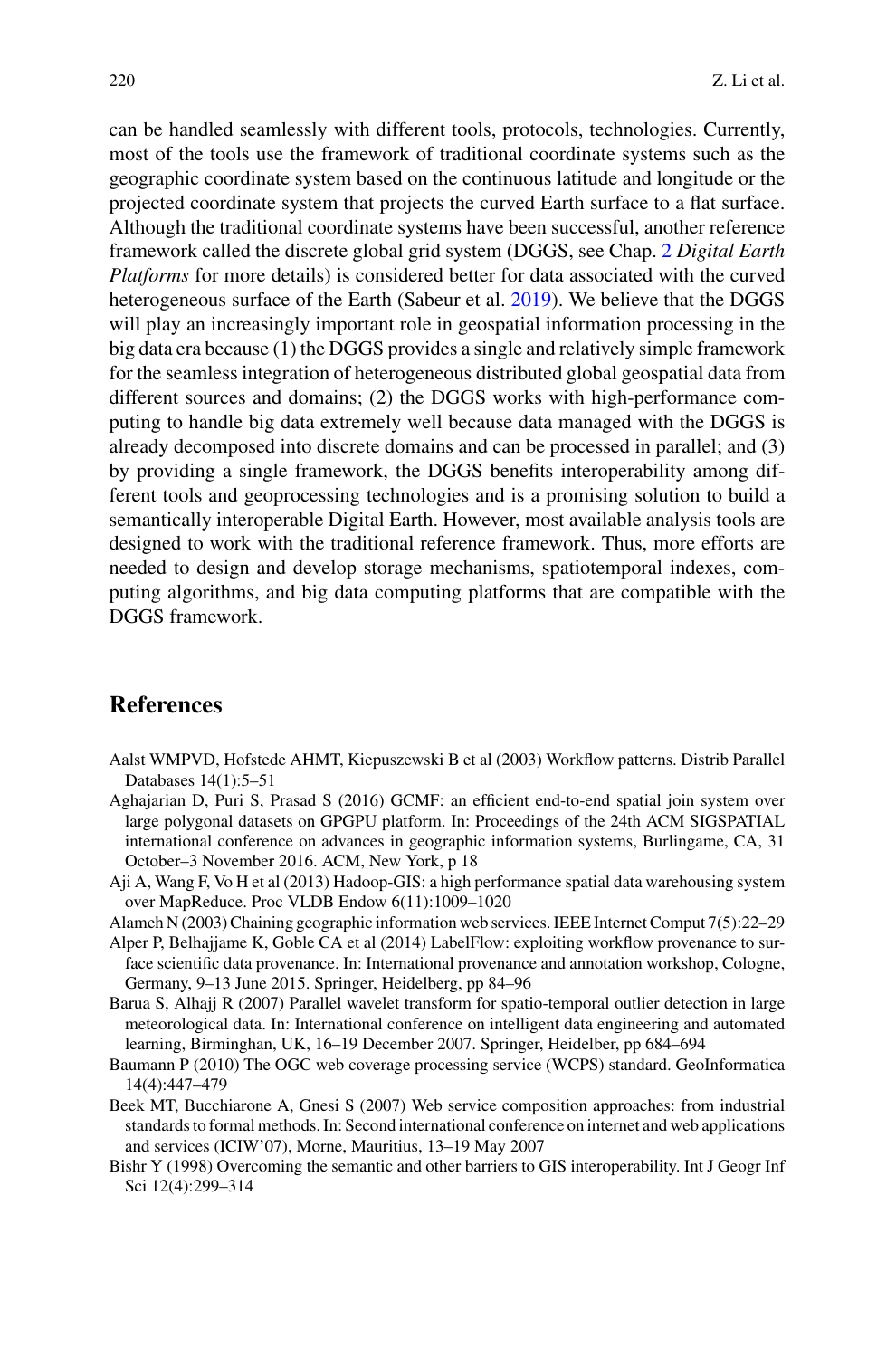- <span id="page-30-1"></span>Bonomi F, Milito R, Zhu J et al (2012) Fog computing and its role in the internet of things. In: Proceedings of the first edition of the MCC workshop on mobile cloud computing, Helsinki, Finland, 17 August 2012. ACM, New York, pp 13–16
- <span id="page-30-10"></span>Brauner J (2015) Formalizations for geooperators-geoprocessing in spatial data infrastructures. [http://tud.qucosa.de/api/qucosa%3A28979/attachment/ATT-1.](http://tud.qucosa.de/api/qucosa%253A28979/attachment/ATT-1) Accessed 11 Jul 2019
- <span id="page-30-20"></span>Canfora G, Penta MD, Esposito R et al (2005) An approach for QoS-aware service composition based on genetic algorithms. In: Proceedings of the 7th annual conference on genetic and evolutionary computation, Washington DC, USA, 25–29 June 2005. ACM, New York, pp 1069–1075
- <span id="page-30-3"></span>Chandola V, Vatsavai RR (2011) A scalable gaussian process analysis algorithm for biomass monitoring. Stat Anal Data Min ASA Data Sci J 4(4):430–445
- <span id="page-30-16"></span>Chen A, Di L, Wei Y et al (2009) Use of grid computing for modeling virtual geospatial products. Int J Geogr Inf Sci 23(5):581–604
- <span id="page-30-2"></span>Cressie N, Wikle C (2015) Statistics for spatio-temporal data. John Wiley and Sons, Hoboken, New **Jersey**
- <span id="page-30-6"></span>de Ravé EG, Jiménez-Hornero FJ, Ariza-Villaverde AB et al (2014) Using general-purpose computing on graphics processing units (GPGPU) to accelerate the ordinary kriging algorithm. Comput Geosci 64:1–6
- <span id="page-30-17"></span>Di, L (2004) GeoBrain-a web services based geospatial knowledge building system. In: Proceedings of NASA earth science technology conference, Palo Alto, CA, 22–24 June 2004
- <span id="page-30-15"></span>Di, L., Zhao P., Yang W., and Yue P., 2006. Ontology-driven Automatic Geospatial-Processing Modeling based on Web-service Chaining, Proceedings of the Sixth Annual NASA Earth Science Technology Conference. June 27-29, 2006. College Park, MD, USA 7p
- <span id="page-30-5"></span>Eldawy A, Elganainy M, Bakeer A et al (2015) Sphinx: distributed execution of interactive sql queries on big spatial data. In: Proceedings of the 23rd SIGSPATIAL international conference on advances in geographic information systems, Seattle, Washington, 3–6 November 2015. ACM, New York, p 78
- <span id="page-30-4"></span>ESRI (2018) GIS tools for hadoop by Esri. [http://esri.github.io/gis-tools-for-hadoop.](http://esri.github.io/gis-tools-for-hadoop) Accessed 11 Jul 2019
- <span id="page-30-18"></span>Fielding R (2000) Architectural styles and the design of network-based software architectures. Doctoral Dissertation, University of California
- <span id="page-30-8"></span>Fitzner D, Hoffmann J, Klien E (2011) Functional description of geoprocessing services as conjunctive datalog queries. GeoInformatica 15(1):191–221
- <span id="page-30-13"></span>Friis-Christensen A, Lucchi R, Lutz M et al (2009) Service chaining architectures for applications implementing distributed geographic information processing. Int J Geogr Inf Sci 23(5):561–580
- <span id="page-30-7"></span>Gandhi V, Celik M, Shekhar S (2006) Parallelizing multiscale and multigranular spatial data mining algorithms. In: Partitioned global address space programming models conference, Washington DC, 3–4 October 2006
- <span id="page-30-9"></span>Gangemi A, Presutti V (2009) Ontology design patterns. In: Staab S, Studer R (eds) Handbook on ontologies. Springer, Heidelberg, pp 221–243
- <span id="page-30-12"></span>Gao S, Goodchild MF (2013) Asking spatial questions to identify GIS functionality. In: 2013 fourth international conference on computing for geospatial research and application, San Jose, CA, 22–24 July 2013. IEEE, New Jersey, pp 106–110
- <span id="page-30-11"></span>Gil Y (2007) Workflow composition: semantic representations for flexible automation. In: Taylor IJ, Deelman E, Gannon DB et al (eds) Workflows for e-science: scientific workflows for grids. Springer, Heidelberg, pp 244–257
- <span id="page-30-14"></span>Gong J, Wu H, Zhang T et al (2012) Geospatial service web: towards integrated cyberinfrastructure for GIScience. Geo-Spat Inf Sci 15(2):73–84
- <span id="page-30-0"></span>Goodchild M (2007) Citizens as voluntary sensors: spatial data infrastructure in the world of web 2.0. Int J Spat Data Infrastruct Res 2:24–32
- <span id="page-30-19"></span>Gui Z, Wu H, Chen Y et al (2009) The research on QoS assessment and optimization for geospatial service chain. In: 2009 17th international conference on geoinformatics, Fairfax, VA, 12–14 August 2009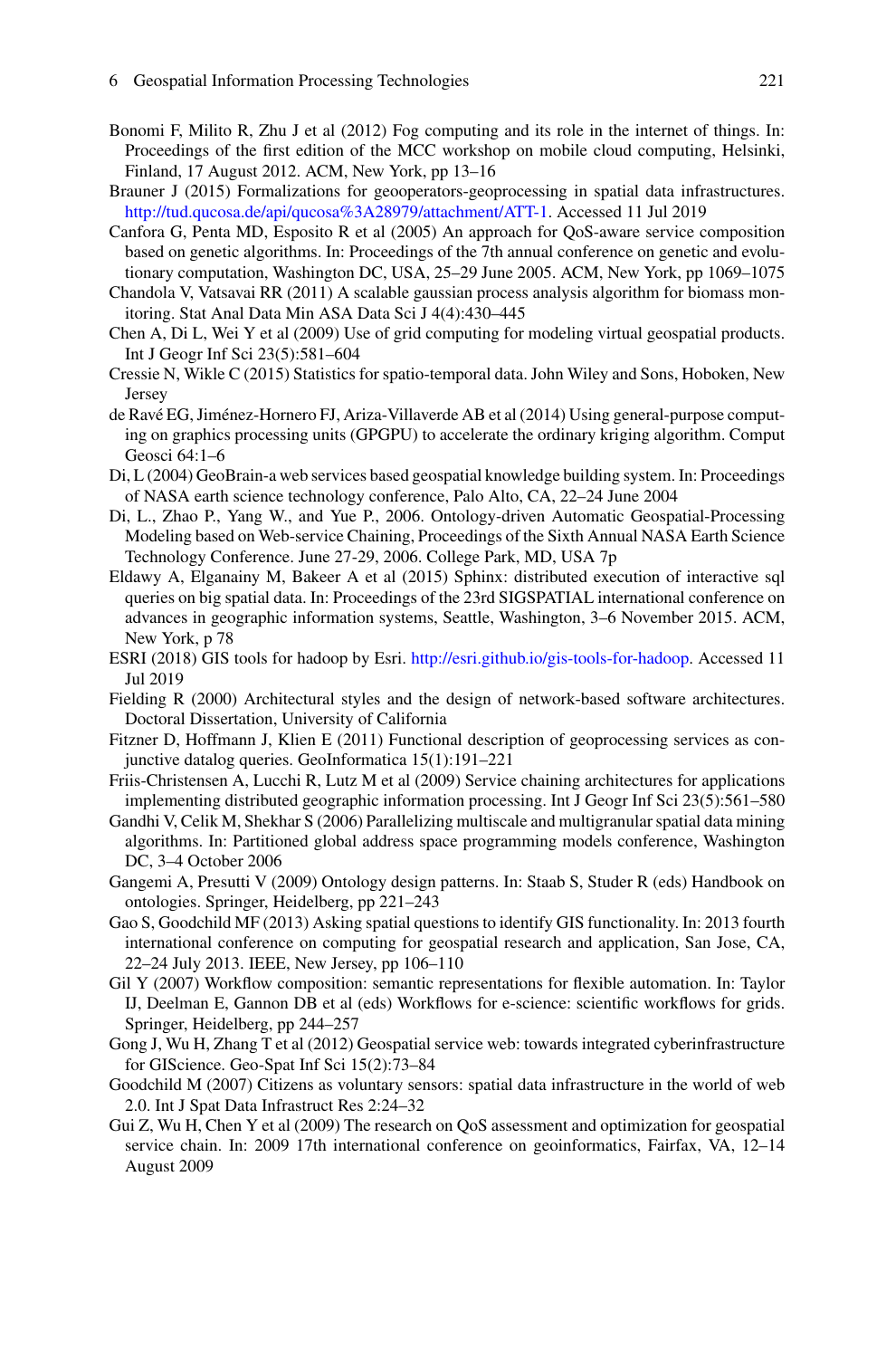- <span id="page-31-13"></span>Gui Z, Wu H, Wang Z (2008) A data dependency relationship directed graph and block structures based abstract geospatial information service chain model. In: Proceedings of the 2008 fourth international conference on networked computing and advanced information management, Gyeongju, South Korea, 2–4 September 2008
- <span id="page-31-19"></span>Gui Z, Yang C, Xia J et al (2013) A performance, semantic and service quality-enhanced distributed search engine for improving geospatial resource discovery. Int J Geogr Inf Sci 27(6):1109–1132
- <span id="page-31-15"></span>Guo W, Gong J, Jiang W et al (2010) OpenRS-cloud: a remote sensing image processing platform based on cloud computing environment. Sci China Technol Sci 53(1):221–230
- <span id="page-31-14"></span>Hamadi R, Benatallah B (2003) A Petri net-based model for web service composition. In: Schewe K, Zhou X (eds) Proceedings of the 14th Australasian database conference on database Technologies, Adelaide, Australia, pp 191–200
- <span id="page-31-17"></span>Han W, Di L, Zhao P et al (2011) GeoBrain online analysis system: an SOA-based geospatial web portal. In: Zhao P, Di L (eds) Geospatial web services: advances in information interoperability. IGI Global, Pennsylvania, pp 455–474
- <span id="page-31-6"></span>Healey R, Dowers S, Gittings B et al (1997) Parallel processing algorithms for GIS. CRC Press, Florida
- <span id="page-31-18"></span>Hobona G, Fairbairn D, James P (2007) Semantically-assisted geospatial workflow design. In: Proceedings of the 15th annual ACM international symposium on advances in geographic information systems, Seattle, Washington, 7–9 November 2007. ACM, New York, pp 194–201
- <span id="page-31-8"></span>Hofer B, Granell C, Bernard L (2018) Innovation in geoprocessing for a digital earth. Int J Digit Earth 11(1):3–6
- <span id="page-31-9"></span>Hofer B, Mäs S, Brauner J et al (2017) Towards a knowledge base to support geoprocessing workflow development. Int J Geogr Inf Sci 31(4):694–716
- <span id="page-31-11"></span>Höffner K, Lehmann J, Usbeck R (2016) CubeQA—question answering on RDF data cubes. In: Groth P, Simperl E, Gray A et al (eds) The semantic web – ISWC 2016, Kobe, Japan, 17–21 October 2016. Lecture Notes in Computer Science. Springer, Heidelberg, pp 325–340
- <span id="page-31-0"></span>Hu F, Li Z, Yang C et al (2019a) A graph-based approach to detecting tourist movement patterns using social media data. Cartogra Geogr Inf Sci 46(4):368–382
- <span id="page-31-1"></span>Hu K, Gi Z, Cheng X et al (2019b) The concept and technologies of quality of geographic information service: improving user experience of GIServices in a distributed computing environment. ISPRS Int J Geo-Inf 8(3):118
- <span id="page-31-2"></span>Huang X, Wang C, Li Z (2018) Reconstructing flood inundation probability by enhancing near real-time imagery with real-time gauges and tweets. IEEE Trans Geosci Remote Sens 56(8):4691–4701
- <span id="page-31-3"></span>Huang Y, Shekhar S, Xiong H (2004) Discovering colocation patterns from spatial data sets: a general approach. IEEE Trans Knowl Data Eng 16(12):1472–1485
- <span id="page-31-12"></span>ISO 19119 (2002) International standard ISO 19119: geographic information – services. ISO, Geneva, Switzerland
- <span id="page-31-16"></span>Jaeger MC, Rojec-Goldmann G, Muhl G (2004) QoS aggregation for web service composition using workflow patterns. In: Proceedings of eighth IEEE international enterprise distributed object computing conference (EDOC 2004). Monterey, CA, 24 September 2004. IEEE, New Jersey, pp 149–159
- <span id="page-31-10"></span>Janowicz K, Van Harmelen F, Hendler J et al (2014) Why the data train needs semantic rails. AI Mag 36(1):5–14
- <span id="page-31-5"></span>Jiang Z, Li Y, Shekhar S et al (2017) Spatial ensemble learning for heterogeneous geographic data with class ambiguity: a summary of results. In: Proceedings of the 25th ACM SIGSPATIAL international conference on advances in geographic information systems, Redondo Beach, CA, USA, 7–10 November 2017. ACM, New York, pp 23–32
- <span id="page-31-4"></span>Jiang Z, Shekhar S, Zhou X et al (2015) Focal-test-based spatial decision tree learning. IEEE Trans Knowl Data Eng 27(6):1547–1559
- <span id="page-31-7"></span>Jones R, Cornford D, Bastin L (2012) UncertWeb processing service: making models easier to access on the web. Trans GIS 16(6):921–939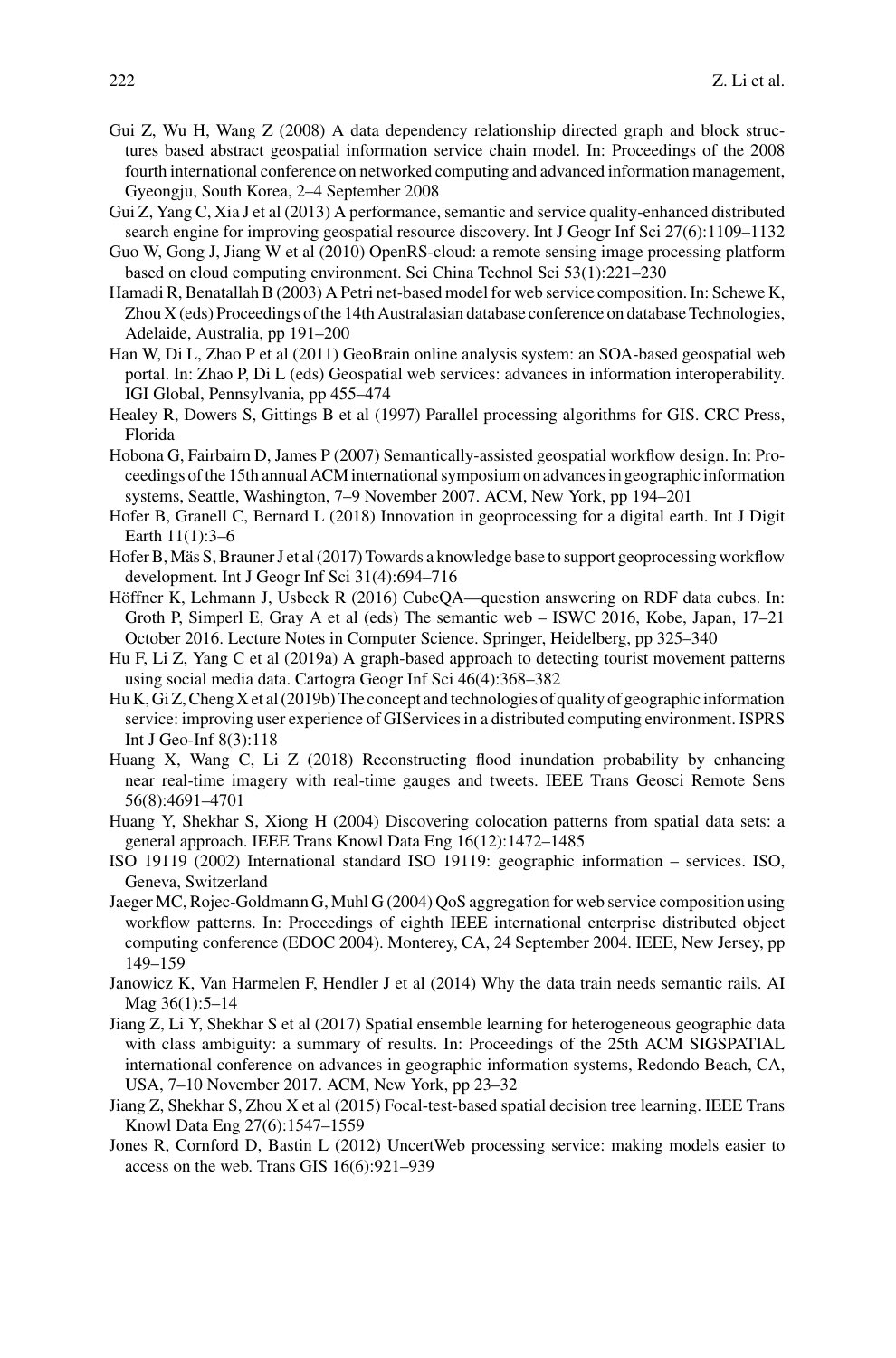- <span id="page-32-20"></span>Jula A, Sundararajan E, Othman Z (2014) Cloud computing service composition: a systematic literature review. Expert Syst Appl 41(8):3809–3824
- <span id="page-32-3"></span>Kazar B, Shekhar S, Lilja D et al (2004) A parallel formulation of the spatial auto-regression model for mining large geo-spatial datasets. In: SIAM international conference on data mining workshop on high performance and distributed mining (HPDM2004), Florida, 22–24 April 2004
- <span id="page-32-11"></span>Klien E, Lutz M, Kuhn W (2006) Ontology-based discovery of geographic information services—an application in disaster management. Comput Environ Urban Syst 30(1):102–123
- <span id="page-32-13"></span>Kuhn W (2012) Core concepts of spatial information for transdisciplinary research. Int J Geogr Inf Sci 26(12):2267–2276
- <span id="page-32-14"></span>Kuhn W, Ballatore A (2015) Designing a language for spatial computing. In: Bacao F, Santos M, Painho M (eds) AGILE 2015, Springer, Heidelberg, pp 309–326
- <span id="page-32-15"></span>Kuhn W, Kauppinen T, Janowicz K (2014) Linked data - a paradigm shift for geographic information science. In: International conference on geographic information science, Springer, Heidelburg, 3–6 June 2014
- <span id="page-32-17"></span>Lamprecht AL (2013) User-level workflow design: a bioinformatics perspective. Springer, Heidelburg
- <span id="page-32-12"></span>Lara R, Roman D, Polleres A et al (2004) A conceptual comparison of WSMO and OWL-S. In: Zhang L, Jeckle M (eds) Web services, Springer, Heidelberg, pp 254–269
- <span id="page-32-7"></span>Li Y, Shekhar S (2018) Local co-location pattern detection: a summary of results. In: LIPIcs-Leibniz international proceedings in informatics, Melbourne, Australia, 28–31 August 2018
- <span id="page-32-1"></span>Li Z, Huang Q, Jiang Y et al (2019) SOVAS: a scalable online visual analytic system for big climate data analysis. Int J Geogr Inf Sci 1–22. <https://doi.org/10.1080/13658816.2019.1605073>
- <span id="page-32-2"></span>Li Z, Wang C, Emrich CT et al (2018) A novel approach to leveraging social media for rapid flood mapping: a case study of the 2015 South Carolina floods. Cartogra Geogr Inf Sci 45(2):97–110
- <span id="page-32-19"></span>Li J., Li, Z., Sun M., Liu K. (2013). Cloud-enabling Climate@Home. In Yang C., Huang Q., Li Z., Xu C., Liu K. (Eds.), Spatial cloud computing: a practical approach (pp. 143–160). CRC Press/Taylor & Francis
- <span id="page-32-18"></span>Lin, J. J. (2002, May). TheWeb as a Resource for Question Answering: Perspectives and Challenges. In LREC. Available at: [https://cs.uwaterloo.ca/~jimmylin/publications/Lin\\_LREC2002.pdf](https://cs.uwaterloo.ca/%7Ejimmylin/publications/Lin_LREC2002.pdf)
- <span id="page-32-22"></span>Lin, Y., Liu, Z., Sun, M., Liu, Y., & Zhu, X. (2015, February). Learning entity and relation embeddings for knowledge graph completion. In Twenty-ninth AAAI conference on artificial intelligence
- <span id="page-32-9"></span>Lopez-Pellicer et al. (2012):Lopez-Pellicer, F. J., Rentería-Agualimpia, W., Béjar, R., Muro-Medrano, P. R., & Zarazaga-Soria, F. J. (2012). Availability of the OGC geoprocessing standard: March 2011 reality check. Computers & Geosciences, 47, 13–19
- <span id="page-32-21"></span>Lutz, M., & Klien, E. (2006). Ontology-based retrieval of geographic information. International Journal of Geographical Information Science, 20(3), 233–260
- <span id="page-32-23"></span>Mahdavi-Amiri A, Alderson T, Samavati F (2015) A survey of digital earth. Comput Graph 53:95–117
- <span id="page-32-0"></span>Martin Y, Li Z, Cutter SL (2017) Leveraging Twitter to gauge evacuation compliance: spatiotemporal analysis of Hurricane Matthew. PLoS ONE 12(7):e0181701
- <span id="page-32-6"></span>Miller HJ, Goodchild MF (2015) Data-driven geography. GeoJournal 80(4):449–461
- <span id="page-32-8"></span>Müller M (2015) Hierarchical profiling of geoprocessing services. Comput Geosci 82:68–77
- <span id="page-32-16"></span>Naujokat S, Lamprecht AL, Steffen B (2012) Loose programming with PROPHETS. In: International conference on fundamental approaches to software engineering, Tallinn, Estonia, 24 March–1 April 2012. Springer, Heidelberg, pp 94–98
- <span id="page-32-5"></span>Okabe A, Sugihara K (2012) Spatial analysis along networks: statistical and computational methods. John Wiley & Sons, New Jersey
- <span id="page-32-10"></span>Ouksel AM, Sheth A (1999) Semantic interoperability in global information systems. ACM Sigmod Rec 28(1):5–12
- <span id="page-32-4"></span>Pang LX, Chawla S, Scholz B et al (2013) A scalable approach for LRT computation in GPGPU environments. In: Asia-pacific web conference, Sydney, Australia, 4–6 April 2013, Springer, Berlin, Heidelberg, pp 595–608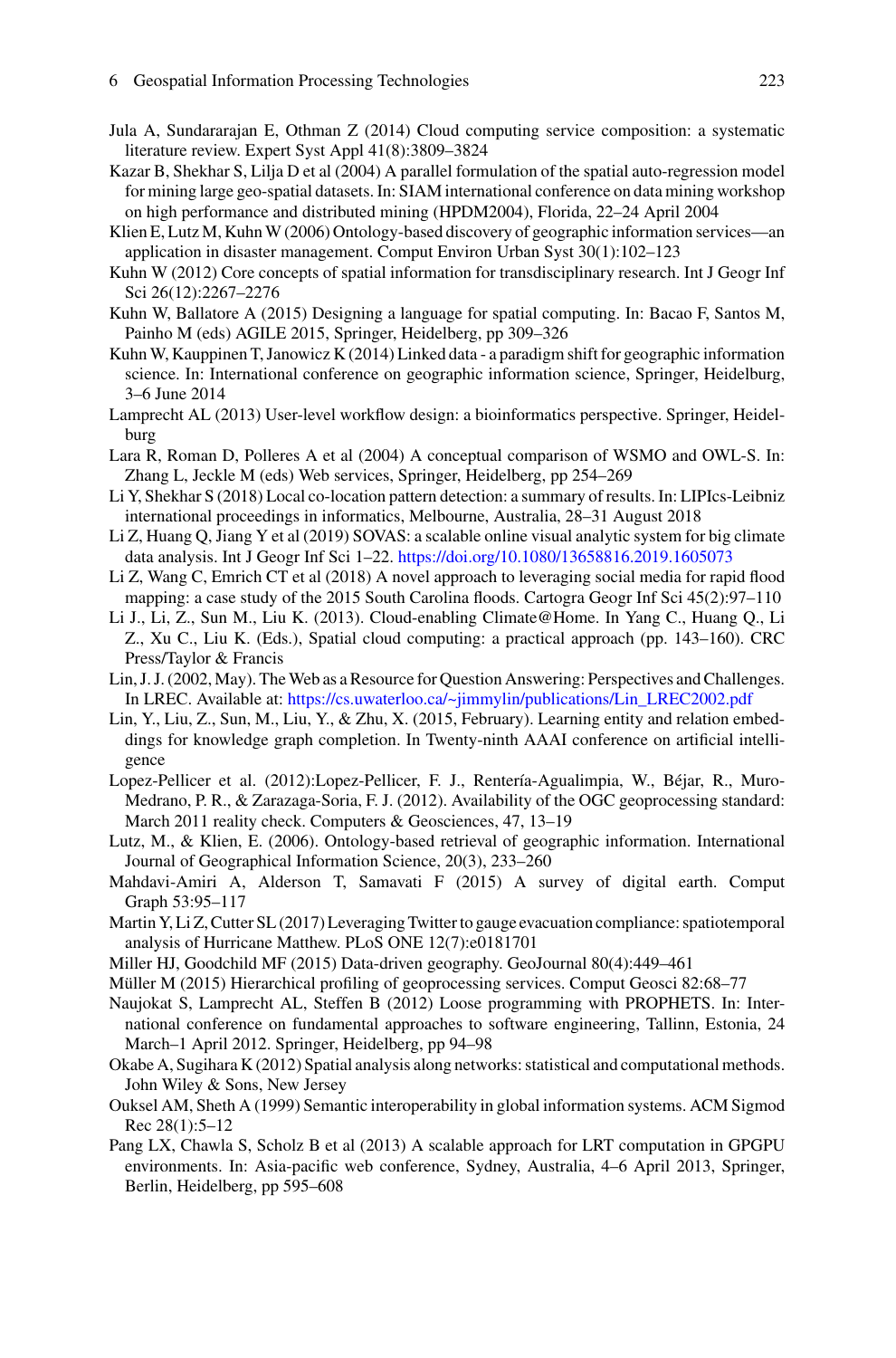- <span id="page-33-20"></span>Pautasso C, Zimmermann O, Leymann F (2008) Restful web services vs. "big" web services: making the right architectural decision. In: Proceedings of the 17th international conference on world wide web pages, Beijing, China, 21–25 April 2008
- <span id="page-33-19"></span>Peltz C (2003) Web services orchestration and choreography. Computer 36(10):46–52
- <span id="page-33-7"></span>Pesquer L, Cortés A, Pons X (2011) Parallel ordinary kriging interpolation incorporating automatic variogram fitting. Comput Geosci 37(4):464–473
- <span id="page-33-11"></span>Prasad SK, McDermott M, Puri S et al (2015) A vision for GPU-accelerated parallel computation on geo-spatial datasets. SIGSPATIAL Spec 6(3):19–26
- <span id="page-33-10"></span>Prasad SK, Shekhar S, McDermott M et al (2013) GPGPU-accelerated interesting interval discovery and other computations on GeoSpatial datasets: a summary of results. In: Proceedings of the 2nd ACM SIGSPATIAL international workshop on analytics for big geospatial data, Orlando, FL, 4 November 2013. ACM, New York, pp 65–72
- <span id="page-33-22"></span>Purss M, Gibb R, Samavati F et al (2017) Discrete global grid systems abstract specification–Topic 21. In: Purss M (ed) Open Geospatial Consortium
- <span id="page-33-21"></span>Qi K, Gui Z, Li Z et al (2016) An extension mechanism to verify, constrain and enhance geoprocessing workflows invocation. Trans GIS 20(2):240–258
- <span id="page-33-17"></span>Rao J, Su X (2005) A survey of automated web service composition methods. In: International workshop on semantic web services and web process composition, Springer, Heidelberg, 6 July 2004
- <span id="page-33-9"></span>Rey SJ, Anselin L, Pahle R et al (2013) Parallel optimal choropleth map classification in PySAL. Int J Geogr Inf Sci 27(5):1023–1039
- <span id="page-33-8"></span>Rizki P, Eum J, Lee H et al (2017) Spark-based in-memory DEM creation from 3D LiDAR point clouds. Remote Sens Lett 8(4):360–369
- <span id="page-33-23"></span>S[abeur Z, Gibb R, Purss M \(2019\) Discrete global grid systems SWG.](http://www.opengeospatial.org/projects/groups/dggsswg) http://www.opengeospatial. org/projects/groups/dggsswg. Accessed 13 Mar 2019
- <span id="page-33-12"></span>Scheider S, Ballatore A (2018) Semantic typing of linked geoprocessing workflows. Int J Digit Earth 11(1):113–138
- <span id="page-33-18"></span>Scheider S, Ballatore A, Lemmens R (2019) Finding and sharing GIS methods based on the questions they answer. Int J Digit Earth 12(5):594–613
- <span id="page-33-13"></span>Scheider S, Gräler B, Pebesma E et al (2016) Modeling spatiotemporal information generation. Int J Geogr Inf Sci 30(10):1980–2008
- <span id="page-33-16"></span>Scheider S, Huisjes MD (2019) Distinguishing extensive and intensive properties for meaningful geocomputation and mapping. Int J Geogr Inf Sci 33(1):28–54
- <span id="page-33-14"></span>Scheider S, Kuhn W (2015) How to talk to each other via computers: semantic interoperability as conceptual imitation. In: Zenker F, Gärdenfors P (eds) Applications of conceptual spaces. Springer, Heidelberg, pp 97–122
- <span id="page-33-15"></span>Scheider S, Ostermann FO, Adams B (2017) Why good data analysts need to be critical synthesists. Determining the role of semantics in data analysis. Future Gener Comput Syst 72:11–22
- <span id="page-33-0"></span>Schnase JL, Duffy DQ, Tamkin GS et al (2017) MERRA analytic services: meeting the big data challenges of climate science through cloud-enabled climate analytics-as-a-service. Comput Environ Urban Syst 61:198–211
- <span id="page-33-1"></span>Shekhar S, Chawla S (2003) Spatial databases: a tour. Prentice Hall, Saddle River, NJ
- <span id="page-33-4"></span>Shekhar S, Evans MR, Kang JM et al (2011) Identifying patterns in spatial information: a survey of methods. Wiley Interdiscip Rev Data Min Knowl Discov 1(3):193–214
- <span id="page-33-2"></span>Shekhar S, Jiang Z, Ali YR et al (2015) Spatiotemporal data mining: a computational perspective. ISPRS Int J Geo-Inf 4(4):2306–2338
- <span id="page-33-3"></span>Shekhar S, Lu C-T, Zhang P (2003) A unified approach to detecting spatial outliers. GeoInformatica 7(2):139–166
- <span id="page-33-6"></span>Shekhar S, Ravada S, Chubb D et al (1998) Declustering and load-balancing methods for parallelizing geographic information systems. IEEE Trans Knowl Data Eng 10(4):632–655
- <span id="page-33-5"></span>Shekhar S, Ravada S, Kumar V et al (1996) Parallelizing a GIS on a shared address space architecture. Computer 29(12):42–48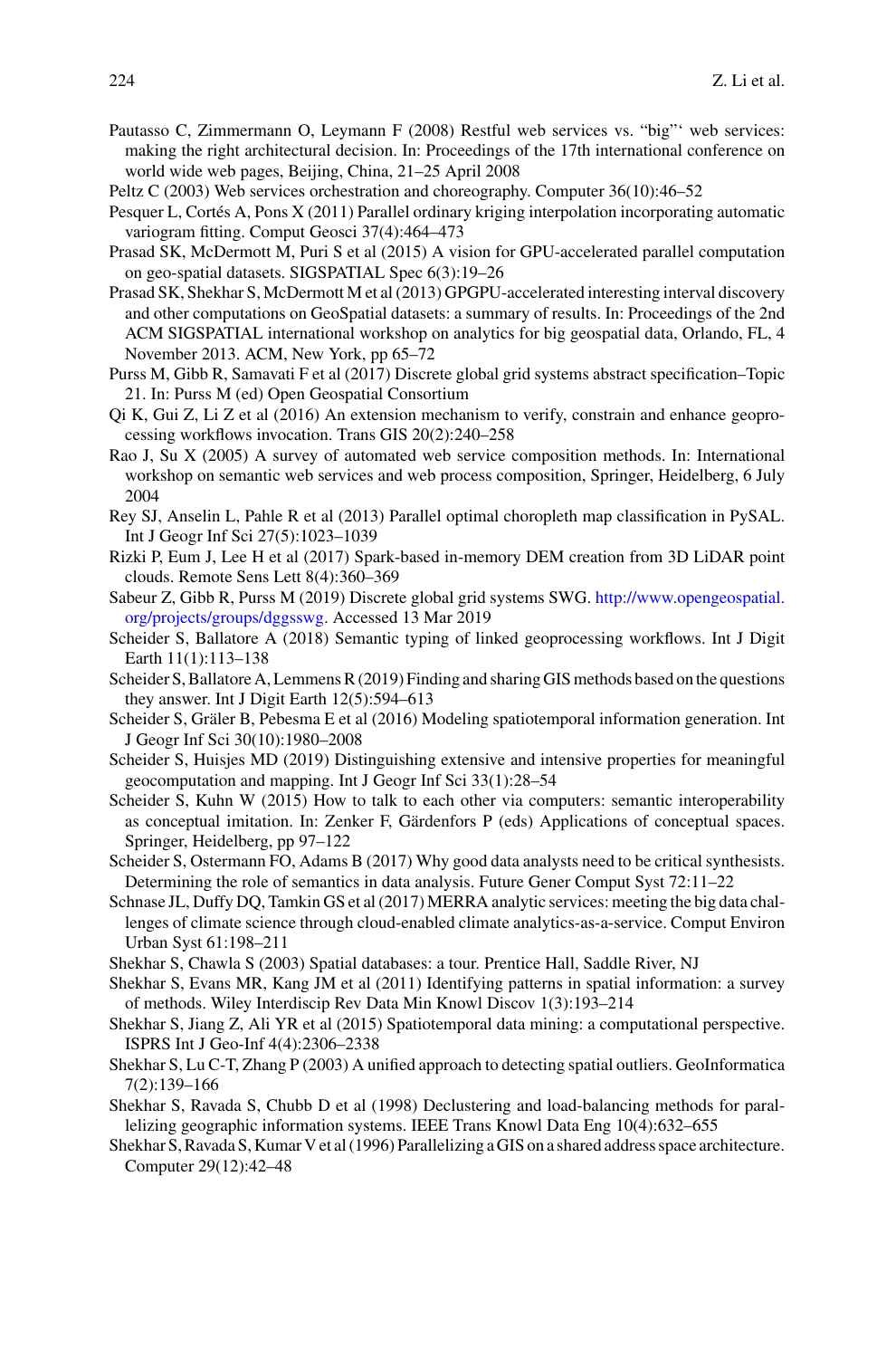- <span id="page-34-0"></span>Shi W, Cao J, Zhang Q et al (2016) Edge computing: vision and challenges. IEEE Internet Things J 3(5):637–646
- <span id="page-34-10"></span>Stasch C, Pross B, Gräler B et al (2018) Coupling sensor observation services and web processing services for online geoprocessing in water dam monitoring. Int J Digit Earth 11(1):64–78
- <span id="page-34-18"></span>Sun Z, Yue P, Di L (2012) GeoPWTManager: a task-oriented web geoprocessing system. Comput Geosci 47:34–45
- <span id="page-34-5"></span>Tang W, Feng W, Jia M (2015) Massively parallel spatial point pattern analysis: Ripley's K function accelerated using graphics processing units. Int J Geogr Inf Sci 29(3):412–439
- <span id="page-34-11"></span>Treiblmayr M, Scheider S, Krüger A et al (2012) Integrating GI with non-GI services—showcasing interoperability in a heterogeneous service-oriented architecture. GeoInformatica 16(1):207–220
- <span id="page-34-13"></span>Vahedi B, Kuhn W, Ballatore A (2016) Question-based spatial computing—a case study. In: Sarjakoski T, Santos M, Sarjakoski L (eds) Geospatial data in a changing world. Lecture notes in geoinformation and cartography, Springer, Heidelberg, pp 37–50
- <span id="page-34-7"></span>[Wagemann J \(2016\) OGC web coverage service tutorial. Zenodo](https://doi.org/10.5281/zenodo.205442) https://doi.org/10.5281/zenodo. 205442
- <span id="page-34-8"></span>Wagemann J, Clements O, Figuera RM et al (2018) Geospatial web services pave new ways for server-based on-demand access and processing of big earth data. Int J Digit Earth 11(1):7–25
- <span id="page-34-3"></span>Wang S, Cowles MK, Armstrong MP (2008) Grid computing of spatial statistics: using the TeraGrid for G(d) analysis. Concurr Comput Pract Exp 20(14):1697–1720
- <span id="page-34-9"></span>Wiemann S, Karrasch P, Bernard L (2018) Ad-hoc combination and analysis of heterogeneous and distributed spatial data for environmental monitoring – design and prototype of a web-based solution. Int J Digit Earth 11(1):79–94
- <span id="page-34-17"></span>Wu H, Li Z, Zhang H et al (2011) Monitoring and evaluating the quality of web map service resources for optimizing map composition over the internet to support decision making. Comput Geosci 37(4):485–494
- <span id="page-34-16"></span>Wu H, You L, Gui Z et al (2014) FAST: a fully asynchronous and status-tracking pattern for geoprocessing services orchestration. Comput Geosci 70:213–228
- <span id="page-34-15"></span>Wu H, You L, Gui Z et al (2015) GeoSquare: collaborative geoprocessing models' building, execution and sharing on Azure Cloud. Ann GIS 21(4):287–300
- <span id="page-34-4"></span>Xu Z, Guan J, Zhou J (2015) A distributed inverse distance weighted interpolation algorithm based on the cloud computing platform of Hadoop and its implementation. In: 2015 12th international conference on fuzzy systems and knowledge discovery (FSKD), Zhangjiajie, China, 15–17 August 2015. IEEE, New Jersey, pp 2412–2416
- <span id="page-34-14"></span>Yang C, Li W, Xie J et al (2008) Distributed geospatial information processing: sharing distributed geospatial resources to support digital earth. Int J Digit Earth 1(3):259–278
- <span id="page-34-19"></span>Yang Z, Cao J, Hu K et al (2016) Developing a cloud-based online geospatial information sharing and geoprocessing platform to facilitate collaborative education and research. In: The international archives of photogrammetry, remote sensing and spatial information sciences, XLI-B6, 3–7. XXIII ISPRS Congress, Prague, Czech Republic, 12–19 July 2016
- <span id="page-34-1"></span>Yao X, Mokbel MF, Alarabi L et al (2017) Spatial coding-based approach for partitioning big spatial data in Hadoop. Comput Geosci 106:60–67
- <span id="page-34-2"></span>Yu J, Wu J, Sarwat M (2015) GeoSpark: a cluster computing framework for processing large-scale spatial data. In: Proceedings of the 23rd SIGSPATIAL international conference on advances in geographic information systems, Seattle, Washington, 3–6 November 2015. ACM, New York, p 70
- <span id="page-34-6"></span>Yue P, Baumann P, Bugbee K et al (2015) Towards intelligent GIServices. Earth Sci Inform 8(3):463–481
- <span id="page-34-12"></span>Yue P, Di L, Yang W et al (2007) Semantics-based automatic composition of geospatial web service chains. Comput Geosci 33(5):649–665
- <span id="page-34-20"></span>Yue P, Di L, Yang W et al (2009) Semantic web services-based process planning for earth science applications. Int J Geogr Inf Sci 23(9):1139–1163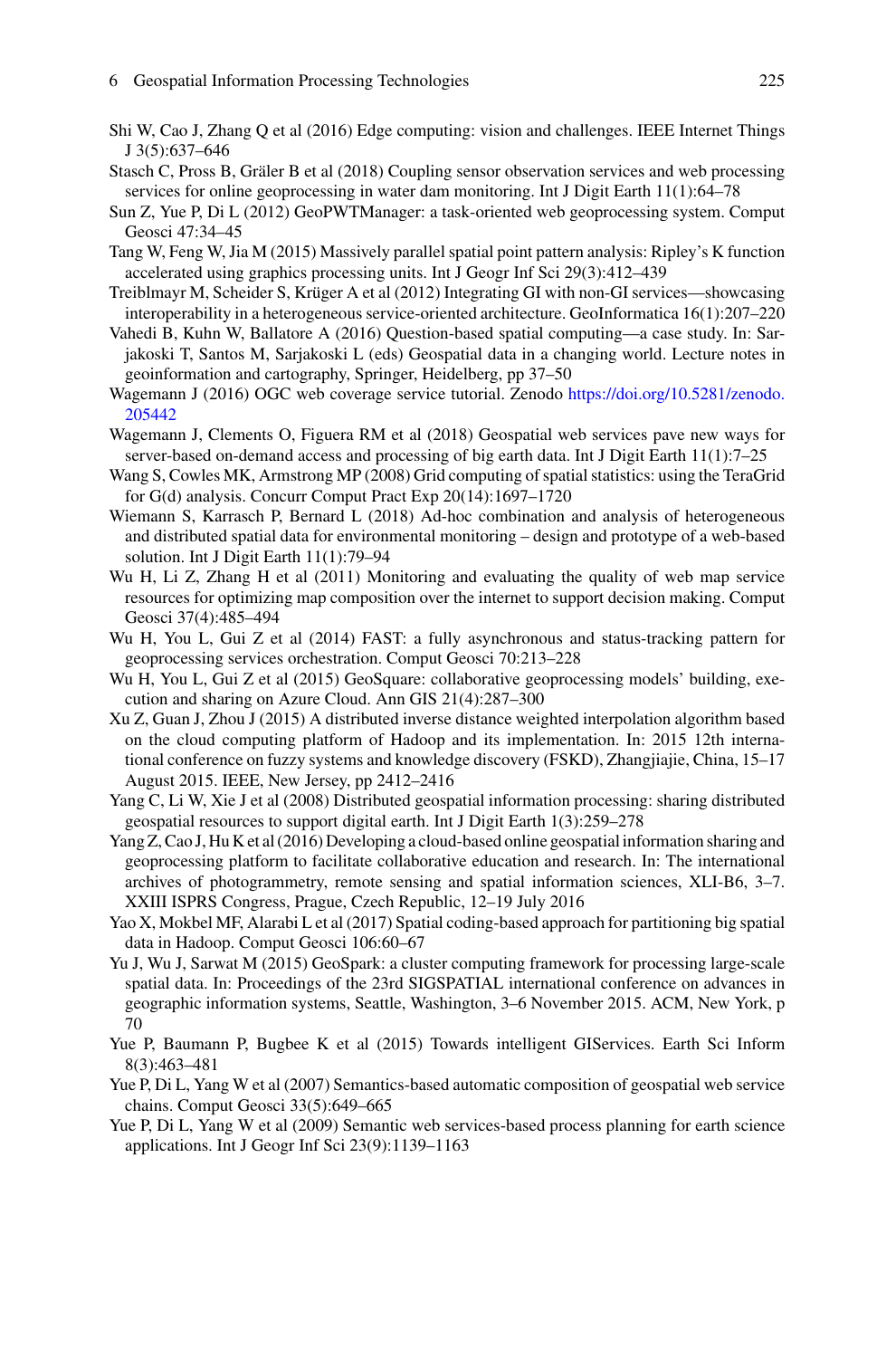- <span id="page-35-1"></span>Zeng L, Benatallah B, Dumas M et al (2003) Quality driven web services composition. In: Proceedings of the 12th international conference on world wide web, Budapest, Hungary, 20–24 May 2003. ACM, New York, pp 411–421
- <span id="page-35-2"></span>Zhang M, Yue P, Wu Z et al (2017) Model provenance tracking and inference for integrated environmental modelling. Environ Model Softw 96:95–105
- <span id="page-35-0"></span>Zhao L, Chen L, Ranjan R et al (2016) Geographical information system parallelization for atial big data processing: a review. Clust Comput 19(1):139–152

**Zhenlong Li** is an Assistant Professor with the Department of Geography at the University of South Carolina, where he leads the Geoinformation and Big Data Research Laboratory. His primary research focuses on geospatial big data analytics, high performance computing, and Cyber-GIS with applications to disaster management, climate analysis, and human mobility. He serves as the Chair of the Association of American Geographers CyberInfrastructure Specialty Group.

**Zhipeng Gui** is Associate Professor of Geographic Information Science at School of Remote Sensing and Information Engineering, Wuhan University. His research interest is geospatial service chaining, high-performance spatiotemporal data mining and geovisual analytics. He serves as the Co-chair of International Society for Photogrammetry and Remote Sensing (ISPRS) Working Group V/4—Web-based Resource Sharing for Education and Research.

**Barbara Hofer** is GIScientist and works as Associate Professor at the Interfaculty Department of Geoinformatics—Z\_GIS at the University of Salzburg, Austria. She is co-leader of the research group "geographic information infrastructure", which relates to her interest in the field of spatial data infrastructures, Digital Earth, online geoprocessing and reproducible research. Currently, Barbara also serves as councillor for AGILE—the Association of Geographic Information Laboratories in Europe.

**Yan Li** is a Ph.D. student in Computer Science at the University of Minnesota. His research interest includes spatial computing, data mining, and machine learning. He got his bachelor's degree in Remote Sensing at Wuhan University, China, and master's degree in Geography at the University of Tennessee.

**Simon Scheider** is an Assistant Professor in Geographic Information Science at the Department of Human Geography and Spatial Planning, University Utrecht. His research focuses on understanding the concepts underlying spatio-temporal data, including reference systems, fields, places, objects, events, trajectories and their relationship to human activities. He uses linked data and Semantic Web technology to support GIS analysts and to automate analytic workflows.

**Shashi Shekhar** is a Professor in Computer Science at the University of Minnesota. He is a spatial database and data mining researcher and a GeoInformatica co-Editor-In-Chief, co-authored a textbook Spatial Database, and co-edited an Encyclopedia of GIS. Honors include IEEE-CS Technical Achievement Award, AAAS Fellow, and IEEE Fellow.